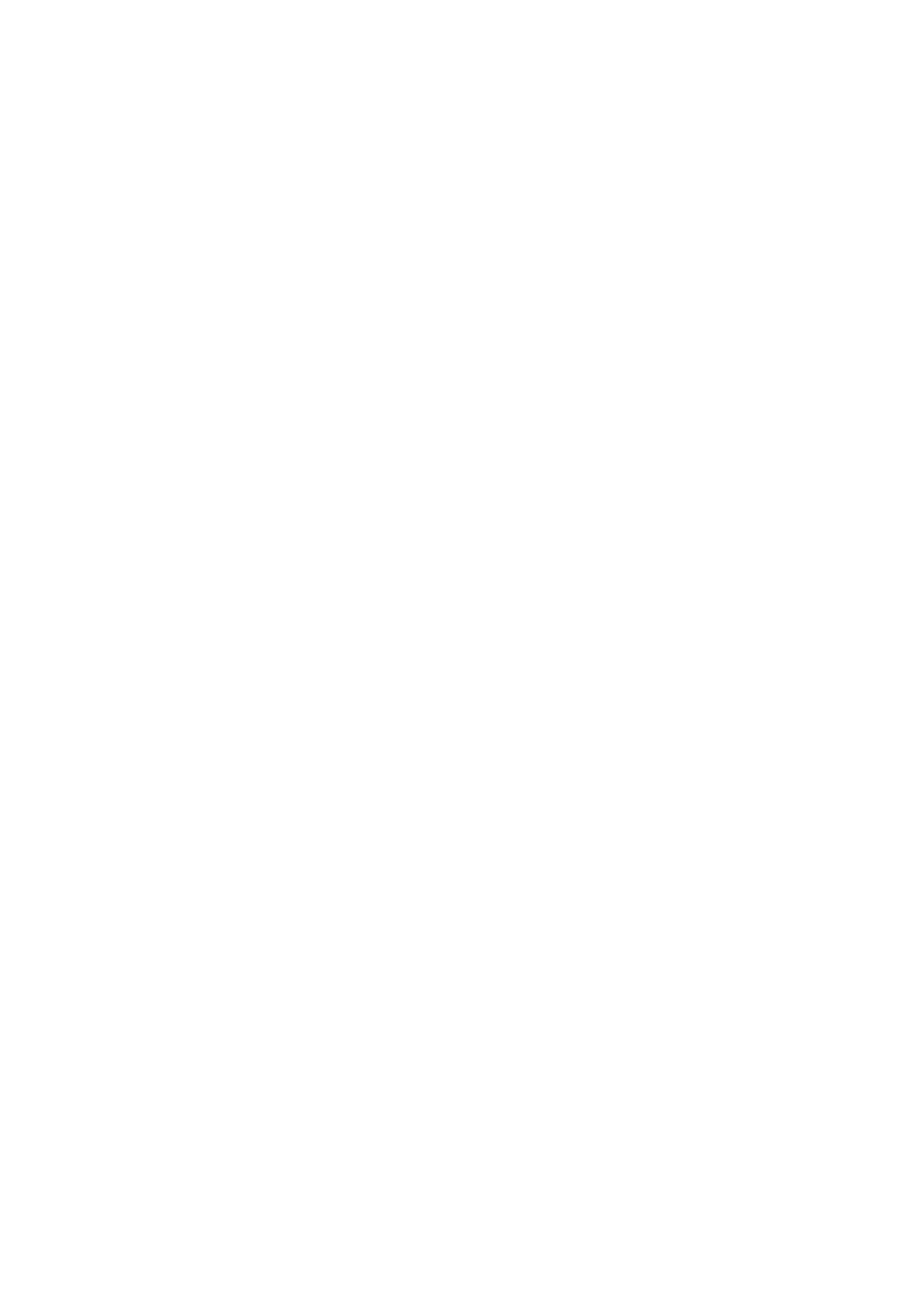

# **About Sapere Research Group Limited**

Sapere Research Group is one of the largest expert consulting firms in Australasia and a leader in provision of independent economic, forensic accounting and public policy services. Sapere provides independent expert testimony, strategic advisory services, data analytics and other advice to Australasia's private sector corporate clients, major law firms, government agencies, and regulatory bodies.

| Wellington                                                                                                | Auckland                                                                                                                                  |                                                                                                                            |
|-----------------------------------------------------------------------------------------------------------|-------------------------------------------------------------------------------------------------------------------------------------------|----------------------------------------------------------------------------------------------------------------------------|
| Level 9, 1 Willeston St<br>PO Box 587<br>Wellington 6140<br>Ph: $+6449157590$<br>Fax: $+6449157596$       | Level 8, 203 Queen St<br>PO Box 2475<br>Auckland 1140<br>Ph: $+6499095810$<br>Fax: $+6499095828$                                          |                                                                                                                            |
| <b>Sydney</b>                                                                                             | Canberra                                                                                                                                  | Melbourne                                                                                                                  |
| Level 14, 68 Pitt St<br>$GPO$ Box 220<br><b>NSW 2001</b><br>Ph: $+61292340200$<br>Fax: $+$ 61 2 9234 0201 | Unit 3, 97 Northbourne Ave<br>Turner ACT 2612<br>$GPO$ Box 252<br>Canberra City, ACT 2601<br>Ph: $+61262672700$<br>Fax: $+61$ 2 6267 2710 | Level 2, 65 Southbank<br>Boulevard<br>GPO Box 3179<br>Melbourne, VIC 3001<br>Ph: $+61396264333$<br>Fax: $+$ 61 3 9626 4231 |

For information on this report please contact:

| Name:      | David Moore          |
|------------|----------------------|
| Telephone: | $+64$ 4 915 5355     |
| Mobile:    | $+64$ 21 518 002     |
| Email:     | dmoore@srgexpert.com |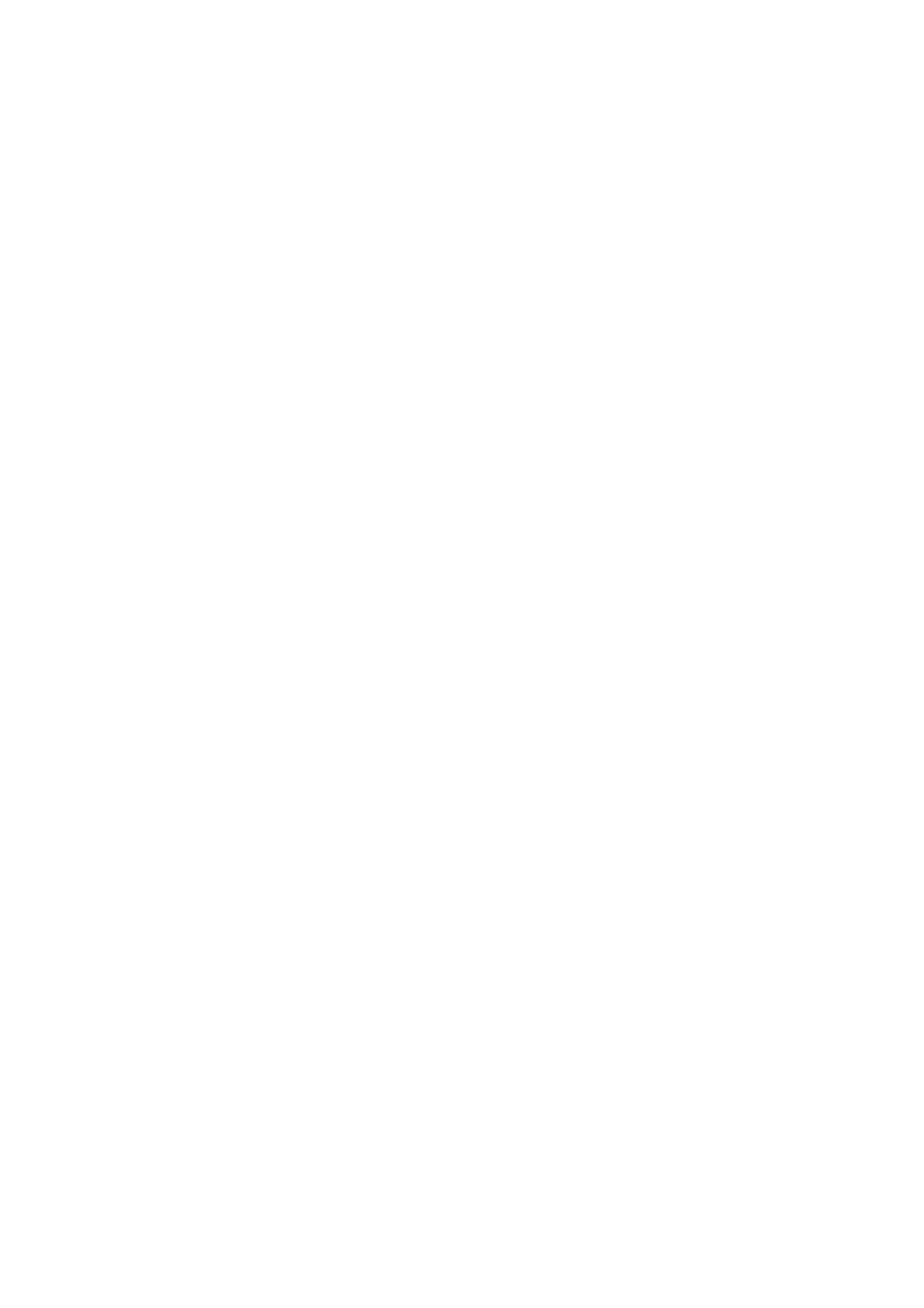

# **Contents**

| 1. |     |                                                                   |                                                                          |  |  |
|----|-----|-------------------------------------------------------------------|--------------------------------------------------------------------------|--|--|
|    | 1.1 |                                                                   |                                                                          |  |  |
| 2. |     |                                                                   |                                                                          |  |  |
|    | 2.1 |                                                                   | Dental decay and its consequences are more significant than generally    |  |  |
|    |     |                                                                   |                                                                          |  |  |
|    |     | 2.1.1                                                             |                                                                          |  |  |
|    |     | 2.1.2                                                             |                                                                          |  |  |
|    | 2.2 |                                                                   | Oral health in NZ is improving, but tooth decay is still a major         |  |  |
|    |     |                                                                   |                                                                          |  |  |
|    | 2.3 |                                                                   |                                                                          |  |  |
|    | 2.4 |                                                                   |                                                                          |  |  |
|    |     |                                                                   |                                                                          |  |  |
| 3. |     |                                                                   | Significant reduction in dental caries for the New Zealand population 10 |  |  |
|    | 3.1 |                                                                   |                                                                          |  |  |
|    | 3.2 |                                                                   | Evidence of reductions in dental decay among children associated         |  |  |
|    |     |                                                                   |                                                                          |  |  |
|    | 3.3 | 2009 NZ Oral Health Survey found a 40 percent reduction in dental |                                                                          |  |  |
|    |     |                                                                   |                                                                          |  |  |
|    |     | 3.3.1                                                             | Other NZ evidence is generally supportive of the findings of             |  |  |
|    |     |                                                                   |                                                                          |  |  |
|    |     | 3.3.2                                                             | Community Oral Health Service data have limitations in                   |  |  |
|    |     |                                                                   |                                                                          |  |  |
|    |     | 3.3.3                                                             |                                                                          |  |  |
|    |     |                                                                   | International evidence supports the NZOHS findings for                   |  |  |
|    |     |                                                                   |                                                                          |  |  |
|    | 3.4 |                                                                   | Evidence of 20 to 30 percent reduction in dental decay in adults  19     |  |  |
|    |     | 3.4.1                                                             | First systematic review to report that water fluoridation is             |  |  |
|    |     |                                                                   |                                                                          |  |  |
|    |     | 3.4.2                                                             | Australian National Survey of Adult Oral Health (NSAOH) 21               |  |  |
| 4. |     |                                                                   |                                                                          |  |  |
|    | 4.1 |                                                                   |                                                                          |  |  |
|    |     | 4.1.1                                                             | Costs of fluoridation based on engineering estimates24                   |  |  |
|    |     | 4.1.2                                                             |                                                                          |  |  |
|    | 4.2 |                                                                   |                                                                          |  |  |
|    | 4.3 |                                                                   |                                                                          |  |  |
|    | 4.4 |                                                                   |                                                                          |  |  |
| 5. |     |                                                                   |                                                                          |  |  |
|    | 5.1 |                                                                   | Method for estimating the number of teeth and tooth surfaces             |  |  |
|    |     |                                                                   |                                                                          |  |  |
|    | 5.2 |                                                                   |                                                                          |  |  |
|    |     |                                                                   |                                                                          |  |  |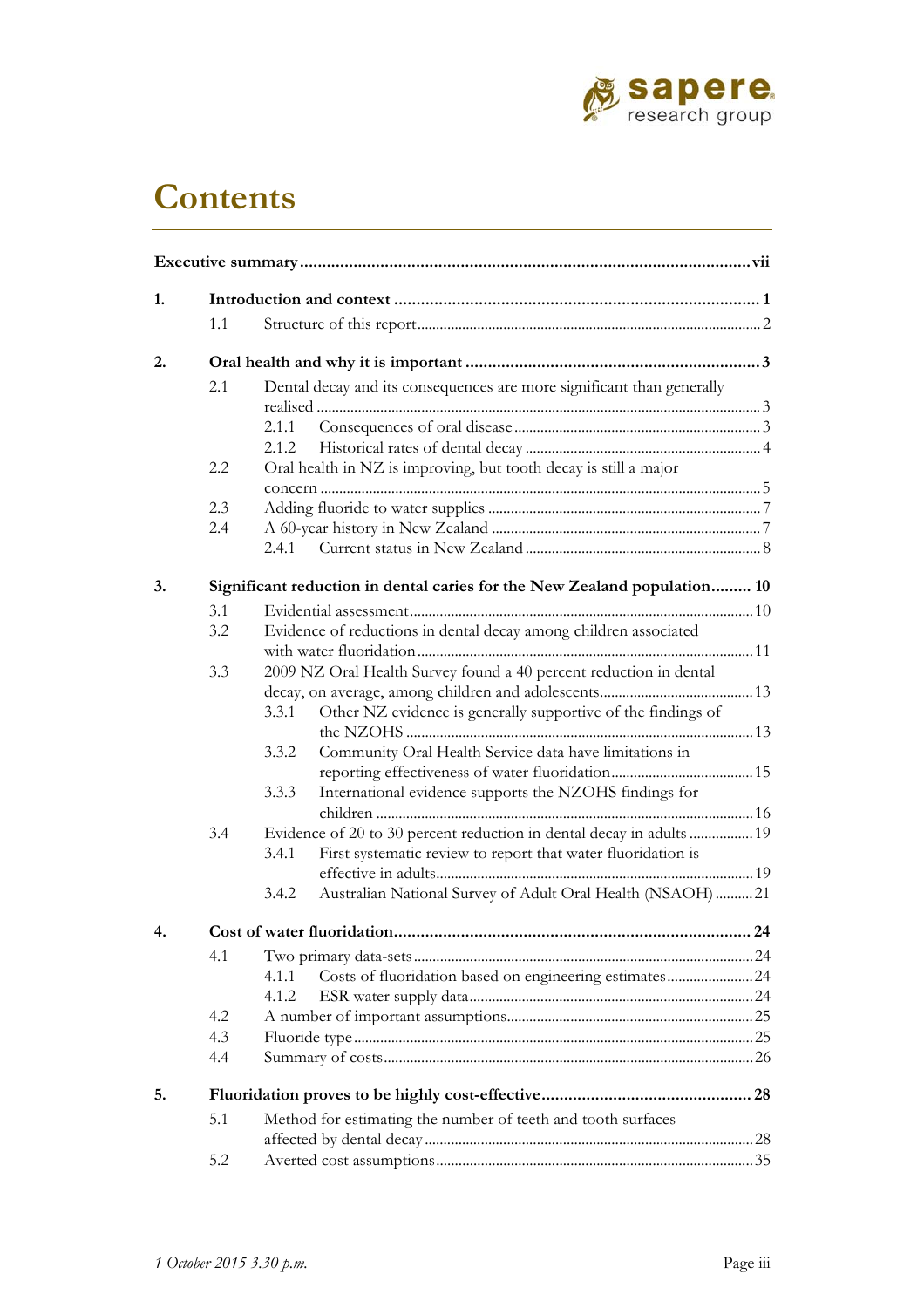

|    |     | 5.2.1                                                                    |  |
|----|-----|--------------------------------------------------------------------------|--|
|    | 5.3 | Net savings over 20 years from fluoridating populations over 50038       |  |
|    | 5.4 |                                                                          |  |
|    |     | 5.4.1                                                                    |  |
|    |     | 5.4.2<br>Breakdown of national cost split by stakeholder  41             |  |
|    |     | 5.4.3                                                                    |  |
|    |     | 5.4.4                                                                    |  |
|    | 5.5 | Sensitivity analysis shows discount rate and the efficacy and cost of    |  |
|    |     |                                                                          |  |
| 6. |     |                                                                          |  |
|    | 6.1 |                                                                          |  |
|    | 6.2 |                                                                          |  |
|    | 6.3 | Common dental measures of Quality of Life cannot inform QALY             |  |
|    |     |                                                                          |  |
|    |     | 6.3.1                                                                    |  |
|    |     | 6.3.2                                                                    |  |
|    |     | 6.3.3<br>Judgement used to apportion QoL to different health states  47  |  |
|    |     | QALY gains from water fluoridation are likely under-<br>6.3.4            |  |
|    |     |                                                                          |  |
|    |     | 6.3.5<br>Small but important QALY gains for individuals  48              |  |
|    | 6.4 |                                                                          |  |
|    |     | Recalculated benefit based on published method suggests our<br>6.4.1     |  |
|    |     |                                                                          |  |
|    | 6.5 | QALY gains for smaller water treatment plants are not material           |  |
|    |     |                                                                          |  |
| 7. |     |                                                                          |  |
|    | 7.1 |                                                                          |  |
|    |     | New Zealanders living in deprived neighbourhoods have<br>7.1.1           |  |
|    |     |                                                                          |  |
|    | 7.2 |                                                                          |  |
|    |     | Material reductions in disparities for Maori and non-Maori  53<br>7.2.1  |  |
|    |     | International evidence for reduced disparity is less clear54<br>7.2.2    |  |
|    |     | Operating cost data are sufficient for this analysis but may be slightly |  |
|    |     |                                                                          |  |
|    |     |                                                                          |  |
|    |     | 7.2.3                                                                    |  |
| 8. |     |                                                                          |  |

### **Appendices**

| Appendix 1 Cost of fluoridation supplied by district councils, used in sensitivity |  |
|------------------------------------------------------------------------------------|--|
|                                                                                    |  |
|                                                                                    |  |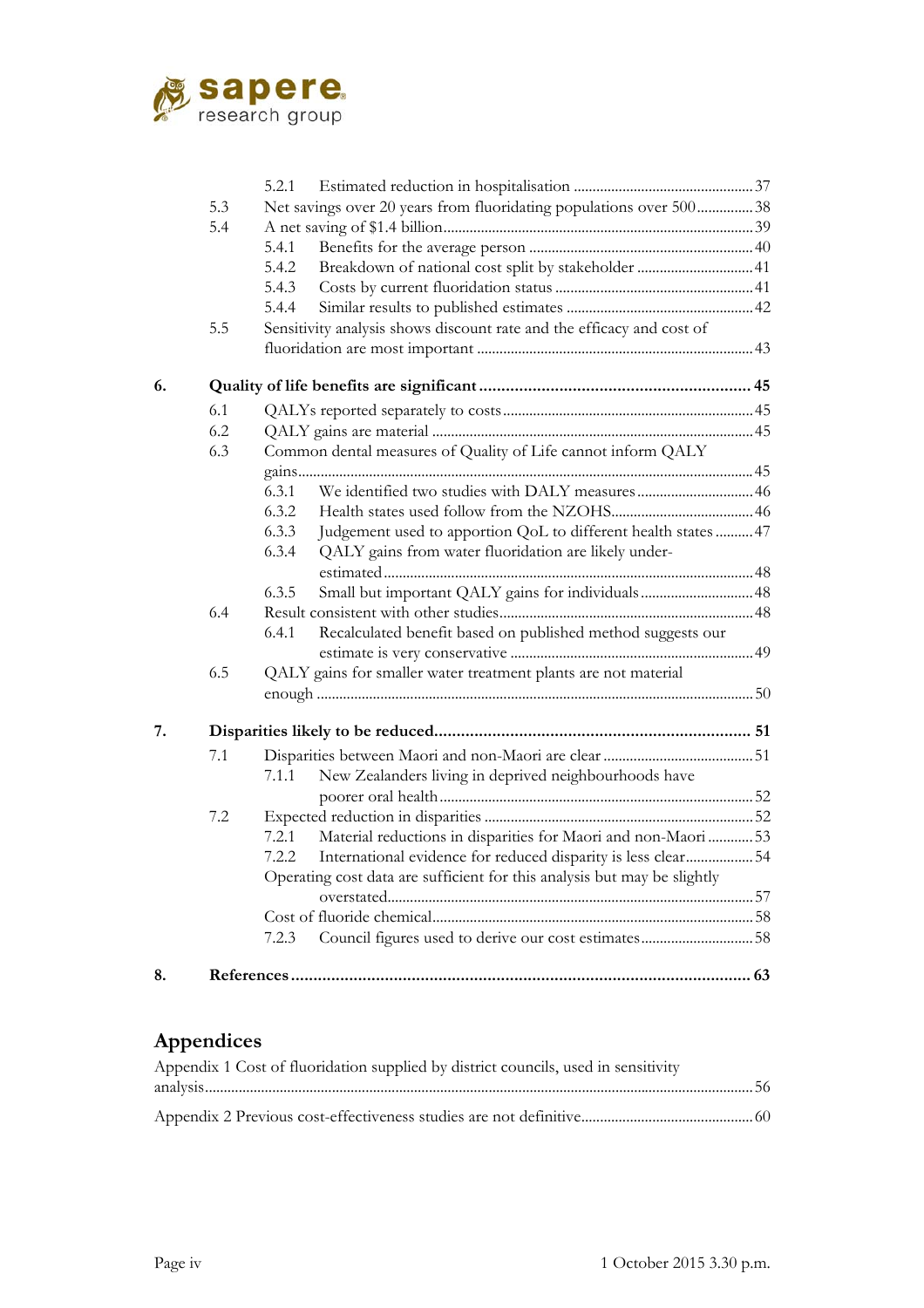

### **Tables**

| Table 1 Summary of key evidence for benefits of water fluoridation in children                                                                                        | 12 |
|-----------------------------------------------------------------------------------------------------------------------------------------------------------------------|----|
| Table 2 Summary of key evidence for benefits of water fluoridation in adults                                                                                          | 20 |
| Table 3 Studies included in the meta-analysis for adults <sup>29</sup>                                                                                                | 21 |
| Table 4 Estimated benefits of water fluoridation, NSAOH                                                                                                               | 22 |
| Table 5 Estimated cost of water fluoridation, by plant size                                                                                                           | 27 |
| Table 6 Estimated dental decay experience by age group, with and without water<br>fluoridation (measured by dmfs/DMFS)                                                | 30 |
| Table 7 Our estimate of dental decay experience at surface level by age group, split by<br>untreated decay, missing and filled tooth surfaces                         | 31 |
| Table 8 Estimated annual rate of dental decay experience at surface level with and<br>without fluoridation                                                            | 32 |
| Table 9 Estimated number of tooth surfaces affected by decay over 20 years, with and<br>without water fluoridation                                                    | 34 |
| Table 10 Estimated number of teeth affected by decay over 20 years, with and without<br>water fluoridation                                                            | 35 |
| Table 11 Estimated annual impact of water fluoridation on hospitalisation to treat<br>dental decay in children aged 0 to 4                                            | 38 |
| Table 12 Cost of water fluoridation by plant size: 20 year costs (discounted)                                                                                         | 39 |
| Table 13 Cost of water fluoridation compared to no water fluoridation: 20-year time<br>horizon, providing water fluoridation to plants supplying populations over 500 | 40 |
| Table 14 Net costs by provider: 20-year time horizon                                                                                                                  | 41 |
| Table 15 Costs by current fluoridation status                                                                                                                         | 42 |
| Table 16 One-way sensitivity analysis: Water fluoridation for New Zealand water<br>supplies serving populations over 500                                              | 44 |
| Table 17 Quality of life values for different health states                                                                                                           | 47 |
| Table 18 Comparison of QALY estimates                                                                                                                                 | 49 |
| Table 19 Cost of water fluoridation by plant size: 20-year costs (discounted)                                                                                         | 50 |
| Table 20 Estimated benefits of water fluoridation by Maori and non-Maori: In<br>children's permanent teeth                                                            | 53 |
| Table 21 Estimated cost of water fluoridation, by plant size                                                                                                          | 57 |
| Table 22 Reported costs by district councils                                                                                                                          | 59 |
| Table 23 Summary of cost-effectiveness studies                                                                                                                        | 61 |

### **Figures**

Figure 1 Dental decay rates in 12 year olds as measured by DMFT, between 1970 and  $2011$  5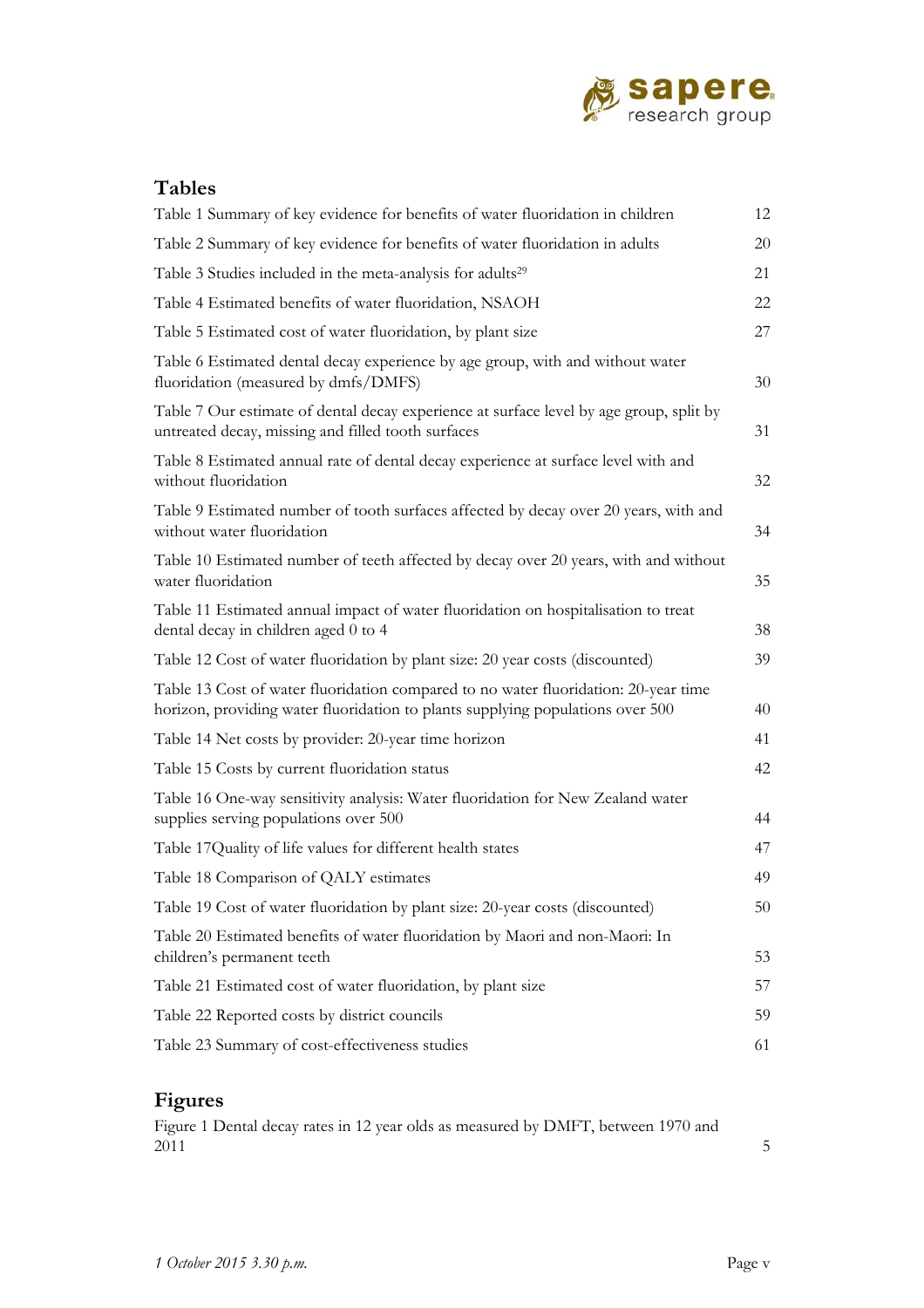

| Figure 2 Snapshot of average severity dental decay experience (dmfs/DMFT score)<br>among dentate children and adults in New Zealand in 2009, reported by age group                                            | 6  |
|---------------------------------------------------------------------------------------------------------------------------------------------------------------------------------------------------------------|----|
| Figure 3 Water fluoridation status for reticulated water supplies in NZ, by district<br>council, as of January 2014                                                                                           | 9  |
| Figure 4 DMFT score for 12 to 13 year olds across New Zealand, comparing those<br>attending schools in areas with and without water fluoridation*                                                             | 15 |
| Figure 5 Increase in proportion $(\%)$ of caries-free children in fluoridated compared to<br>non-fluoridated areas (mean difference and 95 percent CI)                                                        | 18 |
| Figure 6 Change in dmft/DMFT Score (mean difference and 95 percent CI)                                                                                                                                        | 19 |
| Figure 7 Number of tooth surfaces with untreated decay or fillings: By duration of<br>exposure to water fluoridation and age group                                                                            | 22 |
| Figure 8 Breakdown of fluoridation costs by size* of water plant (note the graph on the<br>left has five plant classifications and the graph on the right is an expansion of the three<br>larger plant sizes) | 27 |
| Figure 9 Population by age group, forecast over the next 20 years                                                                                                                                             | 33 |
| Figure 10 Breakdown of cost offsets                                                                                                                                                                           | 41 |
| Figure 11 Proportion of people in dental decay groups: By age and fluoridation status                                                                                                                         | 48 |
| Figure 12 Percent caries-free for 12 year olds across New Zealand, comparing Maori<br>and non-Maori*                                                                                                          | 52 |
| Figure 13 DMFT score for 12 year olds across New Zealand, comparing those<br>attending schools with and without water fluoridation and Maori with non-Maori*                                                  | 54 |
| Figure 14 dmft score (left) and percent caries-free (right) by social class: For children<br>aged 5 years old                                                                                                 | 55 |
| Figure 15 Annual operating costs by plant size ( $m3/day$ ) for NZ district councils (where<br>data were available)                                                                                           | 57 |
| Figure 16 Range of cost of fluoride chemical: By type of fluoride for councils in NZ                                                                                                                          | 58 |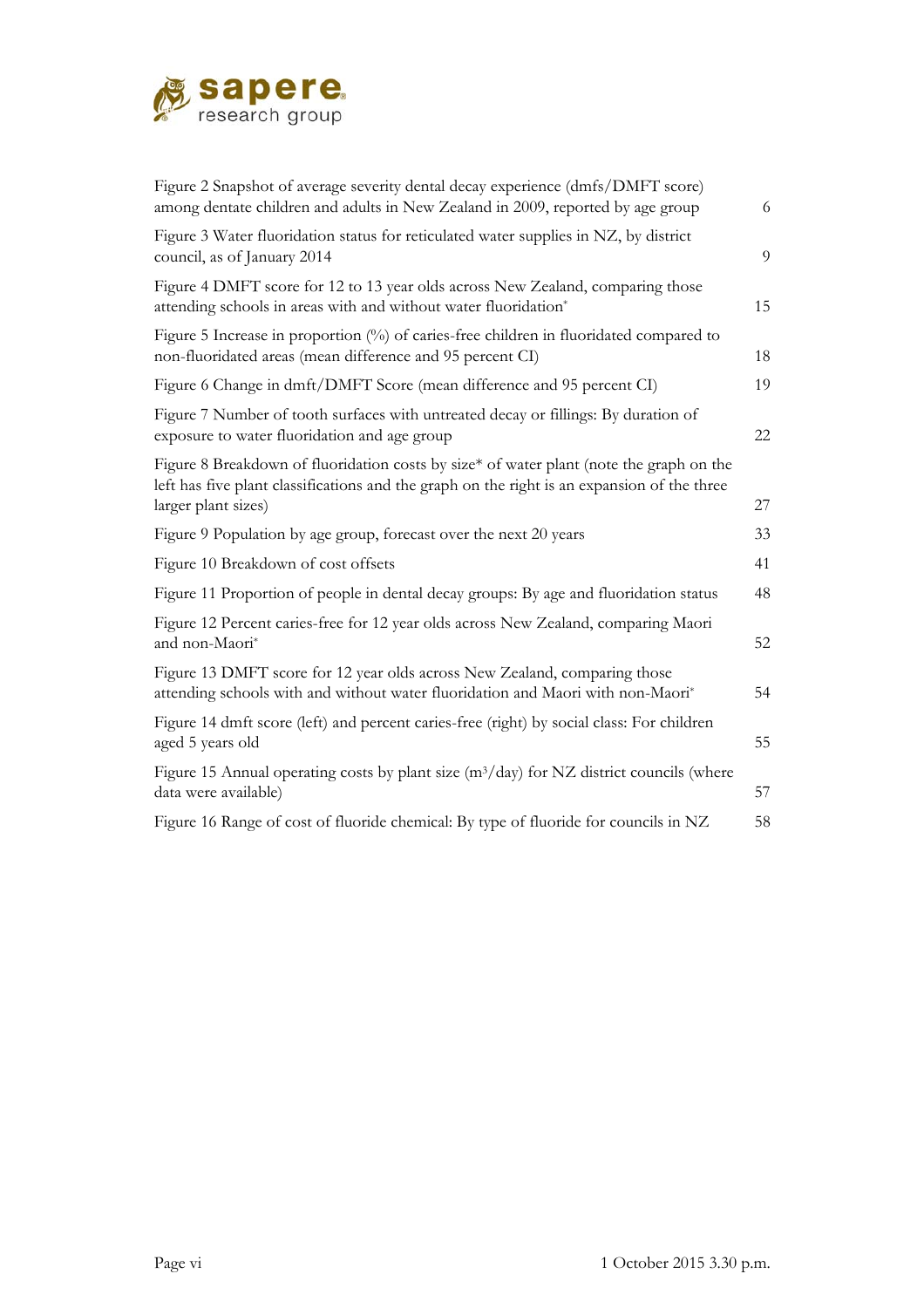

# **Executive summary**

The Ministry of Health commissioned us to provide an updated evaluation of the benefits and costs of water fluoridation, in the New Zealand setting. In doing so, we take an economist's perspective; we look at the national cost-effectiveness and cost-benefit of fluoridation, and comment briefly on disparities.

### **Oral health is a major issue in New Zealand**

The most recent survey of New Zealanders' oral health found oral health had improved considerable in the past 20 to 30 years; however, it also found New Zealand remains a relatively high-caries population.

Dental decay accounts for approximately 1 percent of all health loss in New Zealand due to early death, illness or disability. This burden exists despite public provision of dental services for children and widespread use of fluoride toothpaste. The 'burden' of the disease from dental decay is equivalent to three-quarters that of prostate cancer, and two-fifths that of breast cancer in New Zealand.

Water fluoridation involves the controlled addition of fluoride to a public drinking water supply to optimum levels to improve oral health. In New Zealand natural fluoride levels in water supplies vary but are generally low compared with other countries, at less than 0.2 parts per million (ppm, equivalent to 0.2 mg/L). The Ministry of Health recommends adjusting fluoride levels to between 0.7 and 1.0 ppm in drinking water as the most effective and efficient way of preventing dental decay.

Public supply of drinking water covers 3.8 million New Zealanders, approximately 85 percent coverage. Approximately 56 percent of people on public drinking water supply currently receive fluoridated water. District councils manage public water supplies and are responsible for making the decision whether to add fluoride to water supplies for oral health benefit.

### **Strong evidence for benefits of water fluoridation**

A large body of epidemiological evidence over 60 years, including thorough systematic reviews, confirms water fluoridation prevents and reduces dental decay across the lifespan. The evidence for this benefit is found in numerous New Zealand and international studies and reports. However, the precise amount that dental decay is reduced by is difficult to estimate.

Our estimates for the benefit of water fluoridation are as follows:

- In children and adolescents, a 40 percent lower lifetime incidence of dental decay (on average) for those living in areas with water fluoridation. This estimate is based on the New Zealand Oral Health Survey (NZOHS).
- For adults, a 21 percent reduction in dental decay for those aged 18 to 44 years and a 30 percent reduction for those aged 45+ (as measured by tooth surfaces affected). This estimate is based on the Australian National Survey of Adult Oral Health (NSAOH).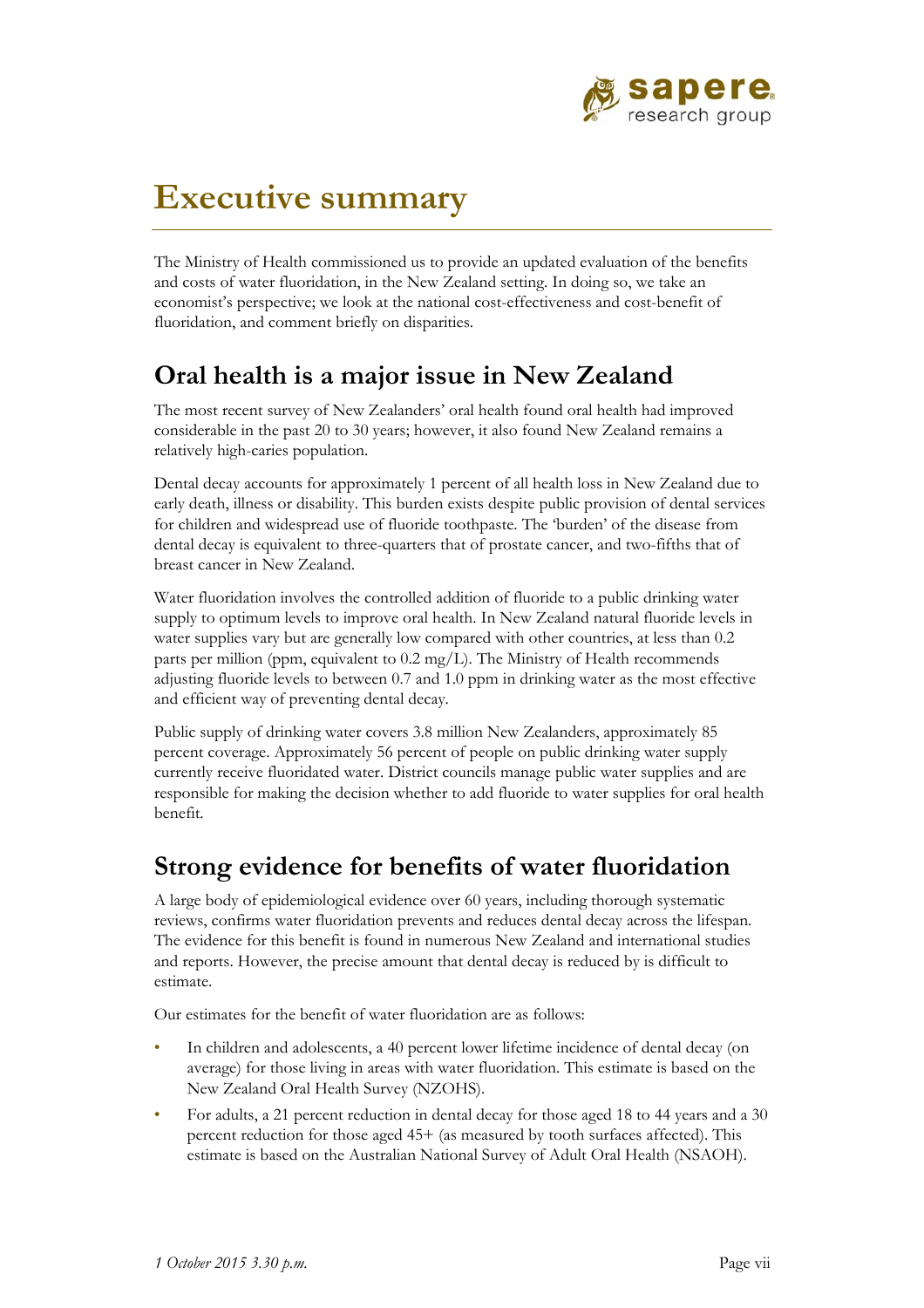

We selected this study rather than the 2009 NZOHS findings for adults because, unlike the 2009 NZOHS, the Australian study took into account lifetime exposure to water fluoridation.

• 48 percent reduction in hospital admissions for treatment of tooth decay, for children up the age of four years. This estimate is based on the findings of the Public Health England Monitoring Report 2014.

## **Fluoridation is materially cost-saving**

We estimate that adding fluoride to New Zealand's water treatment plants classified as medium (i.e. those supplying populations over 5,000), is cost-saving; and for those plants classified as minor (i.e. those supplying populations over 500) it is likely to be cost-saving. We estimate the net discounted saving over 20 years for minor and above plants to be \$1,401 million, made up of a cost of fluoridation of \$177 million and cost offsets of \$1,578 million from reduced dental decay. We estimate the 20-year discounted net saving of water fluoridation to be \$334 per person, made up of \$42 for the cost of fluoridation and \$376 savings in reduced dental care. In short, there is a 9 times payoff; adjusting the discount rate from 3.5 percent to 8 percent results in a 7 times payoff. The costs of fluoridating water treatment plants fall to district councils. The benefits accrue to the health system in a small way and largely to individuals.

Dental care benefits are made up of a combination of reduced fillings (initial and replacements), fewer tooth extractions, and a reduction in childhood hospitalisations for treatment of dental decay. We estimate water fluoridation results in 8 million fewer teeth affected by decay, which is an average of 2 per person over 20 years. This represents a 22 percent reduction in the number of teeth affected by decay, combined across the total population. (We also assumed a 30 percent reduction in decayed tooth surfaces.)

This positive result is robust to significant changes in assumptions. Further, our assumptions around dental costs avoided are likely to be at the lower end of what patients face.

Water fluoridation tends to be more expensive per person in smaller areas, as the cost depends on the number and size of treatment plants serving a population. Costs for councils will differ for a number of reasons, including and beyond those identified in our data-set. Therefore, individual council appraisal is recommended so the correct benefit profile and capital and operating costs can be assigned to each council's situation.

## **Quality of life benefits are material**

We estimate provision of fluoridated water to all of New Zealand reticulated water supplies over 20 years would result in between 8,800 and 13,700 quality adjusted life years (QALYs) gained. At an individual level, the average health benefit per person due to a reduction in dental decay is expected to be between 0.002 and 0.003 QALYs (discounted, i.e. approximately equivalent to an additional 1 to 1.5 days of life at full quality of life). In comparison to almost all other health spending, these quality benefits are from a cost-saving intervention, rather than being paid for.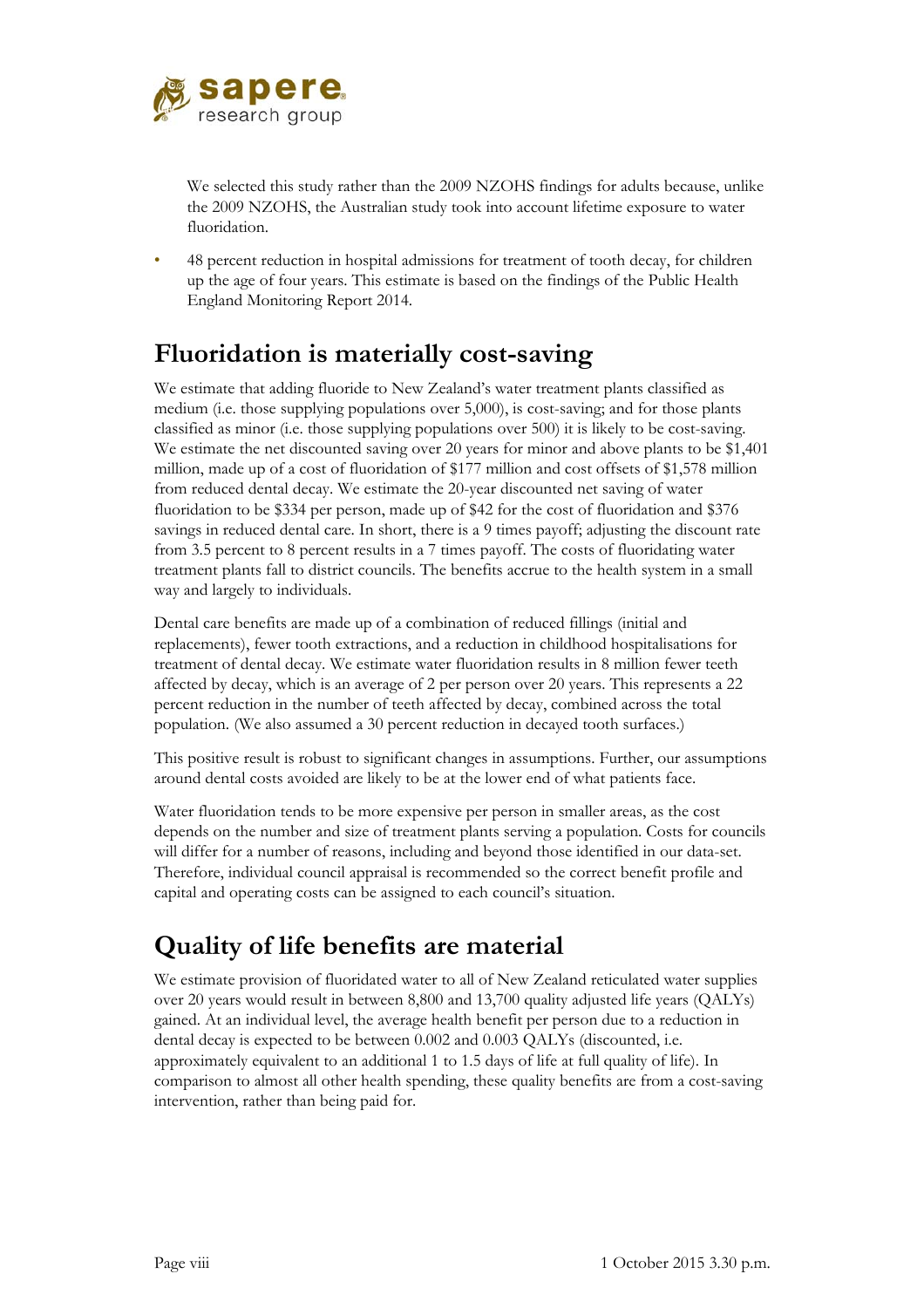

## **Greater benefit expected for those with higher levels of decay**

Equally important in health interventions to overall efficiency of the intervention are the distributional effects. There is strong evidence water fluoridation reduces dental decay regardless of ethnicity, socioeconomic status and age. We expect the relative impact of water fluoridation is the same across ethnic groups and deprivation. Because of the increased amount of dental decay among Maori and those who are most deprived, we expect these groups to have a greater absolute benefit from water fluoridation.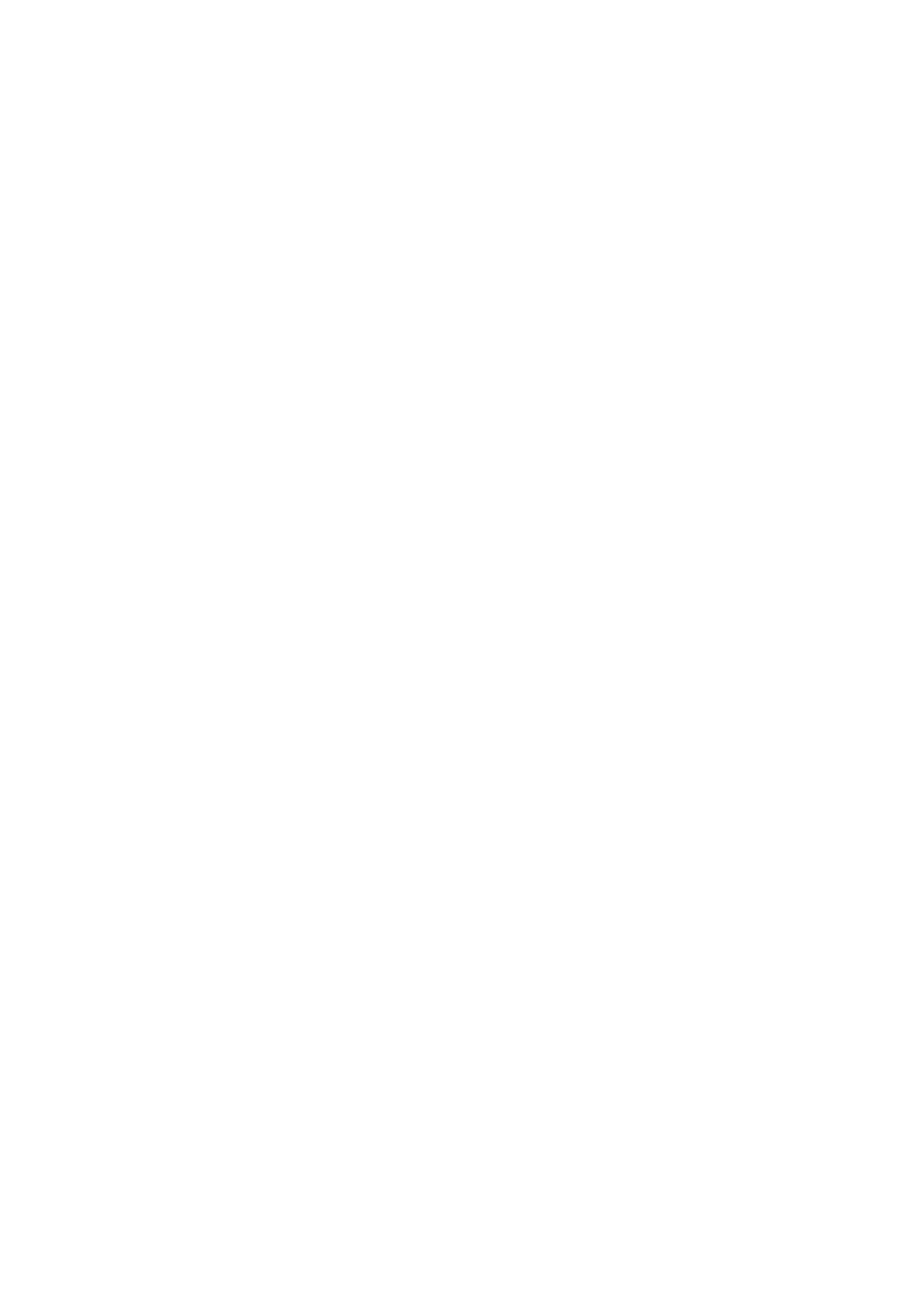

# **1. Introduction and context**

The Ministry of Health commissioned us to provide an updated understanding of the benefits and costs of water fluoridation in the New Zealand context. The intention is this will be useful information for decision-making in relation to current and future water fluoridation practice.

In 1999, the Ministry of Health commissioned the Institute of Environmental Science and Research (ESR) to complete a cost-effectiveness analysis of water fluoridation.1 The aim of the analysis was to provide an updated evaluation of the benefits and cost of water fluoridation in the New Zealand setting, from 2000 to 2030. ESR found water fluoridation reduced dental decay in children and the cost savings from reduced dental care outweighed the cost of water fluoridation in towns with over 1,000 people.

Some fifteen years on, water fluoridation remains a public health policy matter of significant debate in New Zealand, with little increase in population coverage of water fluoridation having been achieved. In this period, the evidence base on the benefits of water fluoridation among children and adults has been considerably strengthened through several systematic reviews of the epidemiological evidence. Furthermore, the 2009 NZOHS has provided comprehensive information on the current oral health status of New Zealand adults and children.

The Ministry of Health strongly recommends local authorities fluoridate drinking water supplies to prevent dental decay and improve oral health. The Ministry recommends extension of water fluoridation schemes where technically feasible. Specifically the Ministry recommends the adjustment of the natural levels of fluoride in drinking water upwards to 0.7 to 1.0mg/L to improve oral health. The Ministry's policy and recommendations are consistent with other leading international health agencies such as the World Health Organisation, and other countries such as Australia that have widespread community water fluoridation coverage. The advice is based on international evidence, systematic reviews of current evidence on the safety and effectiveness of water fluoridation and relevance to the New Zealand context.2

A recent report on the safety and effectiveness of community water fluoridation, '*Health effects of water fluoridation: A review of the scientific evidence'*, published in August 2014 by the Royal Society of New Zealand and the Office of the Prime Minister's Chief Science Advisor, specifically considered the New Zealand evidence on dental decay and the effect of water fluoridation. The report concluded:

*'The World Health Organisation (WHO), along with many other international health authorities, recommends fluoridation of water supplies, where possible, as the most effective public health measure for the prevention of dental decay.*

*A large number of studies and systematic reviews have concluded that water fluoridation is an effective preventive measure against tooth decay that reaches all segments of the population, and is particularly beneficial to those most in need of improved oral health. Extensive analyses of potential adverse effects have not found evidence that the levels of fluoride used for community water fluoridation schemes contribute any increased risk to public health, though there is a narrow range between optimal dental health effectiveness*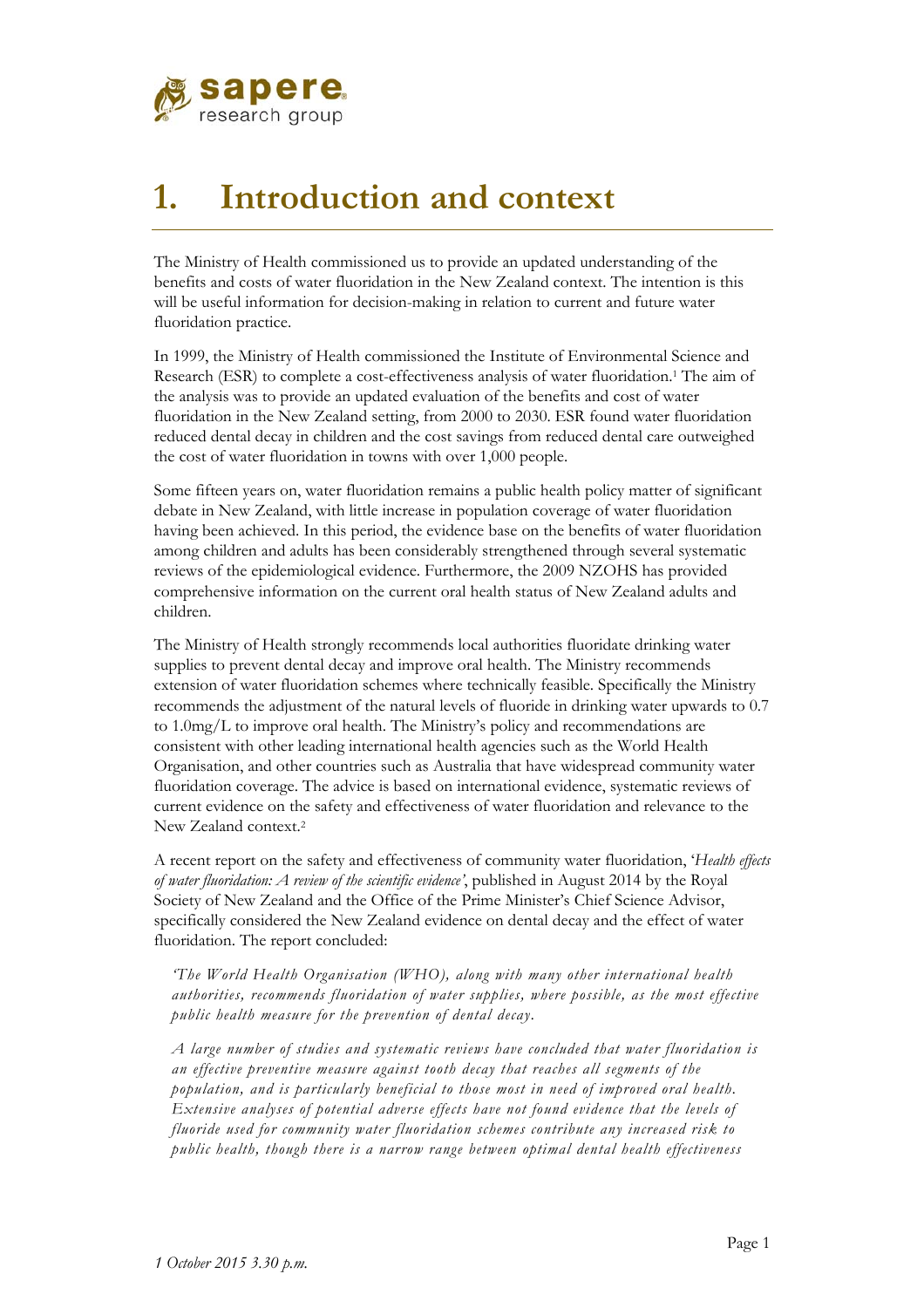

*and a risk of mild dental fluorosis. The prevalence of fluorosis of aesthetic concern is minimal in New Zealand, and is not different between fluoridated and non-fluoridated communities, confirming that a substantial proportion of the risk is attributable to the intake of fluoride from sources other than water (most notably, the swallowing of highfluoride toothpaste by young children). The current fluoridation levels therefore appear to be appropriate.*

*This analysis concludes that from a medical and public health perspective, water fluoridation at the levels used in New Zealand poses no significant health risks and is effective at reducing the prevalence and severity of tooth decay in communities where it is used.'*

## **1.1 Structure of this report**

This report is structured into the following key sections:

#### • **Oral health and why it is important**

We open with definitions of key concepts in relation to oral health, including an explanation of how the extent of dental decay can be measured. We provide a profile of oral health disease in NZ and an overview of policy settings and strategic drivers, to illustrate why improved oral health is important for the health and well-being of the NZ population. We discuss other interventions and treatments for improving oral health.

We explain why and how water is fluoridated. We give an overview of the history of water fluoridation practice, both globally and in New Zealand.

#### • **Clear positive evidence for water fluoridation**

In this section, we provide an overview and interpretation of the extensive international literature and New Zealand-specific data relating to the effectiveness and safety of water fluoridation.

#### • **Cost of water fluoridation**

We detail our estimates of fluoridating public water supplies across New Zealand. These estimates take into account the number and size of water treatment plants.

#### • **Fluoridation proves to be highly cost-effective**

We detail the methods used to estimate the reduction in dental decay and the associated cost savings; leading to an estimate of the net savings from investing in water fluoridation.

#### • **Quality of life benefits are significant**

We quantify the improvement in health outcomes from water fluoridation in terms of quality adjusted life years (QALYs) in order to enable comparisons to health benefits of other investments in health.

#### • **Disparities likely to be reduced**

We summarise and quantify the likely reduction in disparities in dental disease due to water fluoridation.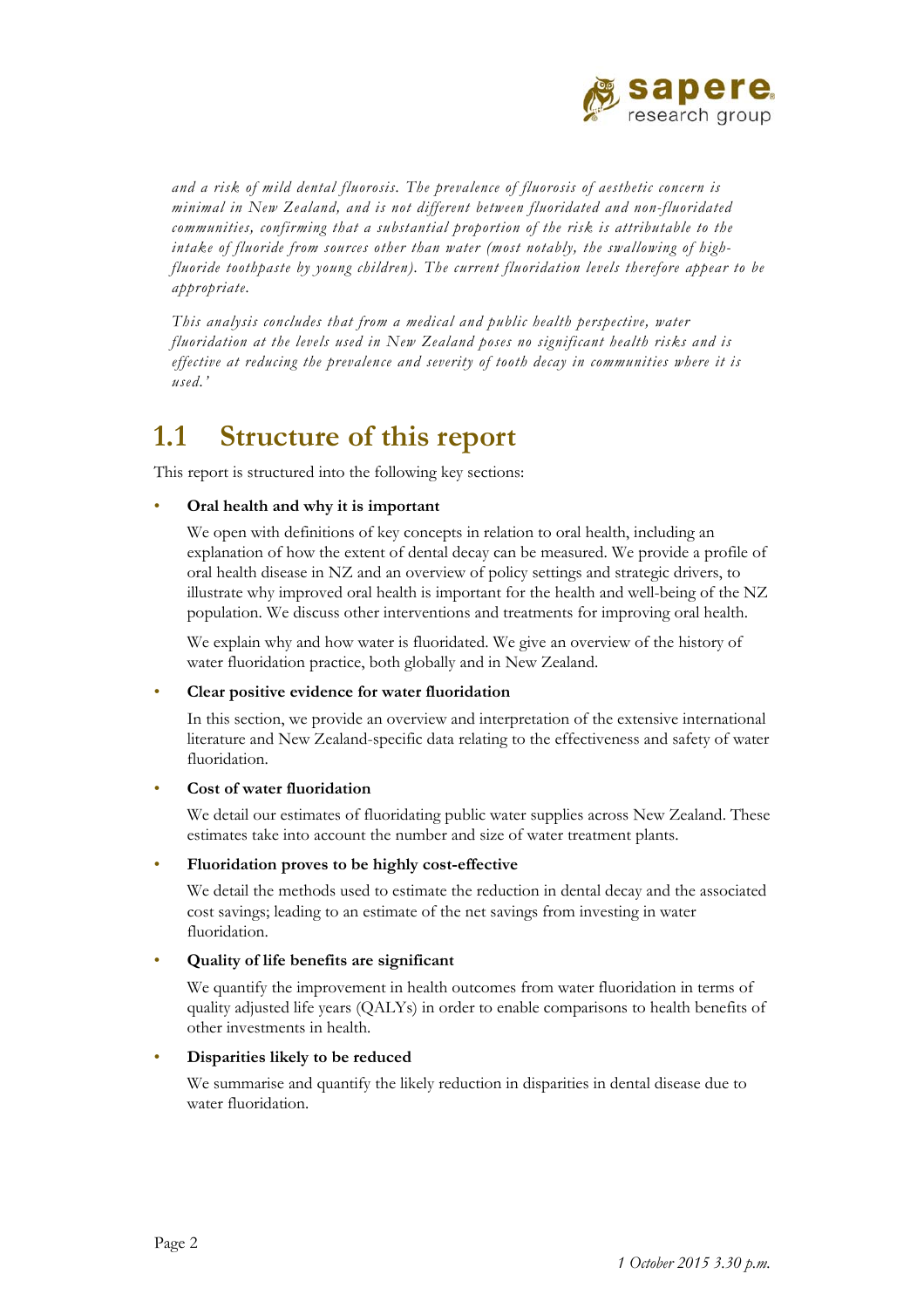

# **2. Oral health and why it is important**

The World Health Organisation (WHO) defines oral health as:

*'a state of complete physical, mental and social well-being, not merely the absence of dental decay, oral and throat cancers, gum disease, chronic pain, oral tissue lesions, birth defects … and other diseases that affect the oral dental and craniofacial tissues.'*<sup>3</sup>

The WHO Global Oral Health Programme emphasises that oral health is integral and essential to general health, and is one of several determinants of quality of life.4 Oral health encompasses not only the aesthetics of having good teeth and a nice smile; most importantly it is critical to the good health and well-being of children and adults. Disorders and diseases of the teeth and mouth remain the most common of any of the long-term conditions, they are largely preventable, their impact on individuals and society is high and they are expensive to treat.7

Dental caries and periodontal disease are considered the two main current threats to natural teeth; these two diseases have historically been considered the most important global oral health burdens.7 We confine our evidence and discussion to the oral disease dental caries. This is because fluoride delivered through water fluoridation specifically acts to protect against dental caries.

## **2.1 Dental decay and its consequences are more significant than generally realised**

### **2.1.1 Consequences of oral disease**

Oral disease causes pain and suffering, impairment of function and self-consciousness. Oral disease and its consequences can have a profound effect on an individual's quality of life and ability to gain employment. Furthermore, millions of school and work hours are lost globally due to pain and infection from dental diseases or from the time required to treat them.5,6

An emerging body of evidence also suggests that poor oral health affects general health and has risk factors in common with other chronic diseases. Research has shown associations between poor oral health and conditions such as diabetes, respiratory disease, heart disease, oral cancer and premature, low-birth-weight babies.7

Globally, the greatest burden of oral disease falls on poor and disadvantaged populations. The current pattern of oral disease reflects distinct risk profiles related to living conditions, behavioural and environmental factors, oral health systems and implementation of schemes to prevent oral disease. As such, oral disease is a significant issue of health equity.

Oral disease is a serious and common public health problem and represents a considerable burden to the public and the public health system. WHO has stated that oral disease is the fourth most expensive disease to treat.8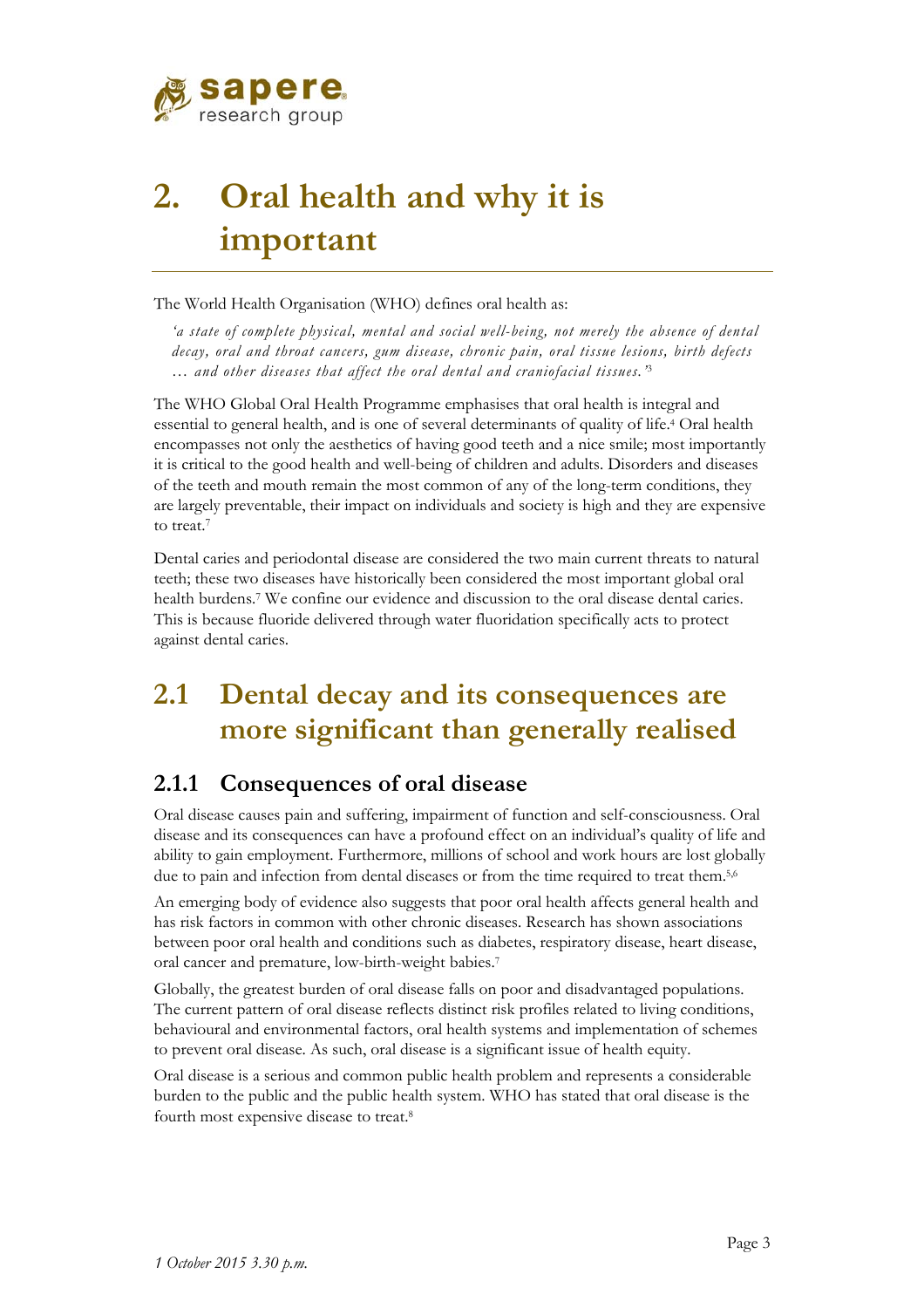

### **Measuring severity of dental decay experience**

Below we summarise the common methods used to measure dental decay.

#### **DMFT index**

The DMFT is a standardised index used for measuring the severity of dental decay. It is defined as an index of dental decay experience measured by counting the number of decayed (D), missing (M) and filled (F) teeth (T).

In terms of their practical application, the terms are used to describe the extent of decay as follows:

- D untreated decay;
- M Missing tooth due to dental decay or periodontal disease (not used for other reasons); missing teeth may be replaced with a bridge or crown; and
- F Filling; on average two of the tooth surfaces are filled in New Zealand.

The score relates to the number of teeth affected, with the maximum score being the total number of adult teeth, 32. As dental decay progresses the DMFT score increases, while also the relative proportions of D, M, and F change.

Upper-case letters (DMFT) indicate measures relating to adult teeth, while lower-case letters (dmft) indicate measures of the extent of dental decay in primary/baby teeth in children.7

#### **DMFS index**

The DMFS is a similar measure to DMFT; it is another index of dental decay experience measured by counting the number of decayed (D), missing (M) and filled (F) surfaces (S) of permanent teeth. Five surfaces of each tooth are assessed.7

#### **Percent caries-free**

Percent caries-free is another term commonly used in relation to the measurement of dental decay. It is the percentage of the population that has no dental decay. Caries-free is defined as:

*'Having no teeth that were decayed, missing due to pathology (dental decay or periodontal disease), or filled (i.e. a dmft/DMFT score of 0).' 7*

### **2.1.2 Historical rates of dental decay**

The rate of dental decay has been falling in developed countries over the last four decades. This can be seen in the rates of decay in 12 year olds between 1970 and 2011, which across the OECD countries have fallen from an average of 5 to 6 teeth affected by dental decay in 1970 to 1 to 2 in 2011; this is depicted in Figure 1 below. The rates for New Zealand have followed this international trend. Most of the reduction happened between 1970 and 1990. In the last 20 years dental decay rates have remained at approximately similar levels.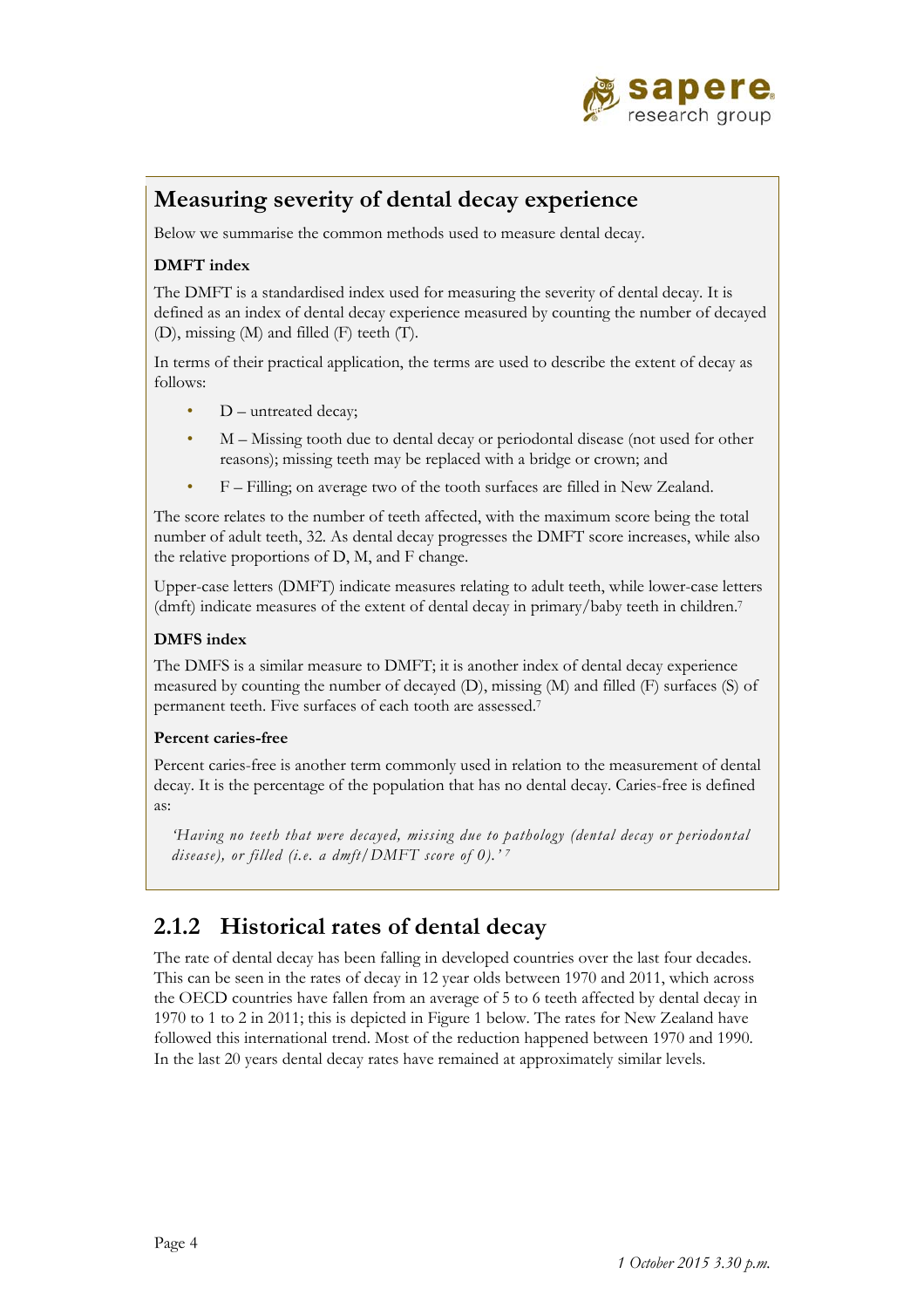



**Figure 1 Dental decay rates in 12 year olds as measured by DMFT, between 1970 and 2011** 

Source: data from OECD stat extract;<sup>9</sup> graph created by Sapere.

## **2.2 Oral health in NZ is improving, but tooth decay is still a major concern**

The most detailed information on oral health across New Zealand is the 2009 New Zealand Oral Health Survey (NZOHS) commissioned by the Ministry of Health. A total of 4,906 New Zealanders were surveyed with 3,196 having dental examinations. The survey was conducted between February and December 2009.7

The NZOHS found that the oral health of New Zealanders has improved considerably over the past 20 to 30 years. However, New Zealand remains a relatively high dental decay population.7

The survey confirmed the international trend of increasing tooth retention among adults and older adults, with New Zealand adults retaining more of their teeth for longer, with the implication that more teeth are at risk of dental decay than in the past. Within this picture of improved oral health and increased tooth retention, there were concerning levels of tooth decay. The survey found both children and adults were caries-active. Among children:

- 1 in 5 children aged 2–4 years were affected by dental decay.
- Less than half of children aged 5–11 years (42.5 percent) and 12–17 years (44 percent) had not been affected by decay in their primary and/or permanent teeth.
- By age 18–24 years, only one in five (22.7 percent) had teeth unaffected by decay.

Among adults aged 18 years and over, one in three had untreated active decay on the crowns of their teeth. Older adults, aged 75 years and over, had a similar prevalence of untreated decay on the crowns of their teeth as other adult age groups, but they had the highest prevalence of untreated root decay, with 29 percent affected.

The survey reported on protective factors and behaviours for oral health such as access to fluorides, through tooth-brushing with fluoride toothpaste and access to fluoridated drinking water. The survey found that only two thirds (65 percent) of adults with natural teeth brushed twice daily with fluoride toothpaste of the recommended concentration (i.e. 1000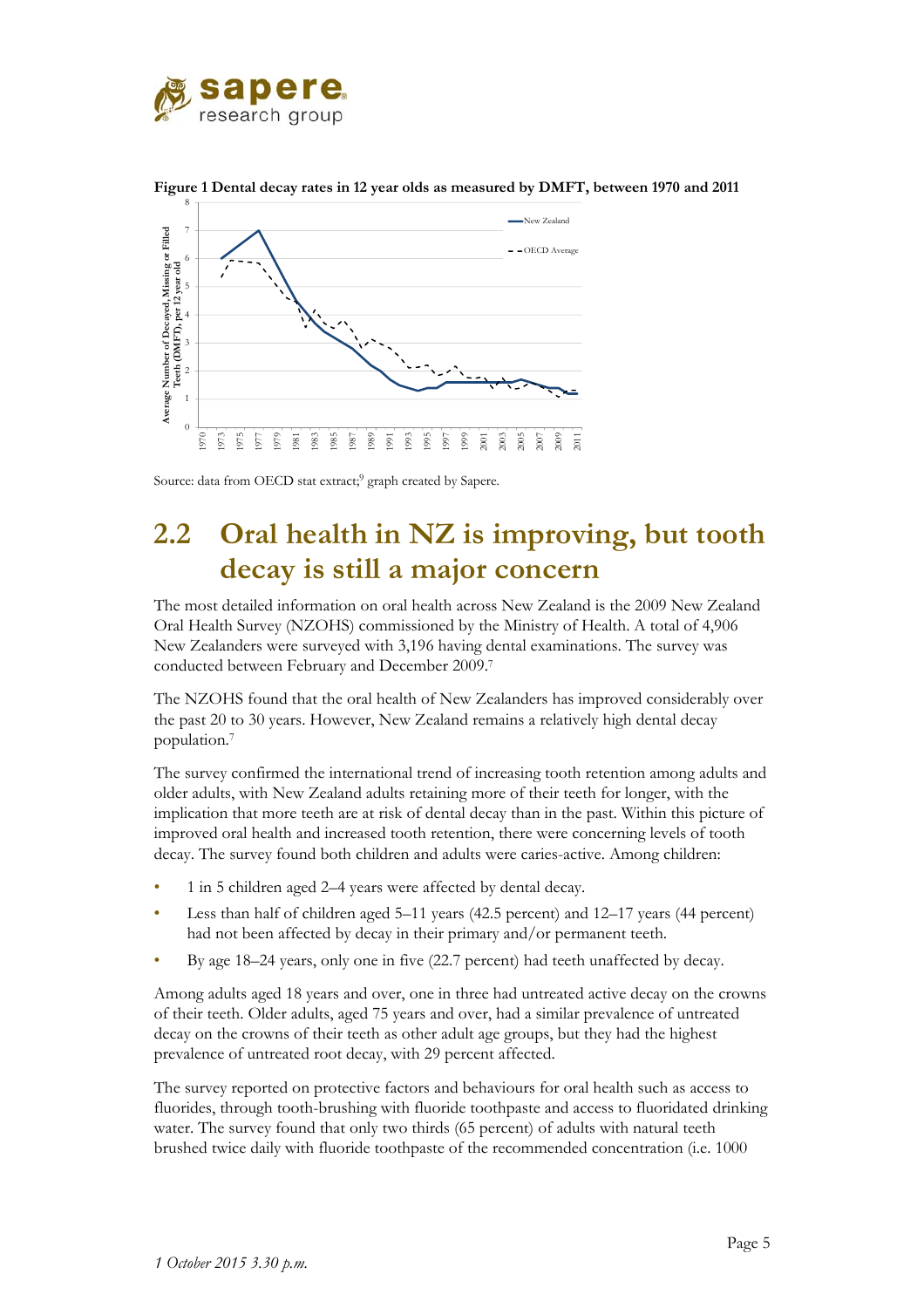

ppm or more; 'regular strength'). For children aged 2–17 years, less than half (43 percent) met the Ministry of Health's recommendation of brushing twice daily with fluoride toothpaste of at least 1000 ppm fluoride. Among pre-schoolers aged 2–4 years, only 15 percent met the Ministry's recommendation for daily oral care practices.

Although not specifically designed as a fluoridation study, as residential fluoridation history was not collected, the survey did provide the first opportunity to look at the effect of fluoride on dental health across all age groups in the population. The 2009 NZOHS found that children and adults living in fluoridated areas at the time of the survey had statistically significantly lower lifetime experience of dental decay (i.e. lower dmft/DMFT) than those living in non-fluoridated areas. Among children and adolescents, this reduction in experience of tooth decay was calculated to be 40 percent on average.

Figure 2 below provides a snapshot of the severity of dental decay experience at the tooth surface level in New Zealand by age group, based on the 2009 NZOHS.

**Figure 2 Snapshot of average severity dental decay experience (dmfs/DMFT score) among dentate children and adults in New Zealand in 2009, reported by age group** 



\*For age groups 2–4 and 5–11, the results are for primary teeth (dmfs); other age group results are for permanent teeth (DMFS).

Source: Data reported in the NZOHS;<sup>7</sup> graph created by Sapere.

The New Zealand Burden of Diseases, Injuries and Risk Factors Study published by the Ministry of Health in 2013 found dental decay is estimated to account for approximately 1 percent of all health loss in New Zealand that is due to early death, illness or disability, as reported in the burden of diseases study.10 The annual loss in disability adjusted life years (DALYs)**<sup>i</sup>** from dental decay is estimated to be 7,500 (equivalent to 7,500 years lived at full

 $\overline{a}$ 

i A DALY is measured similarly to a QALY. It is a measure of both life years lost and years lived with a disability (with more debilitating diseases creating a greater DALY loss).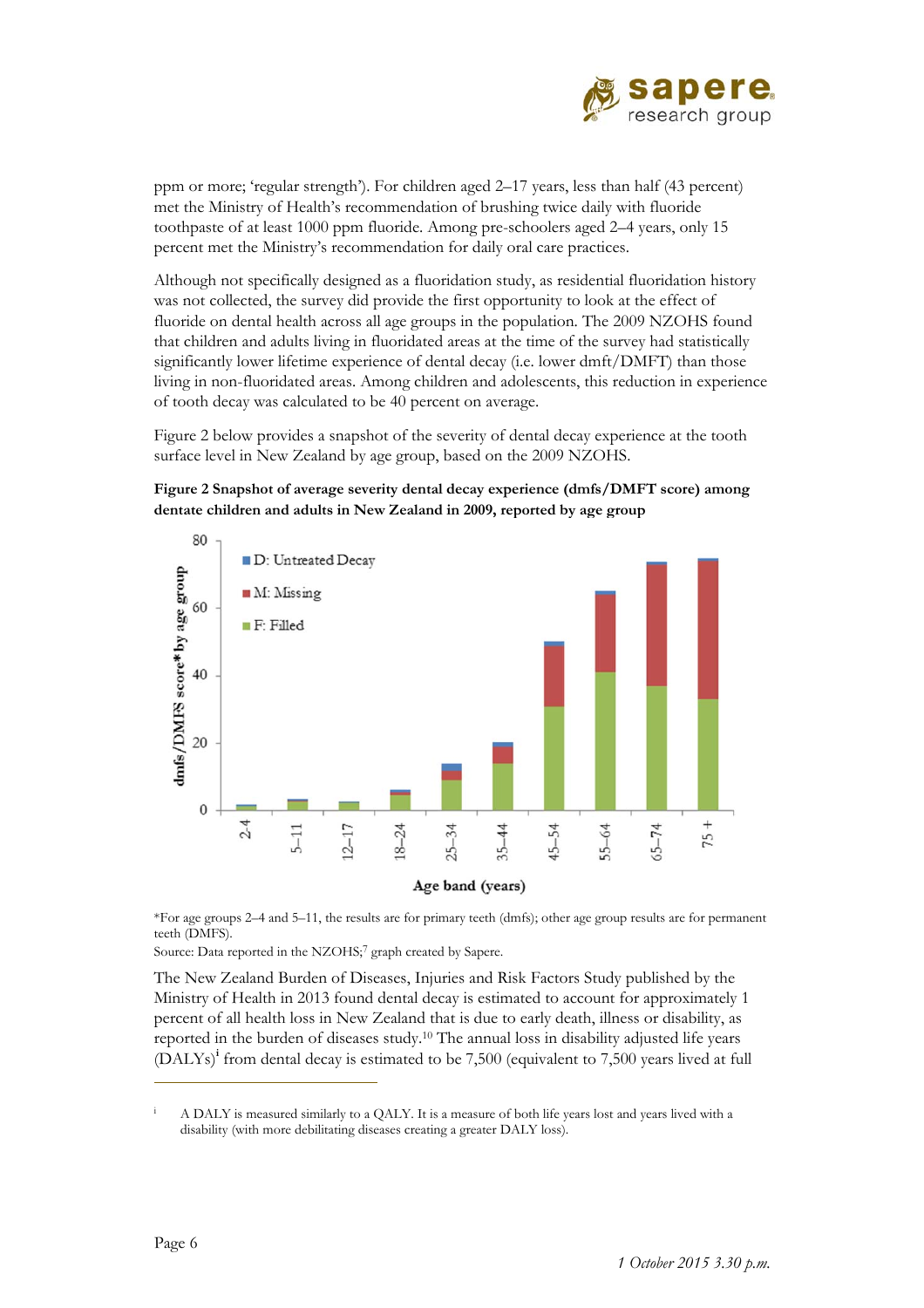

health). The 'burden' of disease from dental decay is equivalent to three-quarters that of prostate cancer, and two-fifths that of breast cancer in New Zealand.

### **Disparities in oral health are clear**

The 2009 NZOHS shows that whilst oral health in adults has continued to improve over the last three decades, Maori, Pacific Peoples and people living in high deprivation areas experience worse oral health outcomes.

Among adults, these disparities were higher levels of untreated decay and missing teeth, poorer self-reported oral health and higher prevalence of one or more negative oral-healthrelated quality-of-life impacts.7

Maori, Pacific Peoples and people living in high deprivation areas also reported poorer access to dental services.7

## **2.3 Adding fluoride to water supplies**

Water fluoridation involves the controlled addition of fluoride to a public water supply.

Fluoride occurs naturally in most water sources. In New Zealand natural fluoride levels in water supplies vary but are generally low in comparison with other countries, at less than 0.2 parts per million (ppm, equivalent to 0.2 mg/L).

The Ministry of Health recommends the adjustment of fluoride to between 0.7 and 1.0 parts per million in drinking water as the most effective and efficient way of preventing dental decay. The maximum acceptable value of fluoride for drinking water in New Zealand is 1.5 ppm.11

Fluoride promotes oral health in a variety of ways as outlined below:

- Decreasing de-mineralisation.
- Increasing re-mineralisation in early cavities.
- Inhibiting the process that metabolises sugar to produce acid (the cause of dental decay).

## **2.4 A 60-year history in New Zealand**

The use of water fluoridation first began in New Zealand in Hastings in 1954.12 A Commission of Inquiry was held in 1957 and then water fluoridation use rapidly expanded in the mid-1960s.

The decision to introduce fluoridated water is made by district councils, who have the power to supply water for their district (section 379, Local Government Act 1974).

Currently a little over half of the New Zealand population receive fluoridated drinking water. This contrasts markedly with Australia where currently over 90 percent of the population receives fluoridated drinking water. The cities of Auckland, Wellington and Dunedin comprise the greatest population coverage of water fluoridation. Larger centres that currently do not fluoridate include Whangarei, Tauranga, Napier, New Plymouth, Rotorua, Nelson, Blenheim, and Christchurch.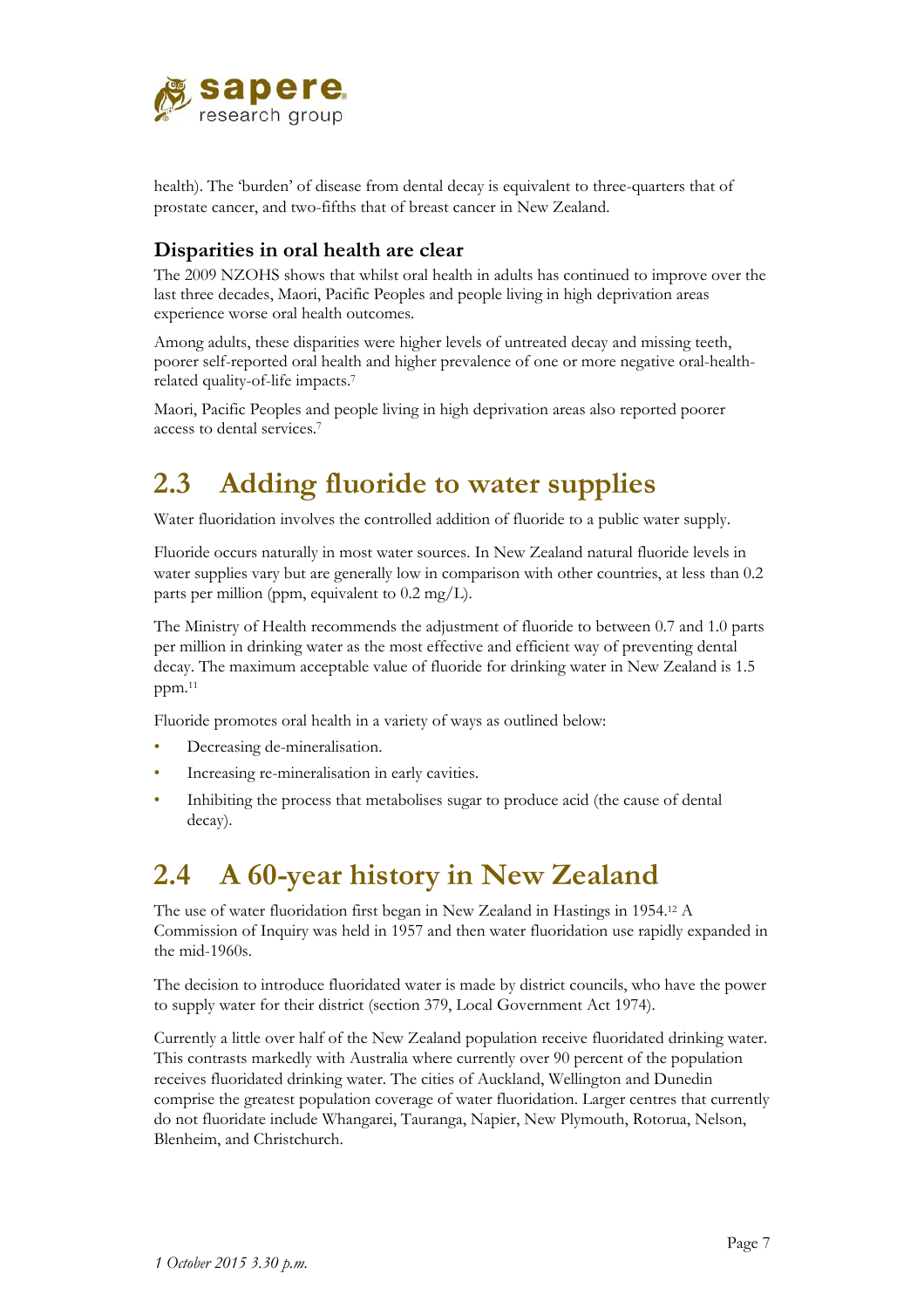

There has been controversy around water fluoridation, with increasing public debate and consideration of the issue by district councils over recent years13,14. As a means of supporting an increase in the proportion of the population receiving the benefits of community water fluoridation, the Ministry of Health has a drinking-water fluoridation subsidy. District councils may receive a subsidy of around 50 percent to cover capital costs (i.e. set-up costs) when they are initiating water fluoridation. The drinking-water fluoridation subsidy replaces the subsidies that were made for water fluoridation under the Ministry's Sanitary Works Subsidy Scheme.15

### **2.4.1 Current status in New Zealand**

Public supply of water covers 3.8 million New Zealanders, approximately 85 percent coverage; 56 percent of those people receive fluoridated water.ii 39 of 66 councils do not add fluoride to their water supplies. It is noteworthy that Auckland Council (Auckland Super City) accounts for two thirds of the population that has fluoridated water.

Some districts have public water supplies covering a relatively small proportion of the land mass, but still provide water to over half their population. This is due to the clustering of populations around cities.

The map below (Figure 3) summarises the water fluoridation status by district councils across New Zealand. The map is colour coded by the proportion of the population with fluoride added to their reticulated water supply; the districts shaded green are those with less than 10 percent of their population with fluoridated water. Much of the South Island is shaded green.

Yellow depicts districts with fluoridated water supplied to over 70 percent of their population. Larger cities in the North Island are generally shaded yellow.

There are a few districts that have between 10 percent and 70 percent water fluoridation coverage; this is depicted as a mix of green and yellow.

The water fluoridation status of districts with low levels (under 50 percent) of public water supply is not reported; these districts are likely to have low levels of water fluoridation as fluoridation of private water supplies is uncommon.

 $\overline{a}$ 

Note that this estimate is based on recording a community as 'fluoridated' if any of the plants supplying it have fluoridated water. This is the same approach taken by ESR for the production of statistics in relation to fluoridation.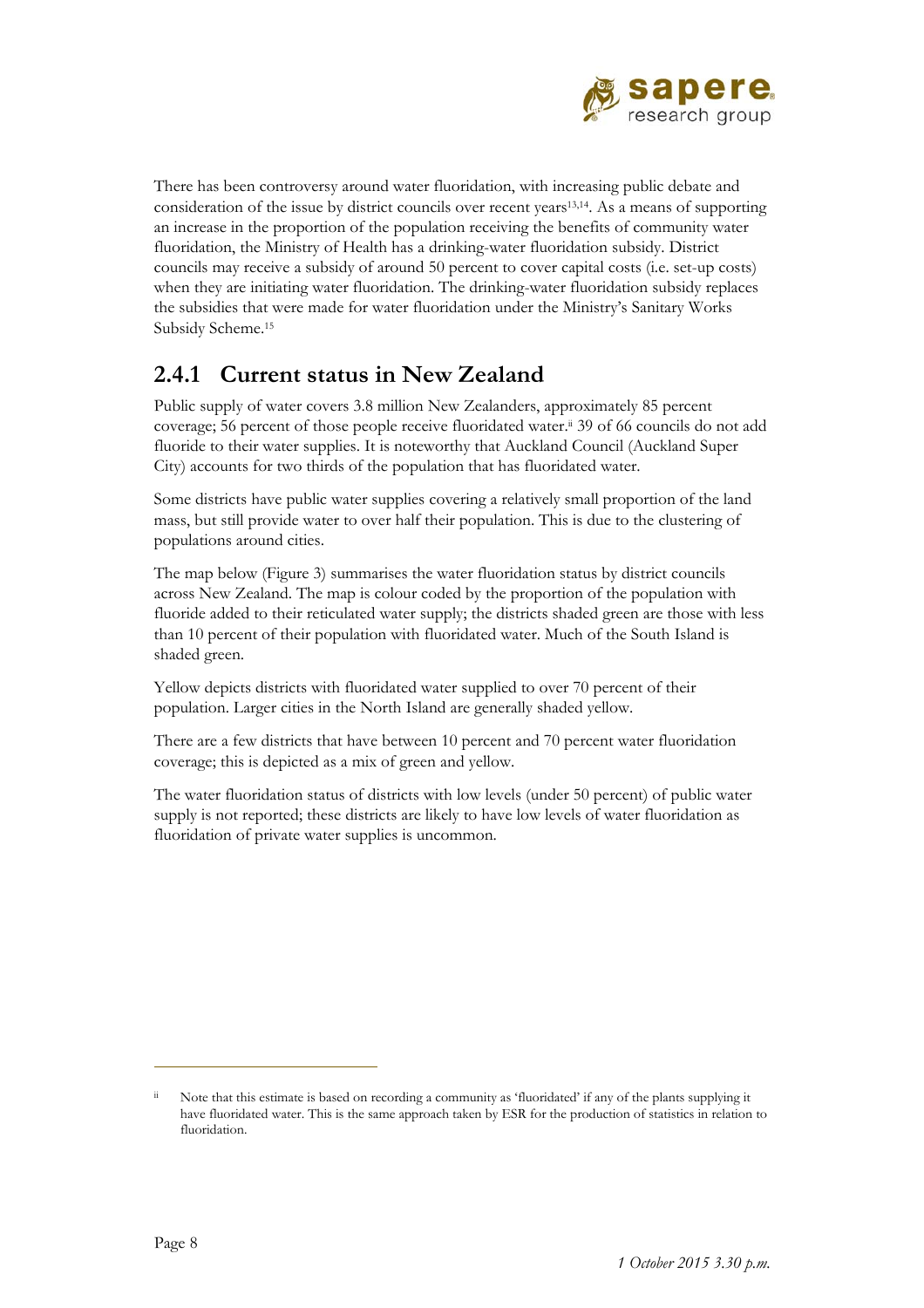

#### **Figure 3 Water fluoridation status for reticulated water supplies in NZ, by district council, as of January 2014**



Source: Data supplied by the Institute of Environmental Science and Research; figure created by Sapere.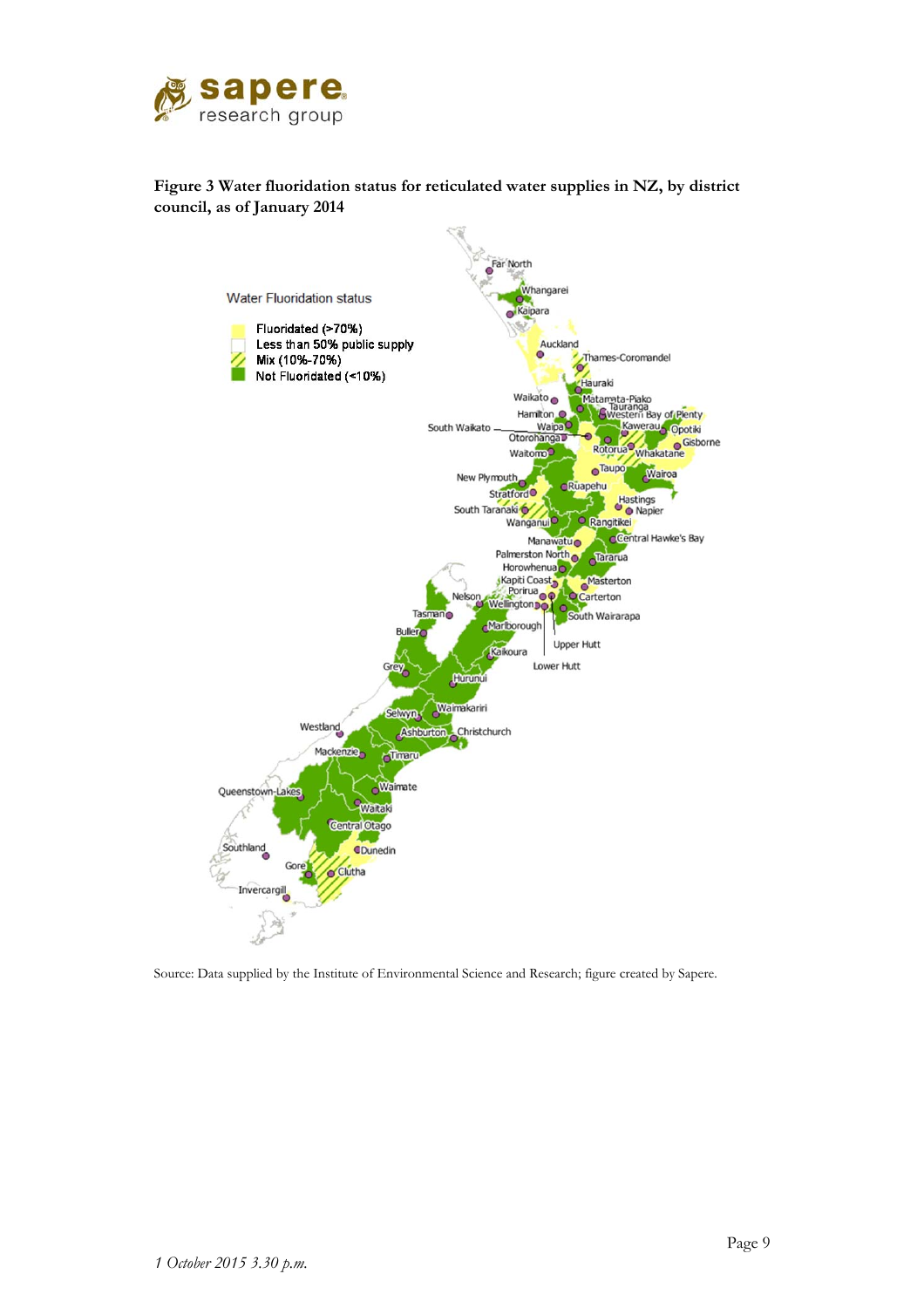

# **3. Significant reduction in dental caries for the New Zealand population**

There is strong international and New Zealand evidence that water fluoridation reduces dental decay; however, the precise amount that dental decay is reduced by is difficult to estimate. Studies report varying levels of benefit. This variation is explained in part by the reduction in dental decay over time, improvements in other dental treatments, differences in study populations, and the adjustment for duration of exposure to water fluoridation. We spend some time discussing these parameters as they are critical in our economic analysis.

## **3.1 Evidential assessment**

We worked with dental experts to determine appropriate values for key parameters within our modelling.

There are two main perspectives for considering the applicability of evidence, namely:

**Internal validity**: studies with higher internal validity are more likely to accurately estimate the effect of an intervention (e.g. water fluoridation) on the population studied. A key determinant of the internal validity is the study type. The hierarchy of study types is ranked from highest to lowest as follows:

- Systematic reviews and meta-analyses;
- Randomised controlled trials with low risk of bias;
- Randomised controlled trials:
- Cohort studies;
- Case-control studies;
- Cross sectional surveys; and
- Case reports.

**External validity**, which refers to the generalisability of the study for application of the intervention to the intended population (i.e. New Zealanders at the present time and in the future). This includes consideration of factors such as whether there are differences in the population or the environment/system within which the intervention will be implemented. As such, key factors we considered, working with the dental experts, include:

- *Population:* Were the people included in the study similar in terms of key characteristics?
- *Comparator intervention:* Was the intervention delivered in the same way as would be expected in the real world? For instance, was the level of fluoride added in the studies to the current NZ recommended level of 0.7–1.0 ppm and what was the duration of exposure to the intervention?
- *Context:* Are there factors in the context/system within the target population that will mean the effect in the studies will differ in the real world?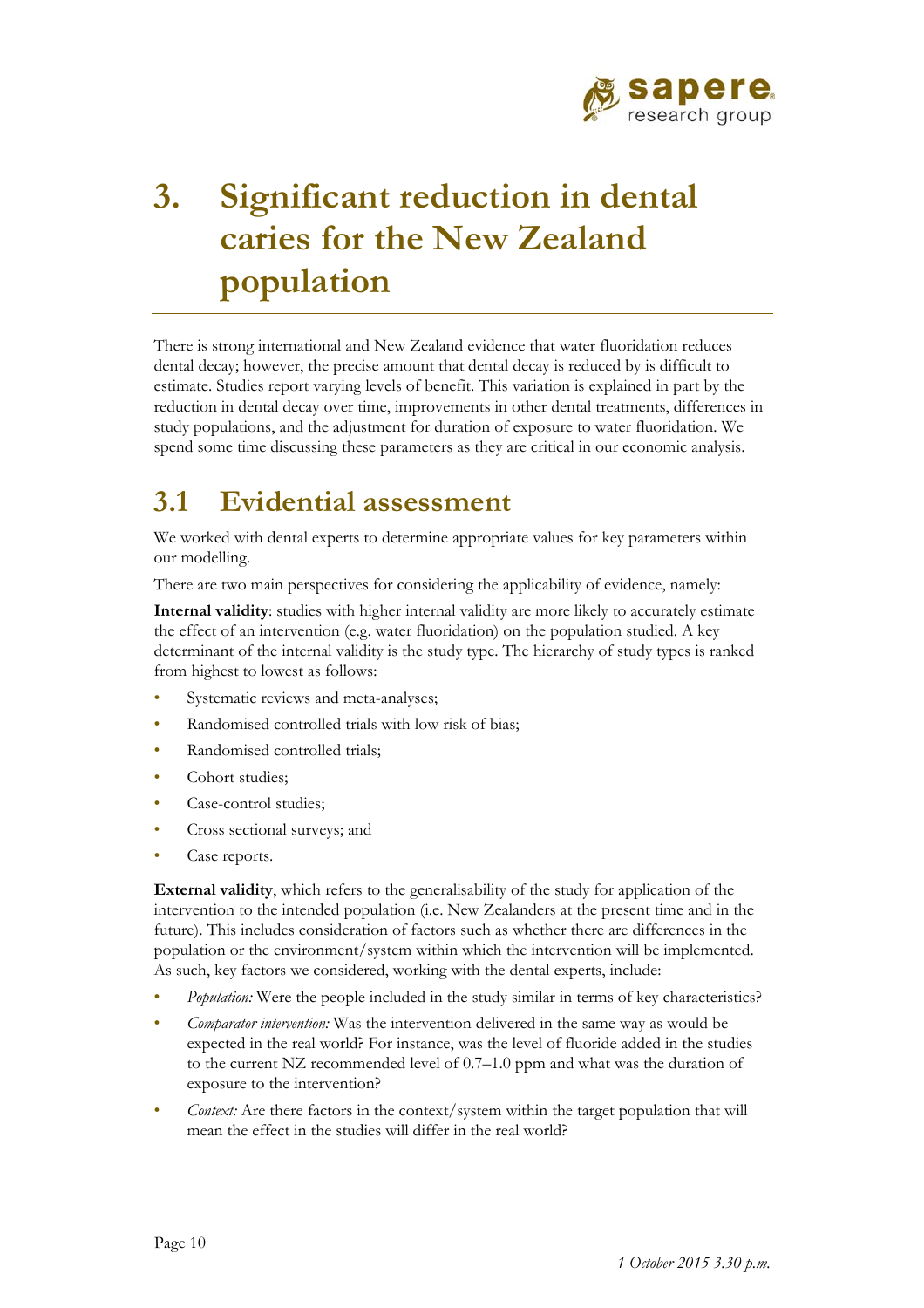

## **3.2 Evidence of reductions in dental decay among children associated with water fluoridation**

The majority of the studies on the benefits of water fluoridation are of children. Although there is variability in individual studies, the results of meta-analysis are fairly consistent with the result of the NZOHS. Other recent New Zealand studies in children also report similar results to the NZOHS.

Table 1 below summarises the key evidence relating to the reduction in dental decay associated with water fluoridation among children. We discuss the 2009 NZOHS and other studies in more detail below.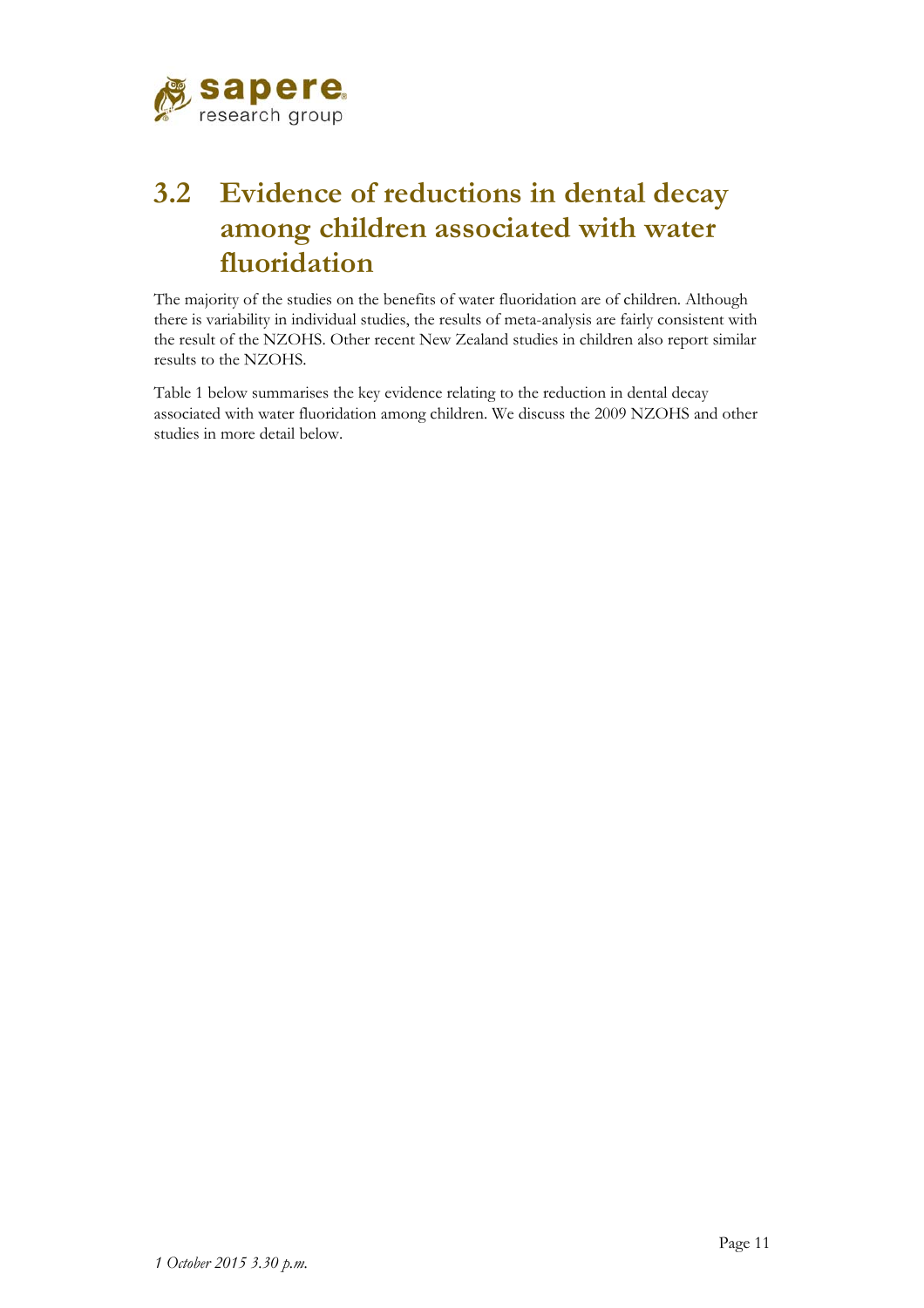

| <b>Study</b><br>(year of<br>publication)             | Population                                                                                                                                     | <b>Reduction</b> in<br>Study type<br>dental decay                      |                    |
|------------------------------------------------------|------------------------------------------------------------------------------------------------------------------------------------------------|------------------------------------------------------------------------|--------------------|
| 2009 New Zealand<br>Oral Health Survey<br>$(2010)^7$ | 1431 NZ children<br>surveyed in 2009;<br>987 dentally<br>examined                                                                              | Cross-section                                                          | $40%$ <sup>a</sup> |
| York report<br>$(2000)^{28}$                         | 29 studies from<br>countries around the<br>world published<br>between 1951 and<br>1999                                                         | Meta-analysis of<br>before-and-after<br>studies<br>Prospective studies | 38%                |
| Rugg-Gunn and Do<br>$(2012)^{16}$                    | 30 evaluations of<br>Meta-analysis. Most<br>evaluations included<br>primary teeth,<br>published after 1990<br>were based on<br>cross-sectional |                                                                        | $30 - 59%c$        |
|                                                      | 53 evaluations of<br>permanent teeth,<br>published after 1990                                                                                  | studies; some<br>before-and-after<br>studies were<br>included          | $50 - 59\%$ c      |
| Cochrane (2015) <sup>17</sup>                        | 9 studies with<br>44,268 participants                                                                                                          | Meta-analysis of<br>before-and-after<br>studies<br>Prospective studies | 35%                |

#### **Table 1 Summary of key evidence for benefits of water fluoridation in children**

a NZOHS: result reported as a 1.7 ratio of means; based on dmfs/DMFS.

b York report: figure calculated by Sapere. In the York report the average dmft/DMFT across the studies was 3.8 with water fluoridation and 6.1 without water fluoridation (Appendix F of the York report).

c Rugg-gunn and Do reported the 'Modal score'.

d Cochrane reported on reduction in dmft.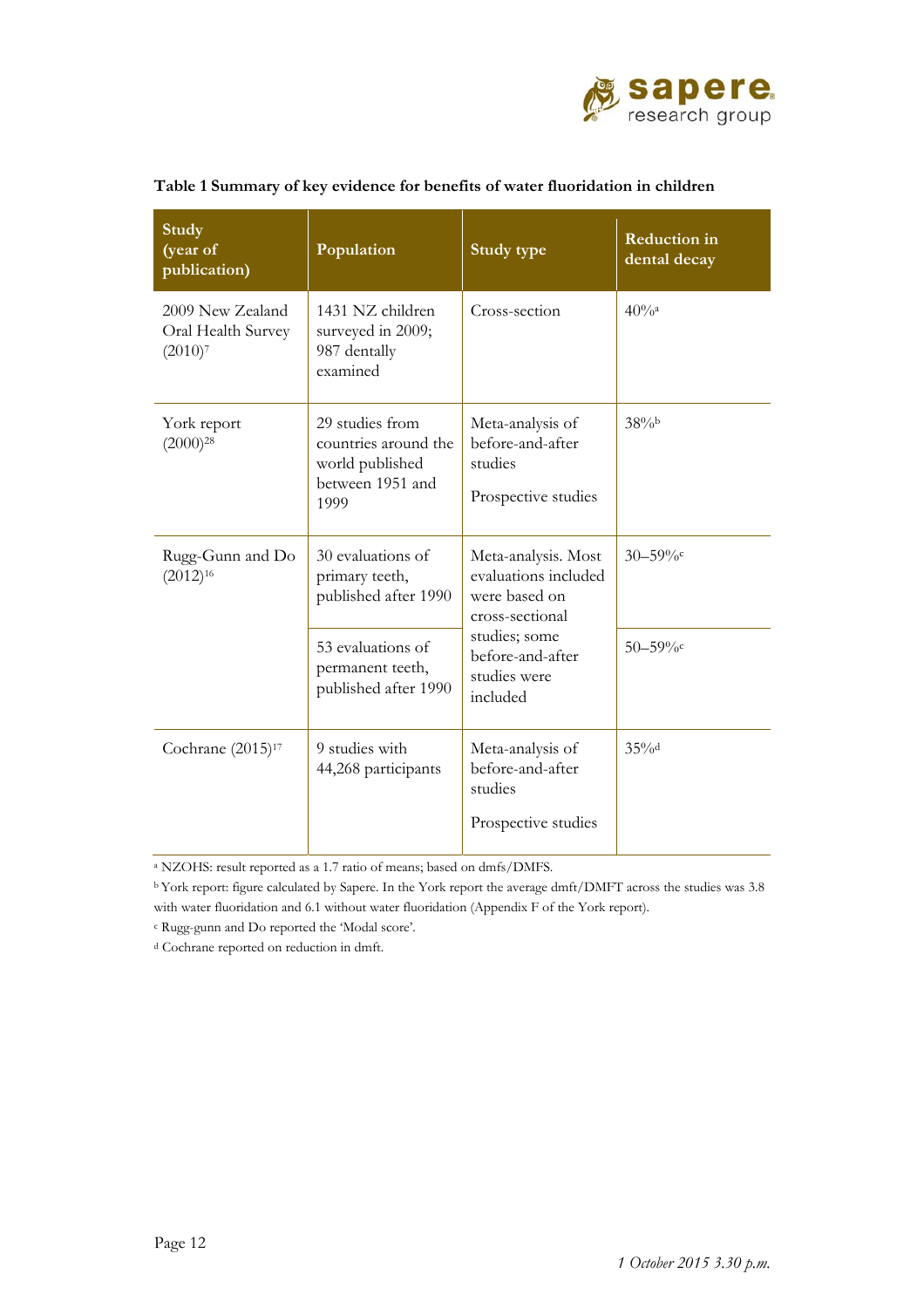

## **3.3 2009 NZ Oral Health Survey found a 40 percent reduction in dental decay, on average, among children and adolescents**

We understand the 2009 New Zealand Oral Health Survey (NZOHS)7 provides the most reliable estimate in terms of the estimated impact of water fluoridation on the oral health of New Zealand children and adolescents. The survey included a large number of participants from a randomised sample taken across all of New Zealand and provides high-quality recording of data and high levels of reliability of reporting the clinical data. The NZOHS surveyed 1,431 children aged 2 to 17 years, 987 of whom had a dental examination.

The data were also adjusted for confounding factors to make comparisons more accurate and meaningful. Adjustment variables included standardisation, age, sex, ethnicity and socioeconomic deprivation.

There were many results reported in the NZOHS oral health survey, including a section on the effects of water fluoridation. Results were compared for those living within and those living outside areas with water fluoridation, although this comparative reporting was relatively limited because assessing the effect of water fluoridation was not one of the objectives of the study. Questions on lifetime exposure to fluoridated water were not included in the interview.

The measures reported were dmft/DMFT (decayed teeth) and dmfs/DMFS (decayed tooth surfaces). Both measures reported those living in areas with water fluoridation had 40 percent lower incidence of dental decay (both results were statistically significant). The absolute difference in dental decay was 1.0 less tooth and 1.6 less surfaces for those living in areas with water fluoridation.

### **3.3.1 Other NZ evidence is generally supportive of the findings of the NZOHS**

We identified the following literature:

• **Effect of water fluoridation in 9 year old children living in Auckland is supportive of NZOHS findings; with a greater effect when controlling for duration of exposure to water fluoridation** 

A study compared the effect of water fluoridation by comparing dental outcomes in 9 year olds who have lived continually in either an area with (175 children) or without water fluoridation (149 children).<sup>iii</sup> Additional to these groups were children who spent time living in both fluoridated and non-fluoridated areas. The study reported those who have continually lived in fluoridated areas as being under half as likely to have dental decay, compared to children continuously living in non-fluoridated areas (odds ratio of 0.42, controlling for gender, ethnicity, socioeconomic status and toothpaste use). This

 $\overline{a}$ 

iii The date range of dental examinations is not stated. The article was published in 2009.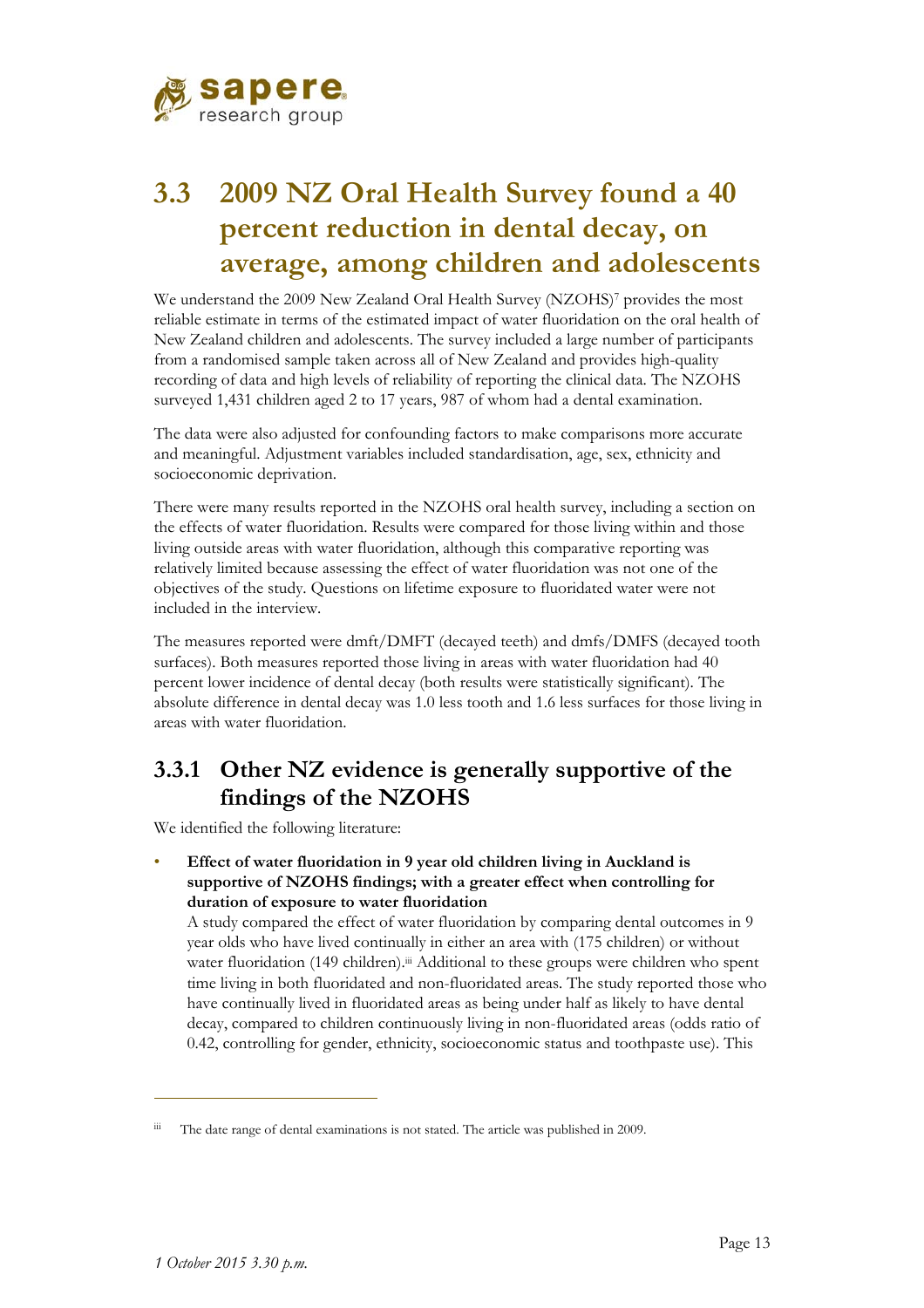

reduction is 50 percent greater than reported in the NZOHS, and is likely to be due to adjusting for duration of water fluoridation exposure.

Children who live in an area with water fluoridation (but have not always) were compared to children continuously living in non-fluoridated areas. In this comparison, there was less difference in dental outcomes<sup>18</sup> (odds ratio of 0.59).

• **Southland children study reports results similar to NZOHS** 

In 2002, 436 children (aged 9 or 10) across Invercargill, Gore, Winton and Queenstown were examined for differences in enamel defects. The study reported those living in fluoridated areas had half the severity of decay, compared to those living in areas without fluoridated water (measured by DMFS, controlling for other contributing (confounding) factors).19

• **Wellington and Christchurch comparison study reports similar results to NZOHS findings** 

Data from 1996 were used to compare the dental outcomes of 14,942 children living in areas with and without water fluoridation. The data included dental outcomes for children aged between 5 and 12 living in either Wellington or Christchurch (~95 percent and  $\sim$  5 percent water fluoridation coverage respectively).<sup>20</sup>

Five year olds living in fluoridated areas had a rate of 60.9 percent caries-free, compared to 54.1 percent in non-fluoridated areas. When controlling for other variables, it was estimated those living in fluoridated areas were 0.59 (95 percent CI 0.53–0.65) times as likely (i.e. 41 percent less likely) to have dental decay.<sup>20</sup>

Twelve year olds living in fluoridated areas had a rate of 51.7 percent caries-free, compared to 41.6 percent in non-fluoridated areas. When controlling for other variables, it was estimated that those living in fluoridated areas were 0.62 times as likely (i.e. 38 percent less likely) to have dental decay (95 percent CI 0.56–0.69).20

The relative reduction in having dental decay observed in this study is similar to the rates of caries-free reported in the NZOHS, when comparing 5–11 year olds.

• **Otago study on general anaesthesia for treatment of dental decay reports a reduction in decay** 

1,396 cases of children aged 1 to 6 years of age who underwent general anaesthesia found that those living in areas with fluoridated water had fewer teeth affected (3.9 versus 4.9 p $\leq$ 0.05), and were 2.4 months older when they presented. The data were based on records of Otago children and only included cases due to extensive early childhood dental decay.21

#### • **Northland study is inconclusive**

Between 2007 and 2009 Kaitaia and Kaikohe added fluoride to their water supplies. Over two years there was a reduction in children's dental decay. Two other areas in Northland (Dargaville and Kawakawa/Moerewa) were used as control groups as neither area used water fluoridation.12 The study was inconclusive, as the fluoridated areas did not consistently show better improvements in dental outcome than the non-fluoridated areas.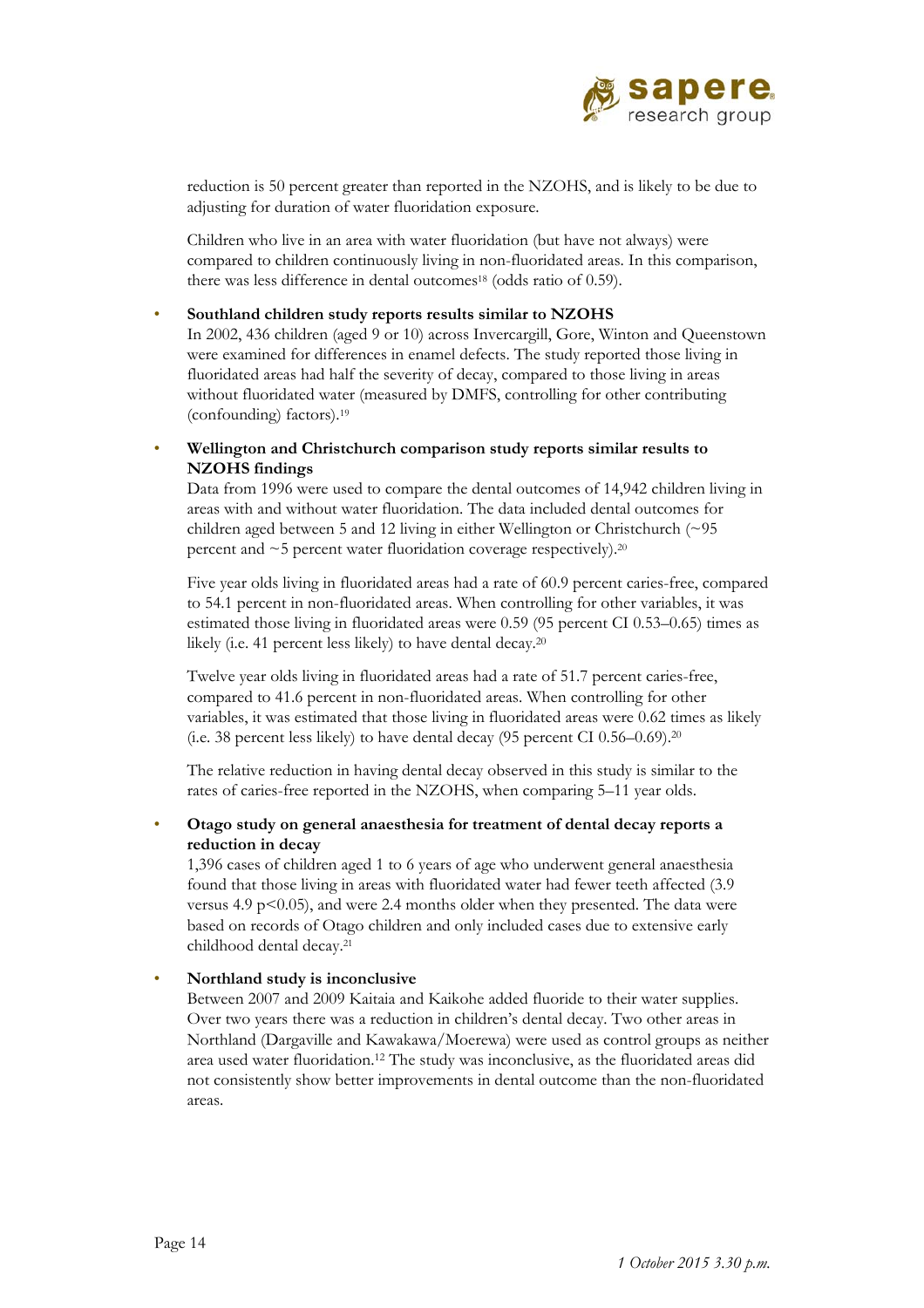

### **3.3.2 Community Oral Health Service data have limitations in reporting effectiveness of water fluoridation**

OECD countries report standardised dental decay measures. These measures include the percent caries-free and the average dmft score for 5 year olds and the average DMFT score for 12 year olds (i.e. age 5 data refer to primary teeth and age 12 data refer to permanent teeth). The Ministry of Health has published routinely collected oral health data from the Community Oral Health Service (formerly the School Dental Service) for children aged 5 years and children in Year 8 from 1990 to 2013.22 The Community Oral Health Service (COHS) encompass approximately 80 percent of 5 and 12 year olds. This level of coverage has been fairly stable across the 23 years reported.

The graph below shows that dental outcomes have been improving since 2007 for Year 8 children attending schools with no water fluoridation, resulting in a narrowing of the difference of those attending schools with and without fluoridated water, when measured as the average DMFT score (the same pattern exists when measuring percent caries-free). This trend seems to be consistent across district health boards, and is consistent for children aged 5 years old. Fluoridation status was not based on the child's home so may not provide an accurate measure of their fluoride intake.





Source: Ministry of Health Data; analysis by Sapere. \*The pattern and relative effect are similar for 5 year olds, when measuring primary teeth (dmft).

The data have not been adjusted for other variables that may affect dental decay experience apart from water fluoridation status of the school. The lack of adjusting for other variables is important because the areas with fluoridation and without have differing demographics. Fluoridated areas tend be urban rather than rural. By way of example, Auckland and Wellington account for the majority of the population with fluoridated water.

Further, the provision of publicly funded dental treatment for children is influenced by the risk of tooth decay in the area and access to fluoride. This will likely lead to children without access to fluoridated water receiving more dental preventative treatment, such as topical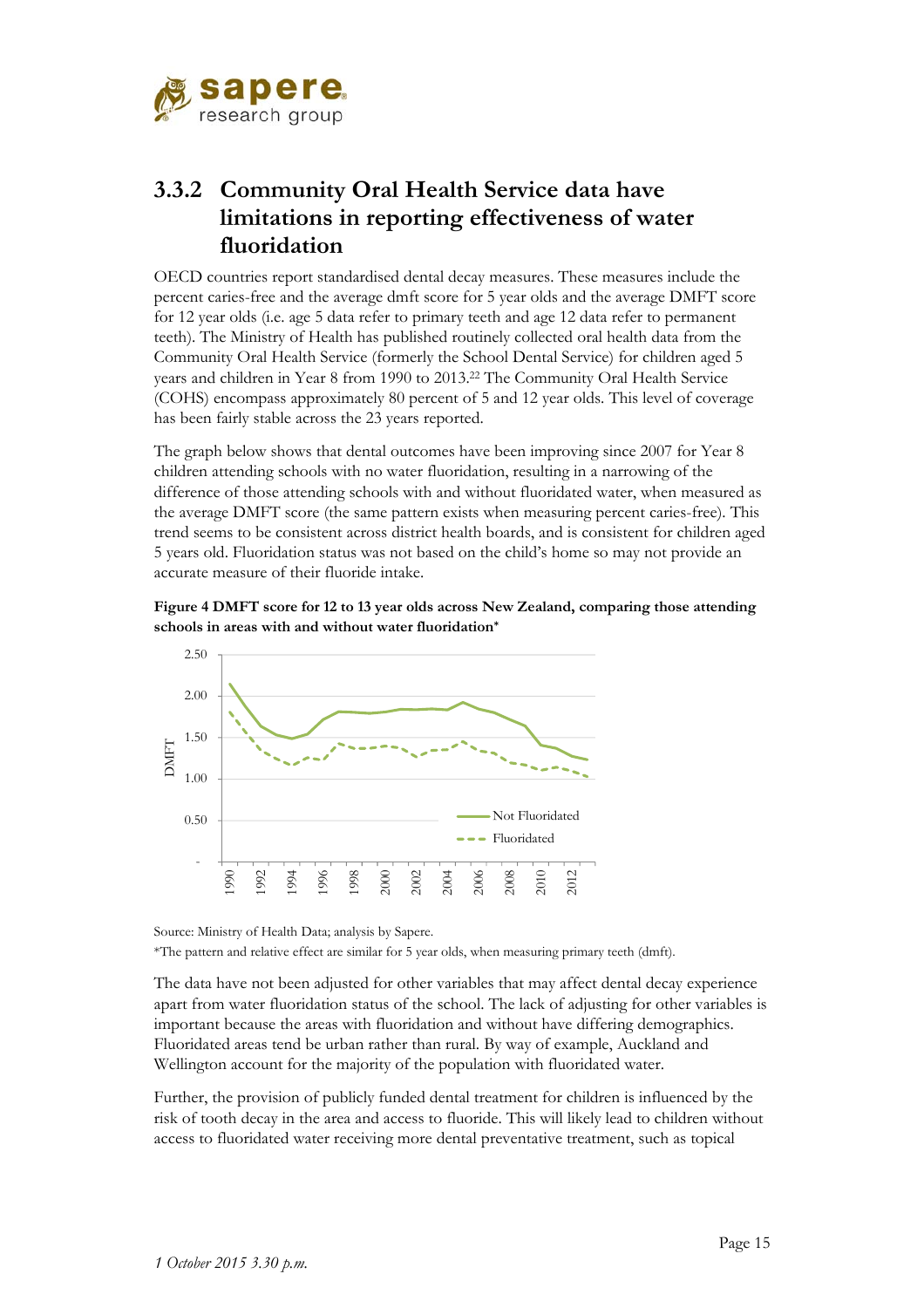

fluoride applications, which would result in the reduction of the observed benefit of water fluoridation.

Between 1995 and 2004 there was increased dental decay as measured by DMFT (the increase was greater in children who attended schools without fluoridated water) and no improvement in caries-free (average across fluoridated and non-fluoridated areas). This decline in oral health outcomes led to two main reviews: a DHBNZ-led review of the School Dental Service (SDS)<sup>23</sup> and a Review of Maori Child Oral Health Services.<sup>24</sup> Following these reviews, the government announced a major reinvestment programme in child and adolescent oral health services. The reinvestment programme was staged between 2006 and 2009.25 Since then there have been improvements in oral health measures. However, the improvements are predominantly in areas without fluoridated water.

### **3.3.3 International evidence supports the NZOHS findings for children**

The benefits of water fluoridation reported for children in the NZOHS are replicated in overseas studies.

We understand the York report published in 2000<sup>28</sup> is the key meta-analysis in the literature. This analysis included studies published between 1951 and 1999. The York report focused on the evidence for children and reported a 38 percent reduction in dental decay for those children in areas with water fluoridation.<sup>iv</sup> Other meta-analyses often cited the York report as their point of reference and extended the analysis with recent studies.<sup>26,27</sup>

A more recently published meta-analysis (Rugg-Gunn and Do 2012) reported results for studies published between 1990 and 2010. They reported the benefit of water fluoridation as a 30 to 59 percent reduction in dental decay.<sup>v</sup> This result is in line with the results of the York report, which gives us confidence the results of the York report are still relevant today. Most evaluations included were based on cross-sectional studies, and some before-and-after studies were included.

### **The York report finds significant benefit**

The York report meta-analysis included information from 26 studies.28 The observations made in these studies were between 1944 and 1997. The studies included in the meta-analysis were published between 1951 and 1999. Most of the studies (23 out of 26) were before-andafter studies, i.e. start with two groups without fluoride and add fluoride to one group then see what the difference in dental decay between the two groups is over time. A large number of studies were excluded because they were cross-sectional studies and therefore did not meet the inclusion criteria of being evidence level B or above (level B: evidence of moderate quality and has moderate risk of bias).

 $\overline{a}$ 

iv Figure calculated by Sapere. In the York report the average dmft/DMFT across the studies was 3.8 with water fluoridation and 6.1 without water fluoridation (Appendix F of the York report).

v Rugg-Gunn and Do reported the 'Modal score', with 30–59 percent for primary teeth and 50–59 percent for permanent teeth.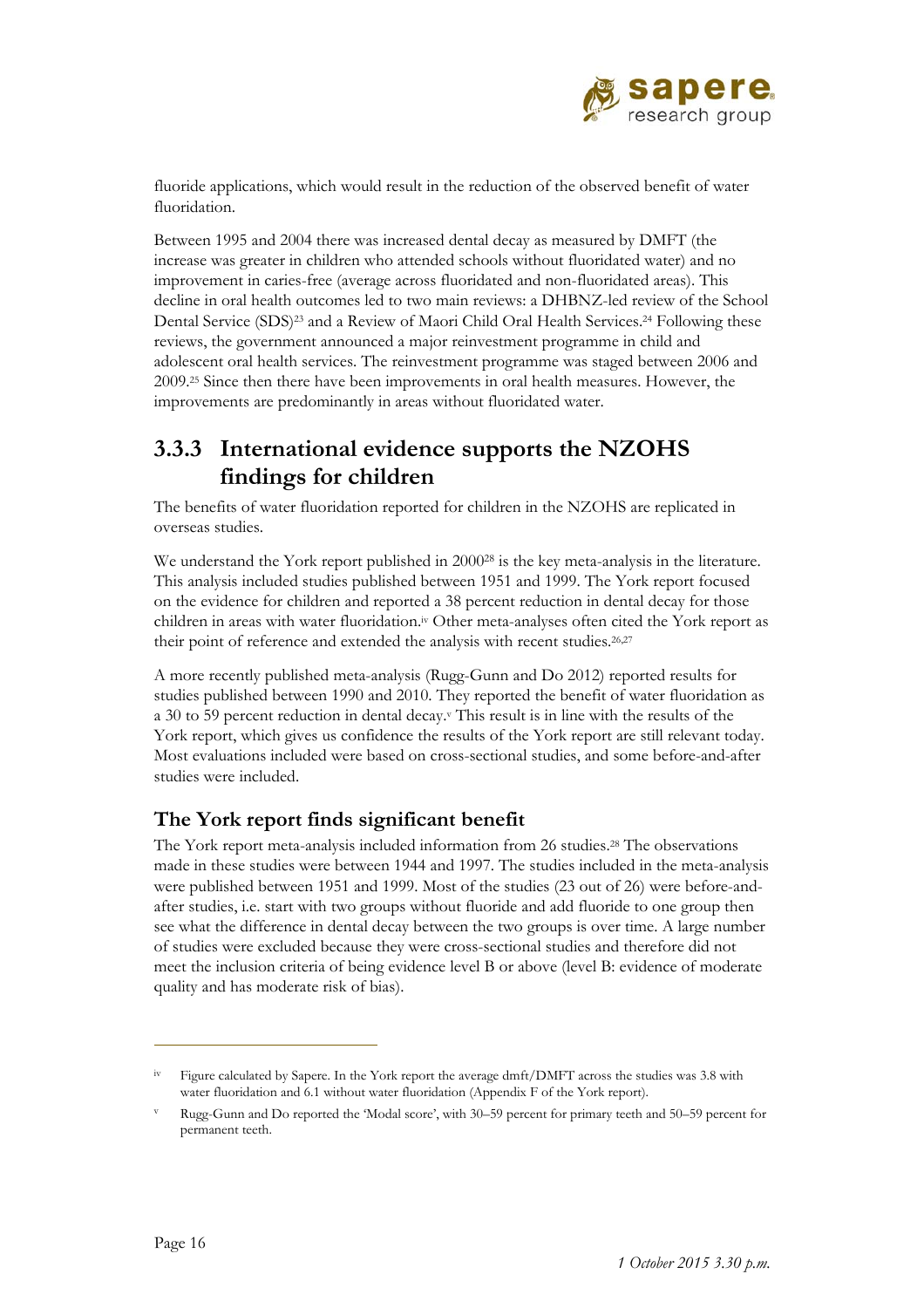

The results of the meta-analysis were that on average, dental decay was lower in areas with water fluoridation compared to those without, when measured by percent caries-free and by dmft/DMFT. The York report also reported dental decay rates increased when water fluoridation was stopped. The fluoride levels were  $\leq 0.7$  ppm in the control group and 0.7– 1.2 ppm in the exposure group. In most cases the control group had levels below 0.2 ppm and the control group had levels close to 1ppm. These approximate levels match the NZ setting.

Below, we discuss the results of the York report as measured by either percent caries-free or dmft/DMFT.

### **Results measured by percent caries-free**

The reported reduction of percent caries-free from water fluoridation by each of the studies ranged from -5.0 to 64 percent, with a median of 14.6 percent. The median result of 14.6 percent, rounded to 15 percent, is often quoted as the benefit of water fluoridation.

The York report did not report percent caries-free values for fluoridated and non-fluoridated areas; just the difference. We have calculated the percent caries-free for fluoridated and nonfluoridated areas by taking the mean of the reported rates for each of the studies (as listed in Appendix F of the York report). We calculate the percent caries-free to be 15 percent without water fluoridation and 30 percent with water fluoridation.

In the 26 studies identified in the York report, there were 30 analyses of the benefits of water fluoridation measured using percent caries-free. The analyses are summarised in Figure 5 below. There was a statistically significant change with a greater proportion of caries-free children in the fluoridated area in 19 analyses. One analysis found a statistically significant greater decrease in the proportion of caries-free children exposed to fluoridated water compared with those exposed to non-fluoridated water. The remaining 10 analyses were unable to detect a statistically significant difference.

The York report estimated a median of 6 people need to receive fluoridated water for one extra person to be caries-free; i.e. the number needed to treat is 6. The interquartile range of study numbers needed to treat to avoid one bad outcome is 4 to 9.

In the figure below, the vertical line, at 0, is the 'no effect' line for measures of difference. Studies are indicated with a rectangle showing the 95 percent confidence intervals around the mean. If the rectangle crosses the 'no effect' line the difference is not statistically significant. If the rectangle is entirely to the right of the line the difference is statistically significant and fluoridation is associated with an increase in the proportion of children who are caries-free. If the rectangle is entirely to the left of the line the difference is statistically significant and fluoridation is associated with a decrease in the proportion of children who are caries-free.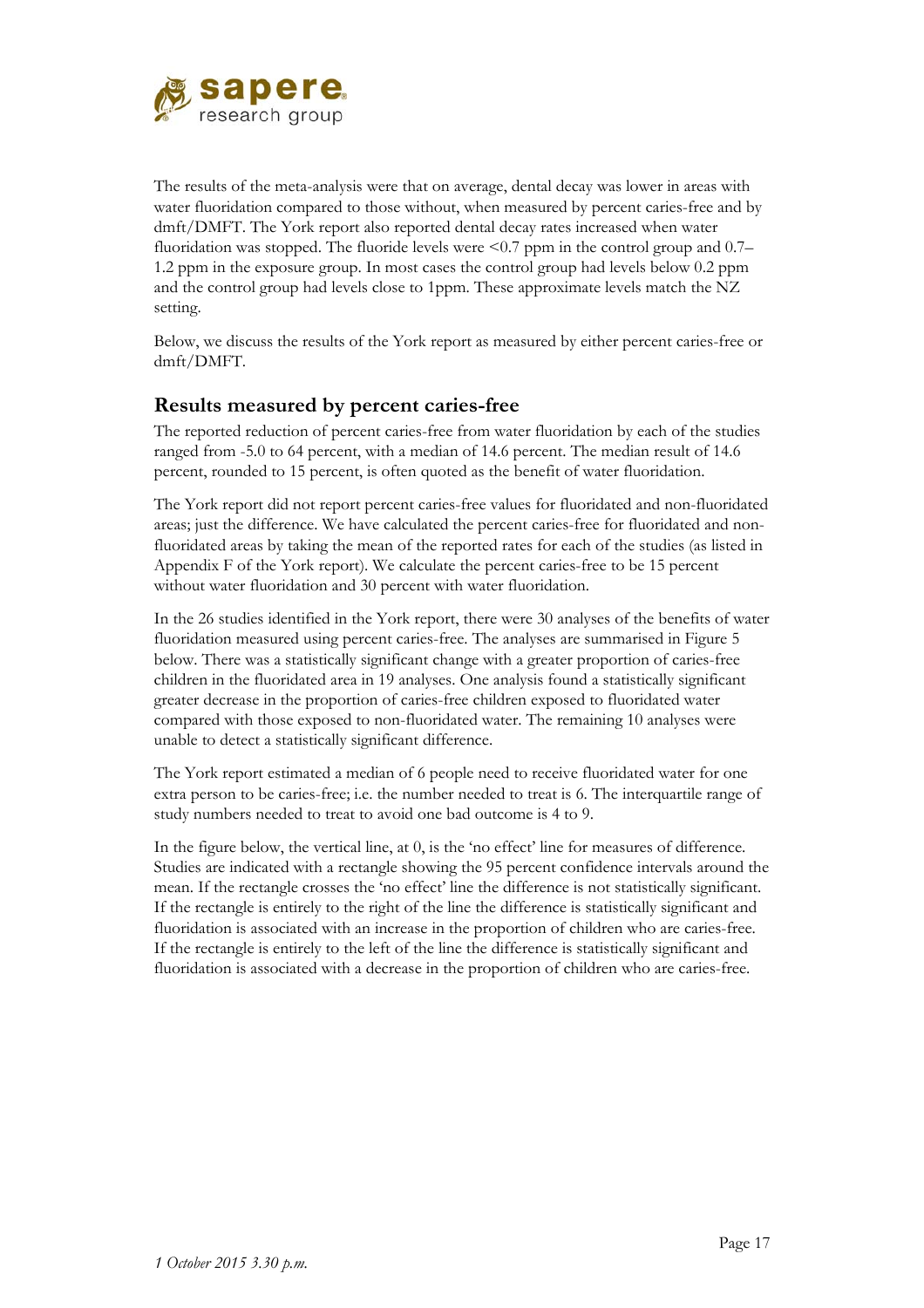

Figure 5 Increase in proportion (%) of caries-free children in fluoridated compared to non**fluoridated areas (mean difference and 95 percent CI)** 



Source: University of York (2000) page 12.28

#### **Results measured by dmft/DMFT**

Fifteen analyses found a statistically significant greater mean reduction in dmft/DMFT scores in the fluoridated areas than in the non-fluoridated areas. One analysis found a nonstatistically significant reduction. The range of mean reduction in dmft/DMFT score was from 0.5 to 4.4, with a median of 2.25 teeth.

The results of the different analyses from the studies that include dmft/DMFT as a measure are summarised in the figure below.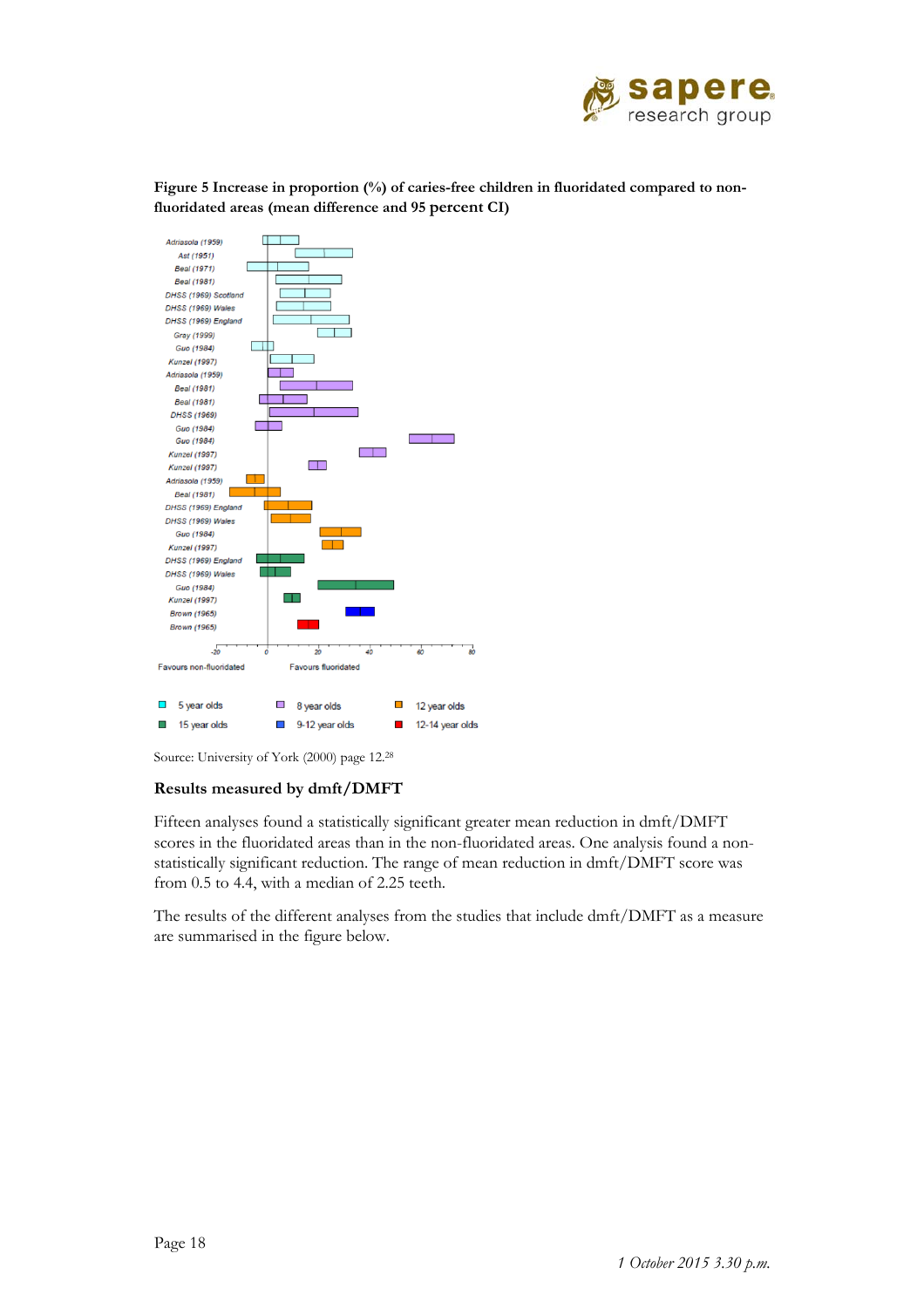



#### **Figure 6 Change in dmft/DMFT Score (mean difference and 95 percent CI)**

Source: University of York (2000) page 12.28

## **3.4 Evidence of 20 to 30 percent reduction in dental decay in adults**

### **3.4.1 First systematic review to report that water fluoridation is effective in adults**

The first systematic review to report that water fluoridation is effective in adults was a metaanalysis published in 2007 by Griffin et al.<sup>29</sup> Griffin et al report that adults living in areas with water fluoridation had 27 percent less dental decay. The most robust estimate of water fluoridation we understand to be applicable to the New Zealand population is the results of the Australian National Survey of Adult Oral Health (NSAOH) which were published in 2013.30 The reported results were a 21 percent reduction in dental decay for those aged 18 to 44 years and a 30 percent reduction for those aged 45+. This evidence is summarised in Table 2 below and is further discussed in the following sub-sections.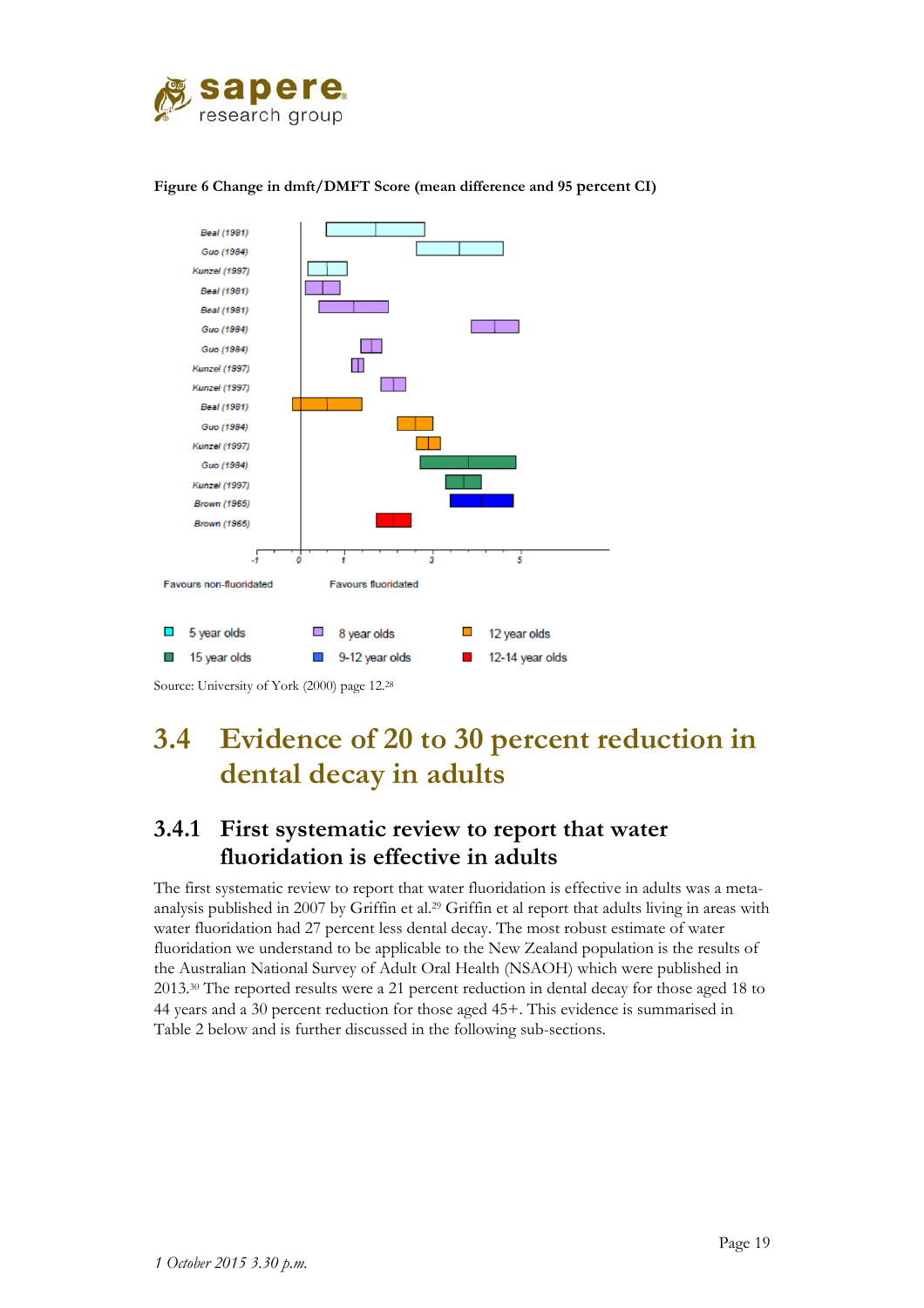

| Study<br>(year of<br>publication)                                          | Population                                                                 | Study type                                                                                | <b>Reduction</b> in<br>dental decay                                   |
|----------------------------------------------------------------------------|----------------------------------------------------------------------------|-------------------------------------------------------------------------------------------|-----------------------------------------------------------------------|
| Australian National<br>Survey of Adult<br>Oral Health<br>(NSAOH)<br>(2013) | 3,779 Australian<br>adults surveyed<br>between 2004 and<br>2006            | Cross-sectional and<br>controlled for<br>duration of<br>exposure to water<br>fluoridation | $21\%$ in those aged<br>15 to $44^a$<br>30% in those aged<br>$45 + a$ |
| Griffin et al<br>(2007)                                                    | 2,530 participants<br>from 5 studies<br>published between<br>1990 and 1992 | Meta-analysis of<br>cross-sectional<br>studies                                            | 27%b                                                                  |
| Cochrane (2015) <sup>17</sup>                                              | 10 studies with<br>78,764 participants                                     | Meta-analysis of<br>before-and-after<br>studies<br>Prospective studies                    | $26\%c$                                                               |

#### **Table 2 Summary of key evidence for benefits of water fluoridation in adults**

a NSAOH: Reported as the reductions in DF-Surfaces (missing was excluded).

b Griffin et al reported 'the prevented fraction for water fluoridation was 27%'; this was based on differences in DMFS.

c Cochrane reported on reduction in DMFT.

The Griffin et al report included two sets of results: one included nine studies and the other was restricted to the five studies (with a total of 2,530 participants) where heterogeneity was not an issue. We have focused on the results where heterogeneity was not an issue. The studies included were published between 1990 and 1992. All of the studies were crosssectional, i.e. measuring the difference between groups with and without exposure to water fluoride at a point in time.

The five studies included in the second set of results in the meta-analysis are summarised in Table 3 below.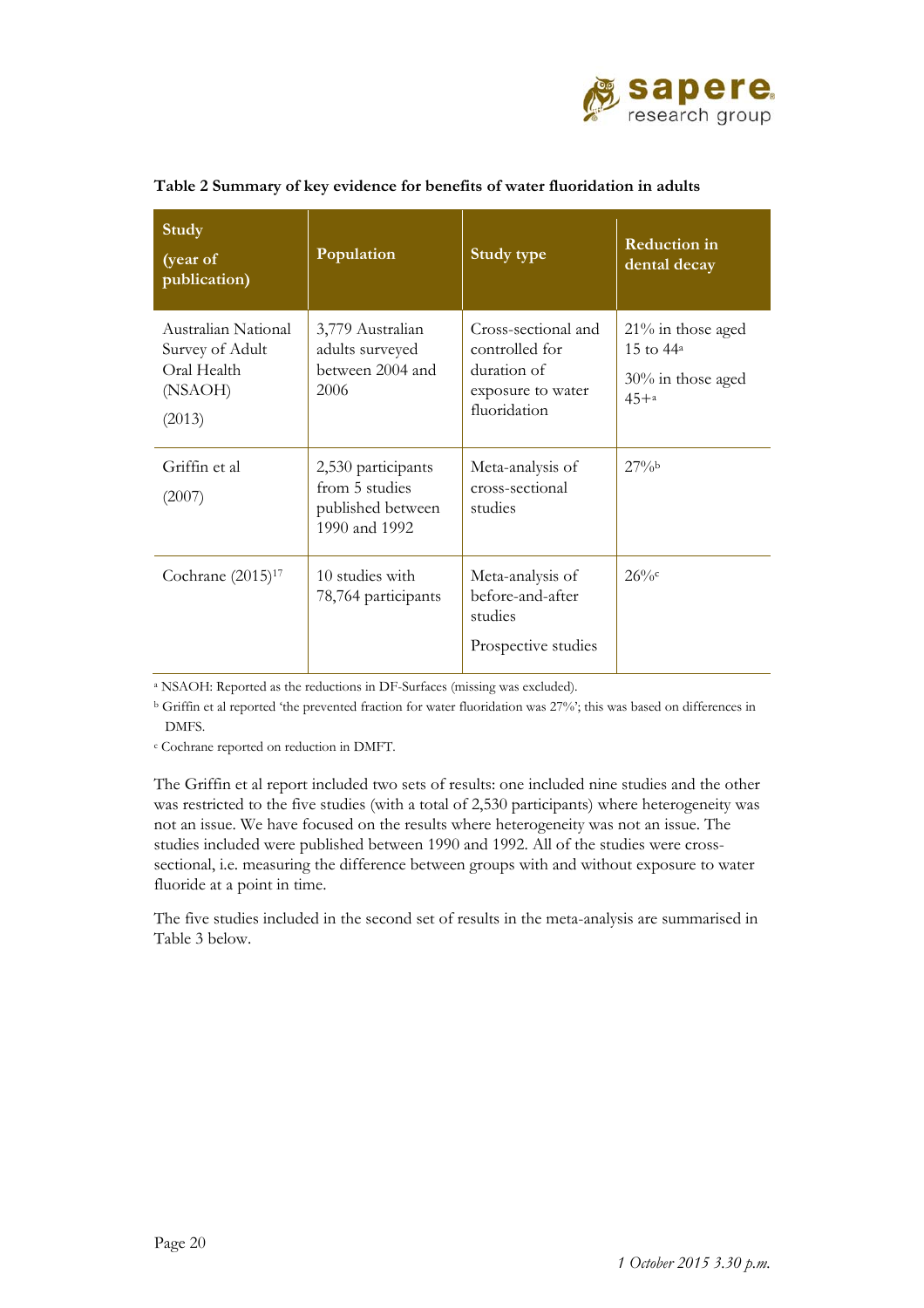

| Authors/study              | Type and number of<br>subjects | Location; mean age in<br>years (age range) | <b>Fluoridation levels</b> |
|----------------------------|--------------------------------|--------------------------------------------|----------------------------|
| Grembowski et al,<br>1992  | Cross-sectional; 595           | Washington; $30.6$ (20 to<br>34)           | NR.                        |
| Morgan et al, 1992         | Cross-sectional; 104           | Australia; NR (20 to 24)                   | NR.                        |
| Stamm et al, 1990          | Cross-sectional; 967           | Canada; 41.5 (18 to $60+$ )                | 1.6 ppm vs. $0.2$ ppm      |
| Thomas and Kassab,<br>1992 | Cross-sectional; 649           | Great Britain; NR (20 to<br>32)            | $0.9$ ppm vs. NR           |
| Wiktorsson et al, 1992     | Cross-sectional: 496           | Sweden; NR (30 to 40)                      | 1 ppm vs. $0.3a$           |

#### **Table 3 Studies included in the meta-analysis for adults29**

NR= Not reported.

a Griffin et al reported the fluoridation levels from the Wiktorsson et al 1992 study as not reported. However, the original publication did include the fluoridation levels.

### **3.4.2 Australian National Survey of Adult Oral Health (NSAOH)**

The Australian 2004–2006 National Survey of Adult Oral Health (NSAOH) examined 5,505 people selected from all eight states and territories. People aged ≥ 15 years were selected at random. Moreover, the NSAOH also collected information about participants' residential history. Information was collected for 3,779 participants and was used to inform the estimate of the benefits of lifetime exposure to water fluoridation.

Participants were grouped by the amount of time spent living in areas with water fluoridation. The groups included <25 percent, 25 to <50 percent, 50 to <75 percent and ≥75 percent of lifetime exposure to water fluoridation. The number of tooth surfaces affected by dental decay by these groups is shown in Figure 7 below. The results were reported by those aged 45+ (born pre-1960) and 15 to 44 (born from 1960 to 1990).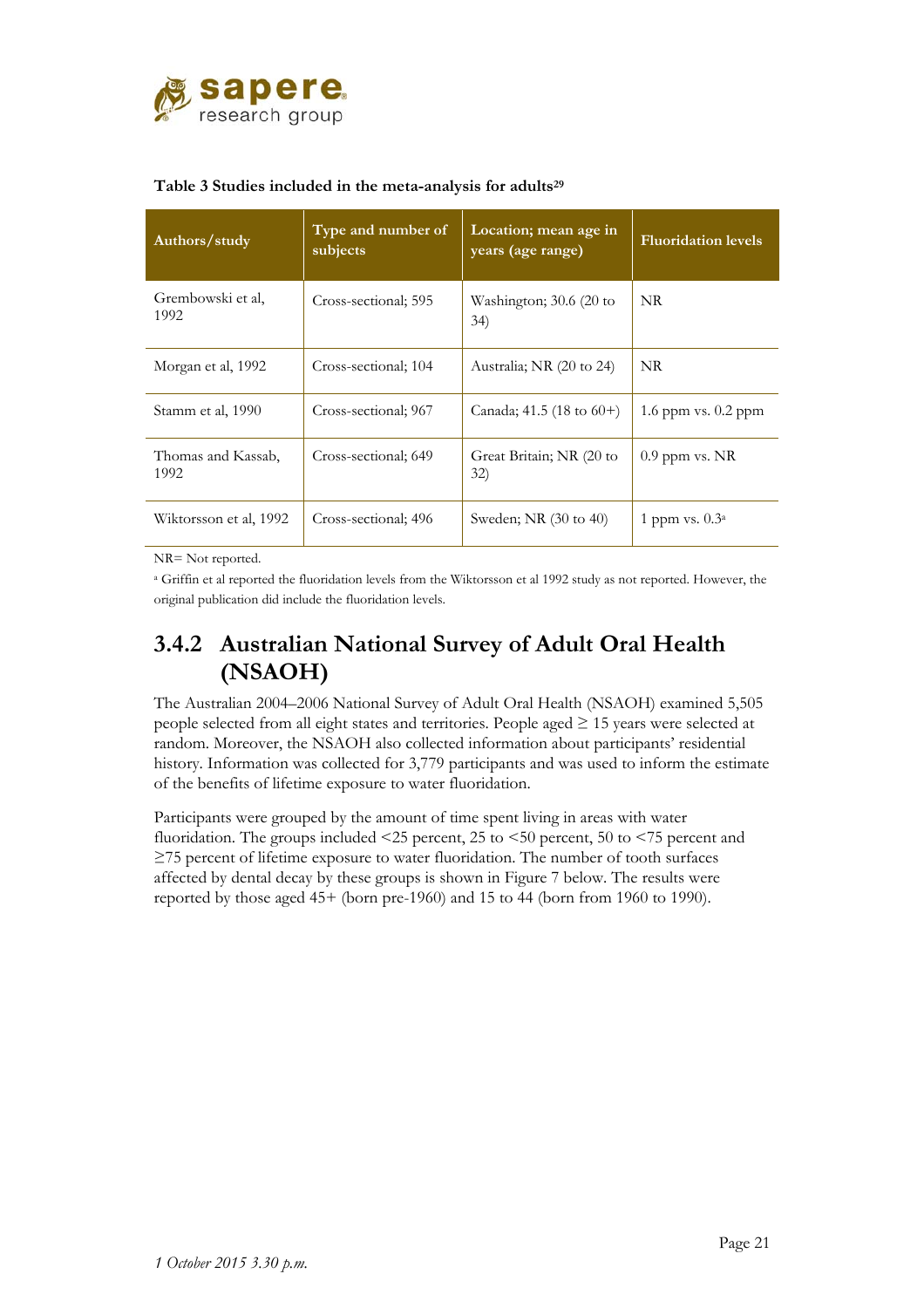



**Figure 7 Number of tooth surfaces with untreated decay or fillings: By duration of exposure to water fluoridation and age group** 

Source: Slade et al 201330

The authors estimate the impact of water fluoridation using both the DMFT and DF-Surfaces. The DF-Surfaces measure is different to standard measures of tooth surfaces affected by dental decay as it excludes missing teeth. The estimated impact of water fluoridation was 10 percent and 11 percent fewer DMFT in the 15 to 44 and 45+ age groups. The estimated impact on DF-Surfaces was 21 percent and 30 percent respectively. These results are summarised in Table 4 below.

We understand the results based on DF-Surfaces provide a better estimate of the benefits of water fluoridation. This is because the measure takes into account instances where the severity of the untreated decay (per tooth) or filling is reduced, but the tooth still has some decay. However, there is a question about the generalisability of the estimate to the impact on missing teeth; expert advice we received is that the reduction will likely apply to missing teeth.

| <b>Measure</b> | Age group | <b>Reduction from water</b><br>fluoridation |
|----------------|-----------|---------------------------------------------|
| <b>DMFT</b>    | 15 to 44  | 10 percent 1.14 teeth                       |
|                | $45+$     | 11 percent 2.58 teeth                       |
| DF-Surfaces    | 15 to 44  | 21 percent 3.44 surfaces                    |
|                | $45+$     | 30 percent 11.10 surfaces                   |

|  |  |  |  |  |  |  | Table 4 Estimated benefits of water fluoridation, NSAOH |
|--|--|--|--|--|--|--|---------------------------------------------------------|
|--|--|--|--|--|--|--|---------------------------------------------------------|

Source: Results reported by Slade et al;<sup>30</sup> table produced by Sapere.

The estimates of dental decay were adjusted for fluoridation exposure, age, region of state, sex, country of birth, reason for dental visits, tooth-bushing frequency, annual income and highest level of education.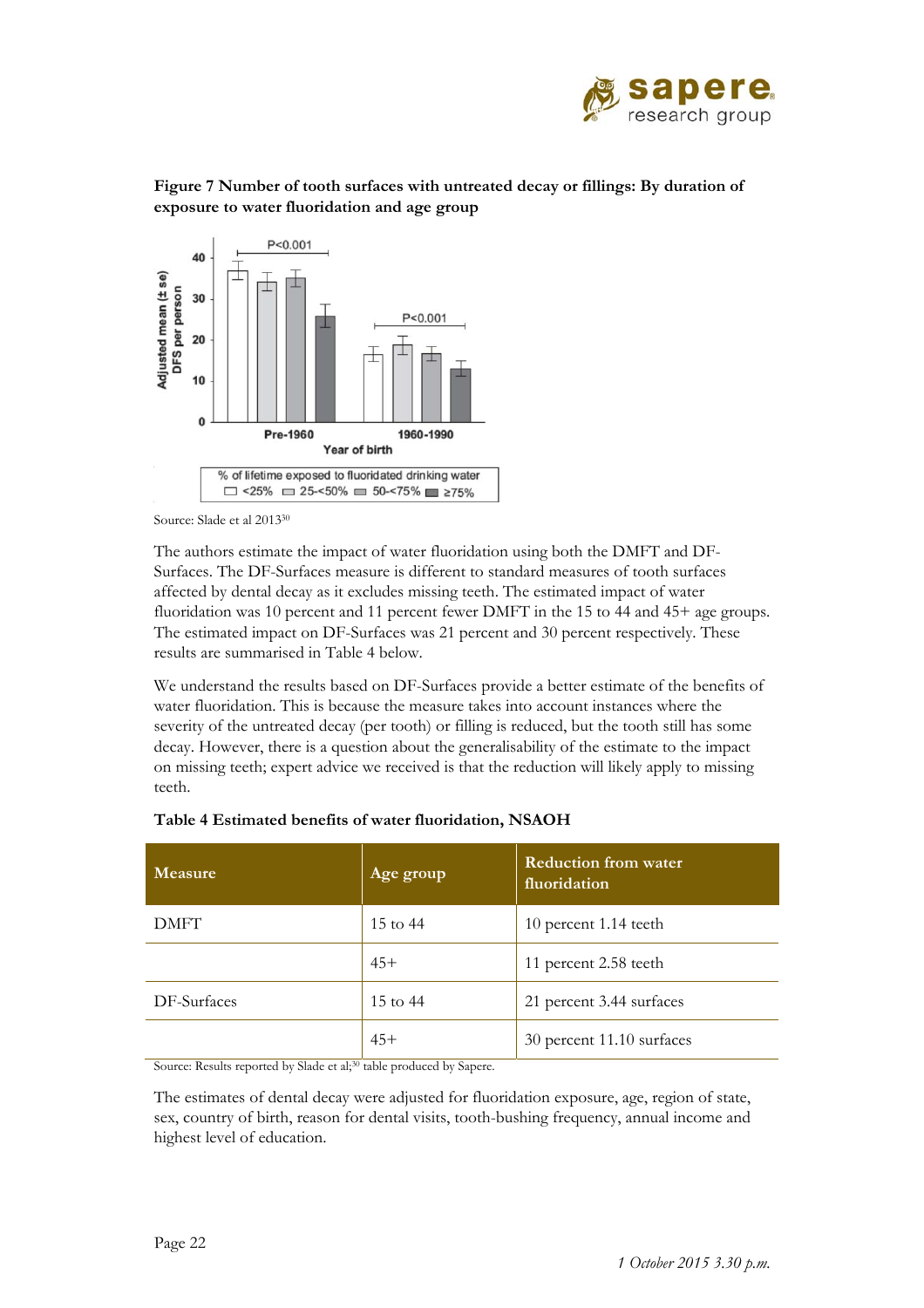

We believe the results of this study provide a credible estimate of the impact in the New Zealand adult population because:

- The study was well conducted and adjusted for lifetime exposure to water fluoridation;
- The results controlled for a number of confounders;
- The levels of fluoride in the Australian water supplies are similar to those used in New Zealand;
- The level of dental decay in the population is similar to that in the New Zealand population;
- The study includes all ages, which makes it applicable to the entire NZ adult population; and
- The estimate is based on relatively recent observations.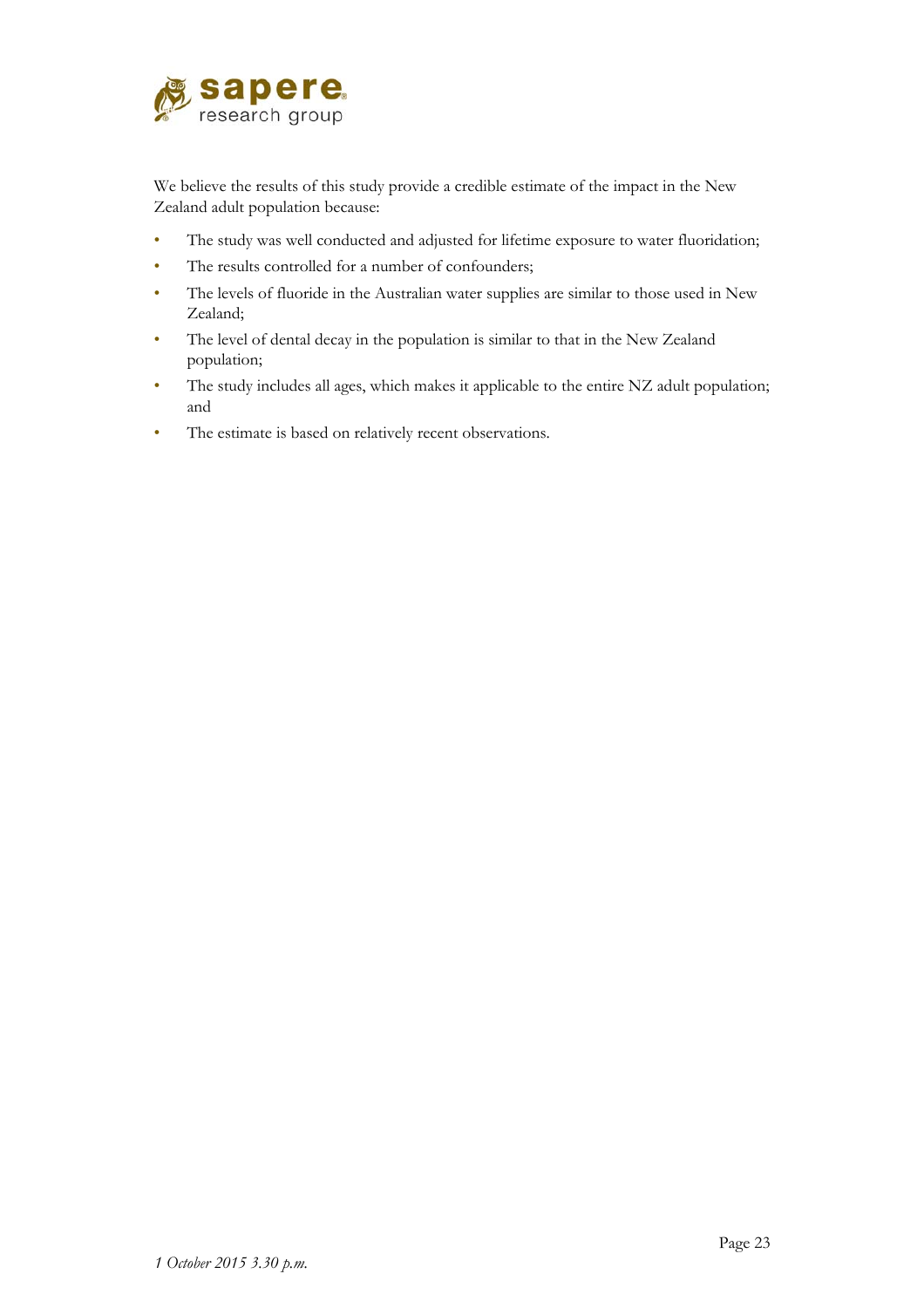

# **4. Cost of water fluoridation**

We set out in this section the costs of fluoridating water, the data sources we use and any assumptions underpinning the estimates. The Health Act 1956 as amended by the Health (Drinking Water) Amendment 2007 Act sets out different sizes of water supplies as follows:

- Neighbourhood: serving up to 100 people;
- Small: serving 101–500 people;
- Minor: serving 501–5,000 people;
- Medium: serving 5,001–10,000 people; or
- Large: serving more than 10,000 people.

We provide costs for each of those plant sizes.

## **4.1 Two primary data-sets**

We make use of two data-sets – one provides engineering-based costs and the other provides data on plants and water supply.

### **4.1.1 Costs of fluoridation based on engineering estimates**

The Ministry of Health (MoH) commissioned CH2M Beca Ltd (Beca)31 to estimate the costs of water fluoridation. The costs were estimated for neighbourhood through to medium-sized plants. These costs were based on new capital replacement costs and Beca also included estimates of operating and fluoridation costs.

In addition to the cost estimates in the Beca report, we collected cost information from nine district councils. We have used the costs provided to us by councils in the sensitivity analysis. See Appendix 1 for further details regarding the costs supplied to us by district councils.

### **4.1.2 ESR water supply data**

Water supply data held by ESR records data by community and water plant (the supply end). Water plants can serve a number of communities and communities can be served by a number of water supplies. In many cases a community may be supplied with water from more than one plant. It may be that there is a primary plant and an emergency or secondary plant, or that different parts of a community are supplied by different plants. Some big water plants serve multiple communities and even multiple district councils. For example, Te Marua water plant supplies parts of Wellington, Porirua, Lower Hutt and Upper Hutt. Attribution of cost to district councils can, therefore, be difficult. This creates a complicated data-set needing to be disentangled.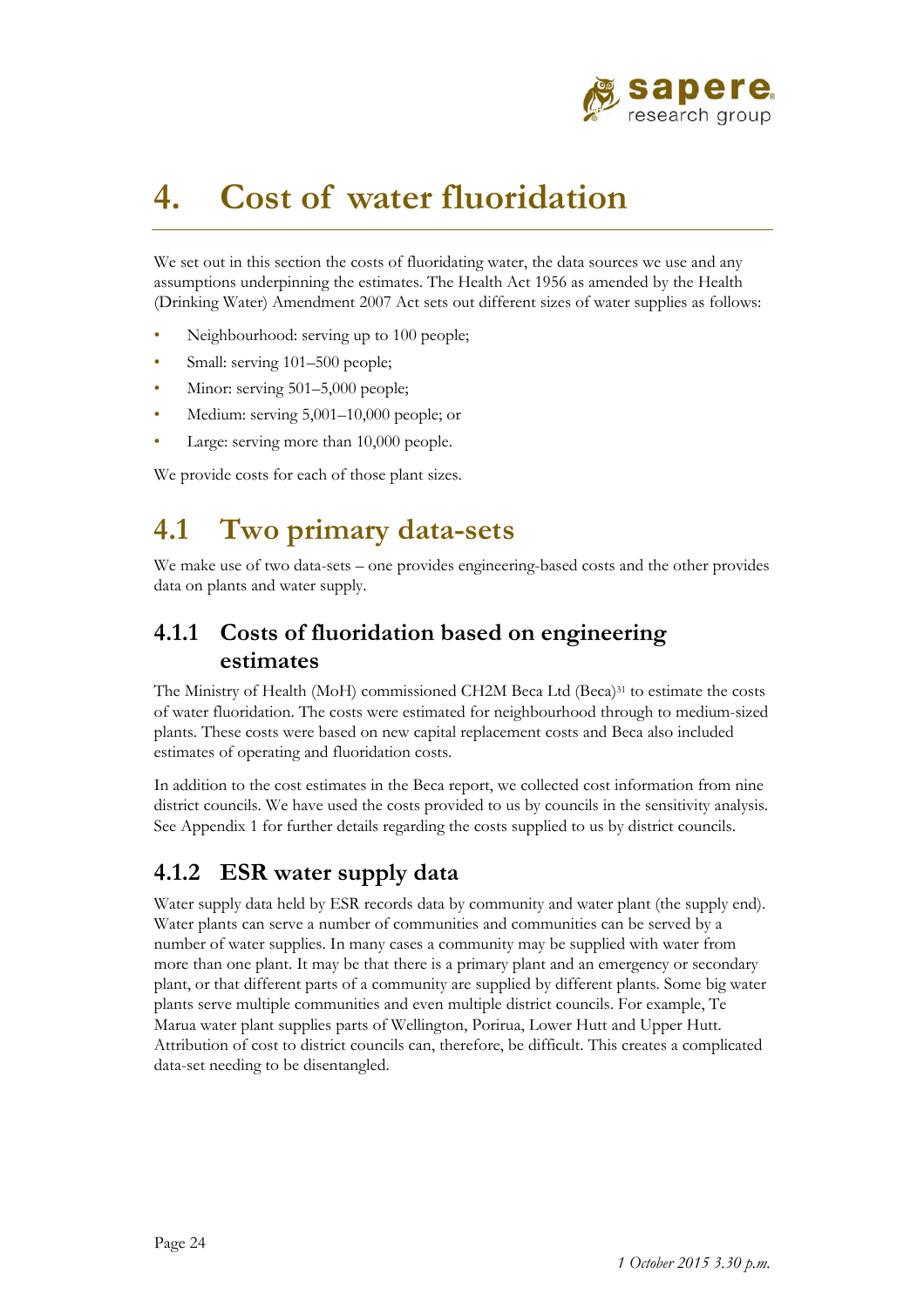

# **4.2 A number of important assumptions**

We make a number of important assumptions:

- Beca provided the capital cost of water fluoridation plant as a range reflecting different existing configurations. For example, the range of capital costs for a medium-sized plant is reported to be \$145,000 to \$260,000. We have used a point estimate of \$202,500. For the annual ongoing costs, we used Beca's estimates of operator and maintenance costs.
- Beca does not provide a cost estimate for large plants, vi i.e. plants supplying over 10,000 people. We have used council costs supplied to us, resulting in an estimate of \$347,004 capital purchase cost.
	- On operating cost and cost of fluoridation, we assume the costs would be the same for large and medium-sized plants, differing only by volume of water (i.e. given larger plants tend to have higher water usage, the resulting cost of fluoride chemical would be higher). We have used the estimates in the Beca report for medium-sized plants as an estimate of the costs for large plants.
- We assume the lowest cost combination of capital and fluoride type for each plant. However, we are aware that some councils do not take this approach, usually for operating reasons. For instance, councils may decide to use the same type of fluoride across all their plants to simplify stockholding and minimise monitoring costs. Further, our cost estimates assume fluoridation at each of the water treatment plants; but in some cases water from multiple plants is piped to a single point and fluoridated.
- Water supply data are recorded in cubic metres per day  $(m^3/day; a$  cubic metre is 1,000 litres). Many plants have this information recorded and those plants with data tend to be larger plants. Where this information is not provided, we calculate an estimated amount of water by applying the water usage per person from where data are available. This average measure will be a reasonable proxy for usage in most situations, but will be a poor proxy when a plant is not the primary supply for the community (or zone) as would be the case with emergency-only plant.
- The chemical cost of fluoride is made up of the average amount of water used for each water plant and the price of fluoride. The price of fluoride differs by the type of fluoride used. The type of fluoride used is determined by the size of the water treatment plant.

# **4.3 Fluoride type**

Fluoridation of water supplies can be achieved through treatment by several chemicals:

- Sodium fluoride (NaF);
- Fluorosilicic acid (FSA);vii and
- Sodium fluorosilicate.viii

 $\overline{a}$ 

vi Beca provided estimates for fluoridating four large water supplies; the water treatment plants that made up the four supplies varied in size.

vii Also referred to as hexafluorosilicic, hexafluosilicic, hydrofluosilicic (HFA), and silicofluoric acid.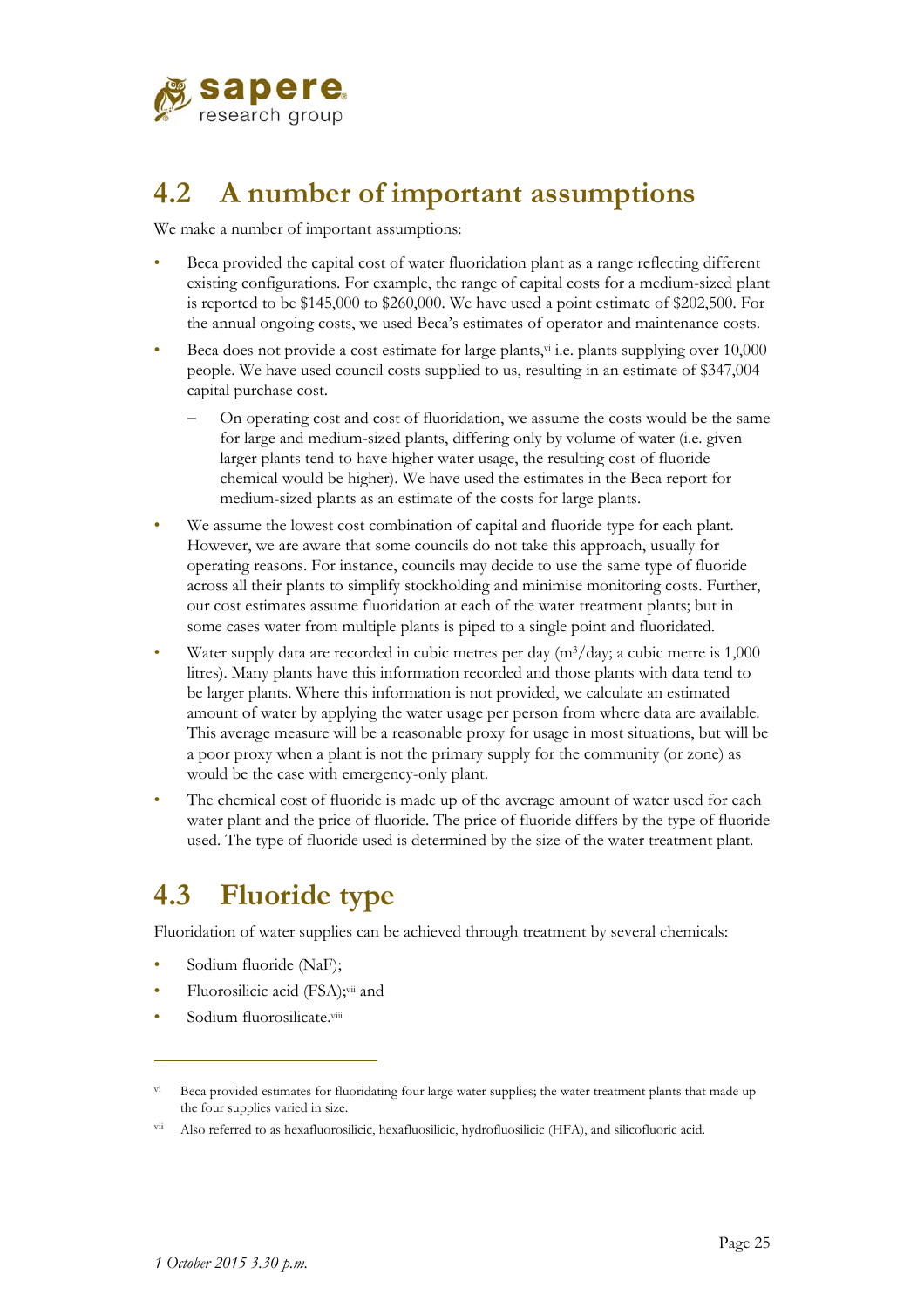

The chemical compounds generally require chemical-specific equipment to feed the fluoride into the water supply at the correct levels. The costs of set-up, maintenance and supply differ according to which chemical is to be used in the fluoridation process. The three types of fluoridation processing systems that are currently in use, or could possibly be used, in New Zealand are:

- A powder feed system which is able to process sodium fluorosilicate or sodium fluoride;
- A slurry system which processes sodium fluorosilicate or sodium fluoride; and
- A liquid-based system which processes fluorosilicic acid (HFA).

The decision of which fluoridation set-up to use usually involves a comprehensive evaluation of the various technologies available at the site and the associated financial costs and benefits, including consideration of capital set-up costs; ongoing maintenance and operation costs; fluoride supply costs; and reliability. Generally smaller plants have a higher chemical cost and simpler feed systems and larger plants have a lower per unit cost of fluoride but a higher capital cost.

We calculate the cost of fluoride per unit of water used  $(m<sup>3</sup>/day)$ . The calculation is based on figures in the Beca report. The annual cost of fluoride per  $m^3$ /day is calculated as the annual cost divided by the average water flow  $(m<sup>3</sup>/day)$ . For example, the reported annual cost of fluoride chemical for a medium-sized plant is \$4,300 and the corresponding average water flow is 3,450 m<sup>3</sup>/day, with an annual cost of fluoride of \$1.25 per m<sup>3</sup>/day.

# **4.4 Summary of costs**

The cost of fluoridating water supplies is made up of capital, maintenance and fluoride costs. The cost structure differs by plant size, with small plants having higher capital costs relative to supply volume and using a more expensive chemical.

Capital and operating costs change with the number of plants servicing any one population; i.e. a high number of treatment plants increases the average cost. The contribution of the capital and operating costs differs greatly depending on the size of the plant; capital and operating costs account for:

- Approximately half the total cost for a large plant;
- Up to 99 percent of the total costs for neighbourhood-sized plant plants.

We incorporate the water usage for each water treatment plant when estimating the costs. The costs used in the cost model are summarised in Table 5 below. Using these costs, the 20-year cost (undiscounted) of a medium-sized plant with water flow of  $3,450 \text{ m}^3/\text{day}$  is \$466,500. This cost is made up of:

- \$202,500 in capital costs;
- \$178,000 in operating costs; and
- \$86,000 in fluoride.

 $\overline{a}$ 

viii Also referred to as sodium silicofluoride (SSF).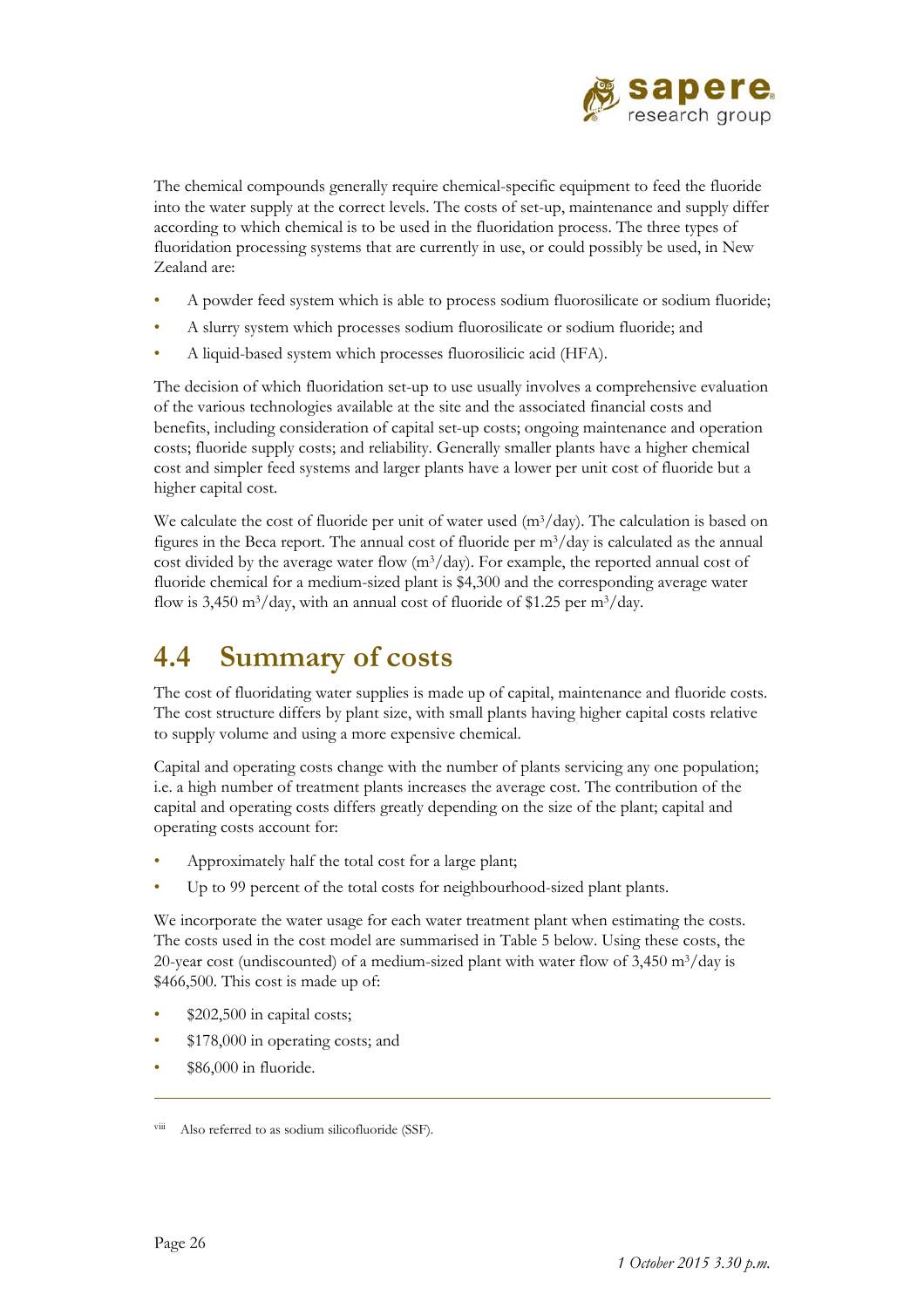

| Plant size    | Population       | Fluoride<br>chemical        | Total capital<br>set-up costs | Annual<br>operating<br>costs | Annual<br>fluoride<br>supply cost<br>per<br>$m^3/day$ |
|---------------|------------------|-----------------------------|-------------------------------|------------------------------|-------------------------------------------------------|
| Neighbourhood | < 100            | Sodium<br>fluoride<br>(NaF) | \$112,500                     | \$6,700                      | \$3.57                                                |
| Small         | $101 - 500$      |                             | \$117,500                     | \$7,100                      | \$3.46                                                |
| Minor         | $501 - 5,000$    |                             | \$170,000                     | \$8,200                      | \$3.41                                                |
| Medium        | $5,001 - 10,000$ | Fluorosilicic               | \$202,500                     | \$8,900                      | \$1.25                                                |
| Large         | $10,001+$        | acid (FSA)                  | \$347,004                     | \$8,900                      | \$1.25                                                |

#### **Table 5 Estimated cost of water fluoridation, by plant size**

**Figure 8 Breakdown of fluoridation costs by size\* of water plant (note the graph on the left has five plant classifications and the graph on the right is an expansion of the three larger plant sizes)**



\* *Population sizes used in figure are: Neighbourhood 50; Small 250; Minor 2,500; Medium 7,500; Large 50,000. Water usage estimated to be 0.46 m3/day per person.* 

For one supply, there might be more than one treatment plant and possibly as many as ten. Therefore, we have applied size definitions to the water treatment plant rather than at the supply level for the purpose of estimating costs.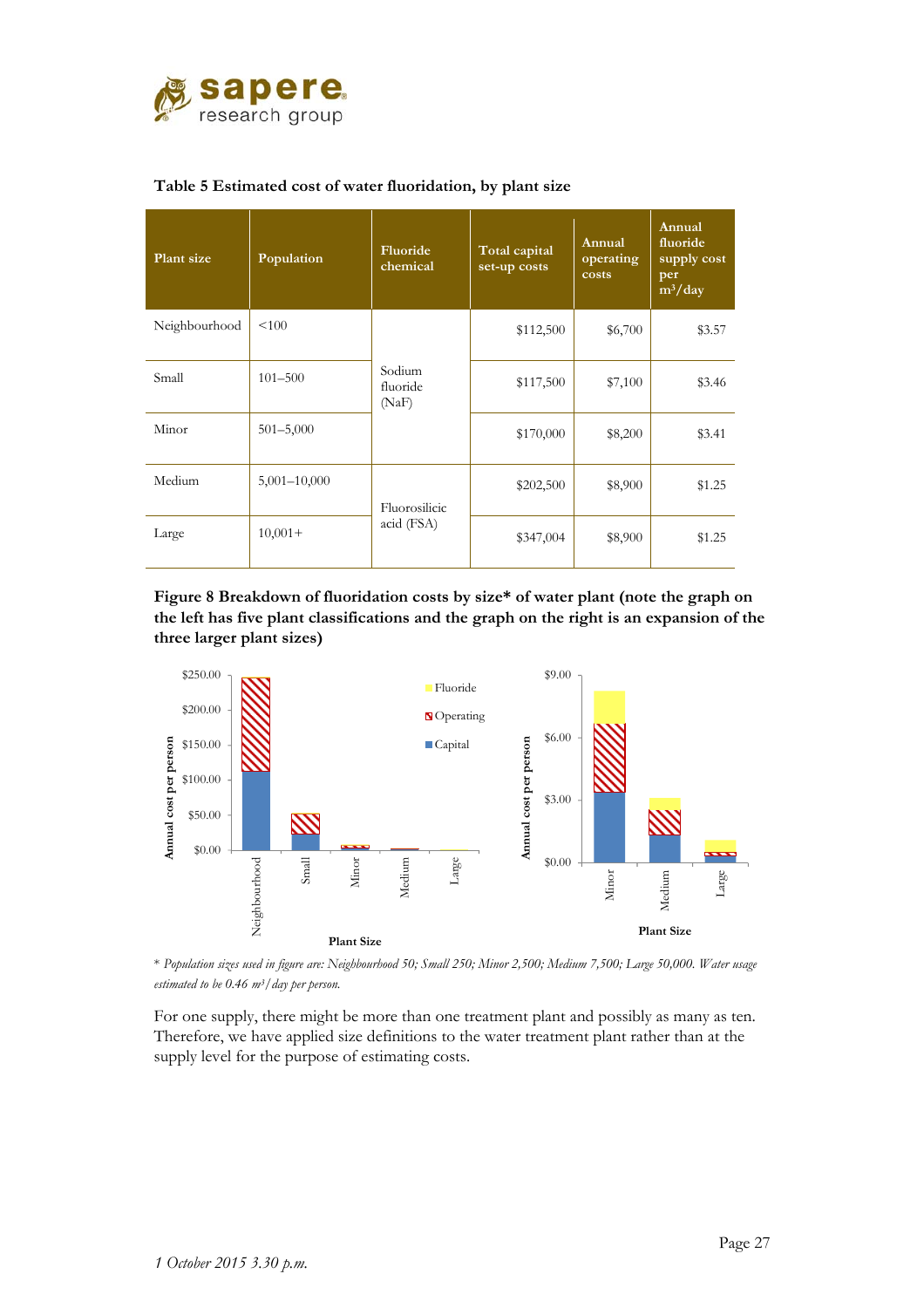

# **5. Fluoridation proves to be highly cost-effective**

In the model, we address the costs borne by public funders (health and local governments) and, also, those incurred by individuals (in terms of private provision of dental treatment). The expected life of the capital investment in water plants is 20 years; therefore, 20 years is the time horizon for the analysis.

As with all economic analyses, we discount future benefits back to today's dollars. A discount rate of 3.5 percent p.a. is applied to benefits and costs. 3.5 percent is the standard discount rate applied by PHARMAC<sup>32</sup> in economic analysis, and facilitates comparability of results for this analysis with analyses for other health interventions. The discount rate is a 'real' rate of return. We also test the result at 8 percent per annum based on Treasury guidance.33

# **5.1 Method for estimating the number of teeth and tooth surfaces affected by dental decay**

This section sets out the methods used to estimate the reduction in tooth surfaces and teeth affected by dental decay, as a result of water fluoridation in the New Zealand population. The following steps were used:

- Step 1: Select Relative Risk Reductions (RRRs).
- Step 2: Estimate amount of dental decay experience with and without water fluoridation, including annual rate of decay by age groups – this incorporates the RRRs from step 1.
- Step 3: Estimate the impact by outcomes of decay experience: untreated decay, missing and filled tooth surfaces.
- Step 4: Approximate annual rate of decay experience with and without fluoridation.
- Step 5: Estimate the population rate of decay experience with and without fluoridation, over the 20-year period of the model.

#### **Step 1: Select Relative Risk Reductions (RRR)**

We applied separate RRRs for children, adults aged 18 to 44 and adults aged 45+; the values used are a 40 percent reduction for children, 21 percent reduction for adults aged 18 to 44 and a 30 percent reduction for adults aged 45+. We have discussed these relative reductions in previous chapters. The 40 percent reduction in children is based on the results of the NZOHS. The reduction in adults is based on the findings of the Australian National Survey of Adult Oral Health (NSAOH). The estimated impact of water fluoridation was reported as a 21 percent and 30 percent reduction in DF-Surfaces in the 15 to 44 and 45+ age group cohorts respectively.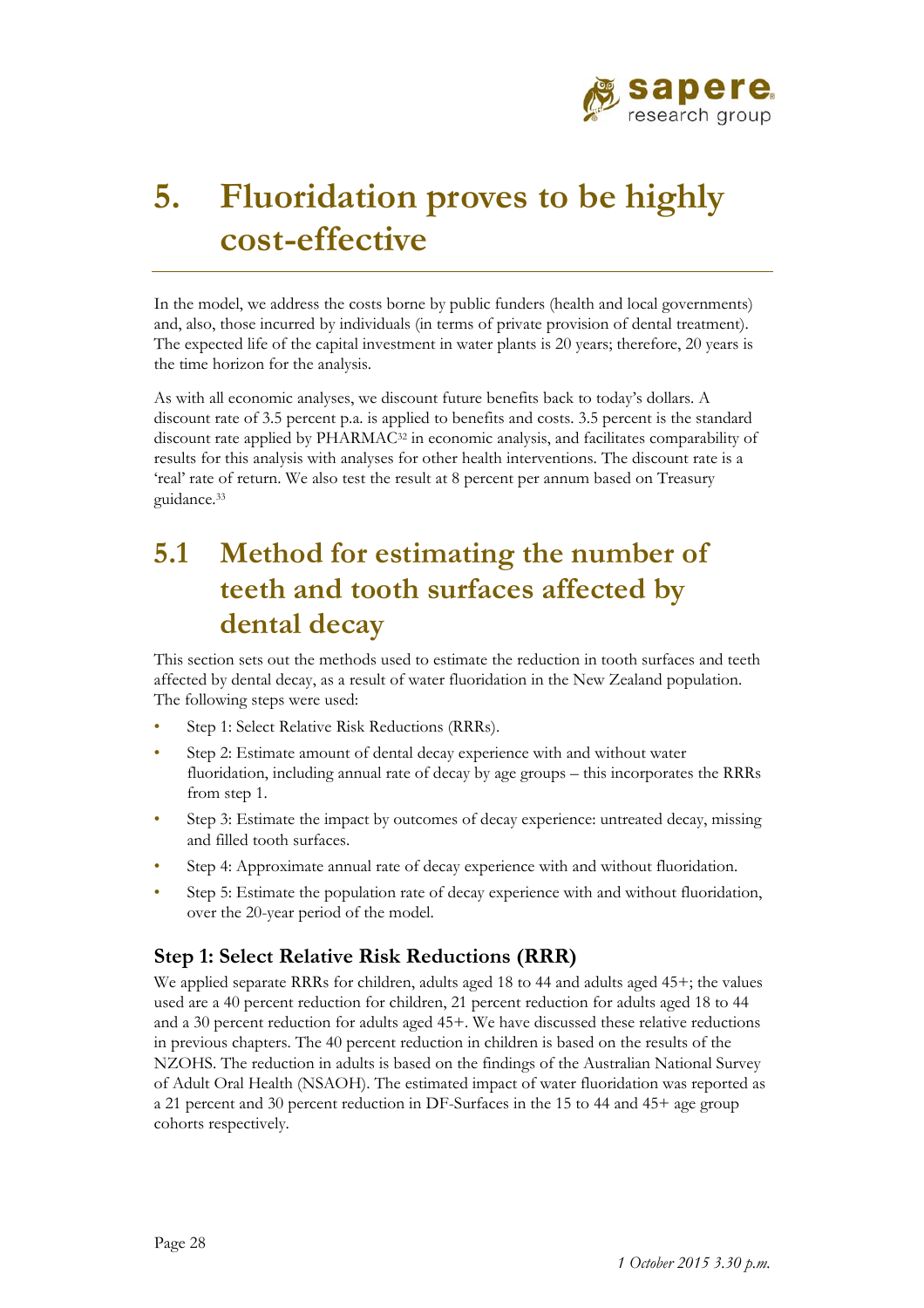

#### **Step 2: Estimated amount of dental decay experience with and without water fluoridation using selected RRRs**

We use the NZOHS to help inform our estimate of dental decay experience with and without water fluoridation. The NZOHS reports the amount of decay experienced by age bands (mostly 10-year age bands). We assume the reported amount of decay experienced is halfway between the amount of dental decay with and without water fluoridation. We assume this because approximately half of New Zealanders currently live in areas with water fluoridation. We note this method will likely result in a small overestimation of time exposed to fluoridated water supply, and hence underestimates decay experience, as many New Zealanders currently with fluoridated water spent a significant amount of their life without fluoridated water. For example, we assume that 18 to 44 year olds living in areas without fluoridation have a 10.5 percent higher amount of tooth surfaces with decay compared to the average amount of decay reported in NZOHS. This estimated decay will be a slight overestimation as the non-fluoride group will be closer to the national average.

We apply the relative risk reductions to the rates of decay reported by the NZOHS. For example, for New Zealanders aged 45 to 54 and without water fluoridation, we take the DMFS score as reported by NZOHS (50 DMFS), and apply the RRR of 0.30 (i.e. 30 percent reduction). This results in estimated amounts of decay of 59 DMFS and 41 DMFS for those without/with lifetime exposure to water fluoridation respectively.

The table below reports our estimates of dental decay with and without water fluoridation by age group, alongside the values reported in the NZOHS.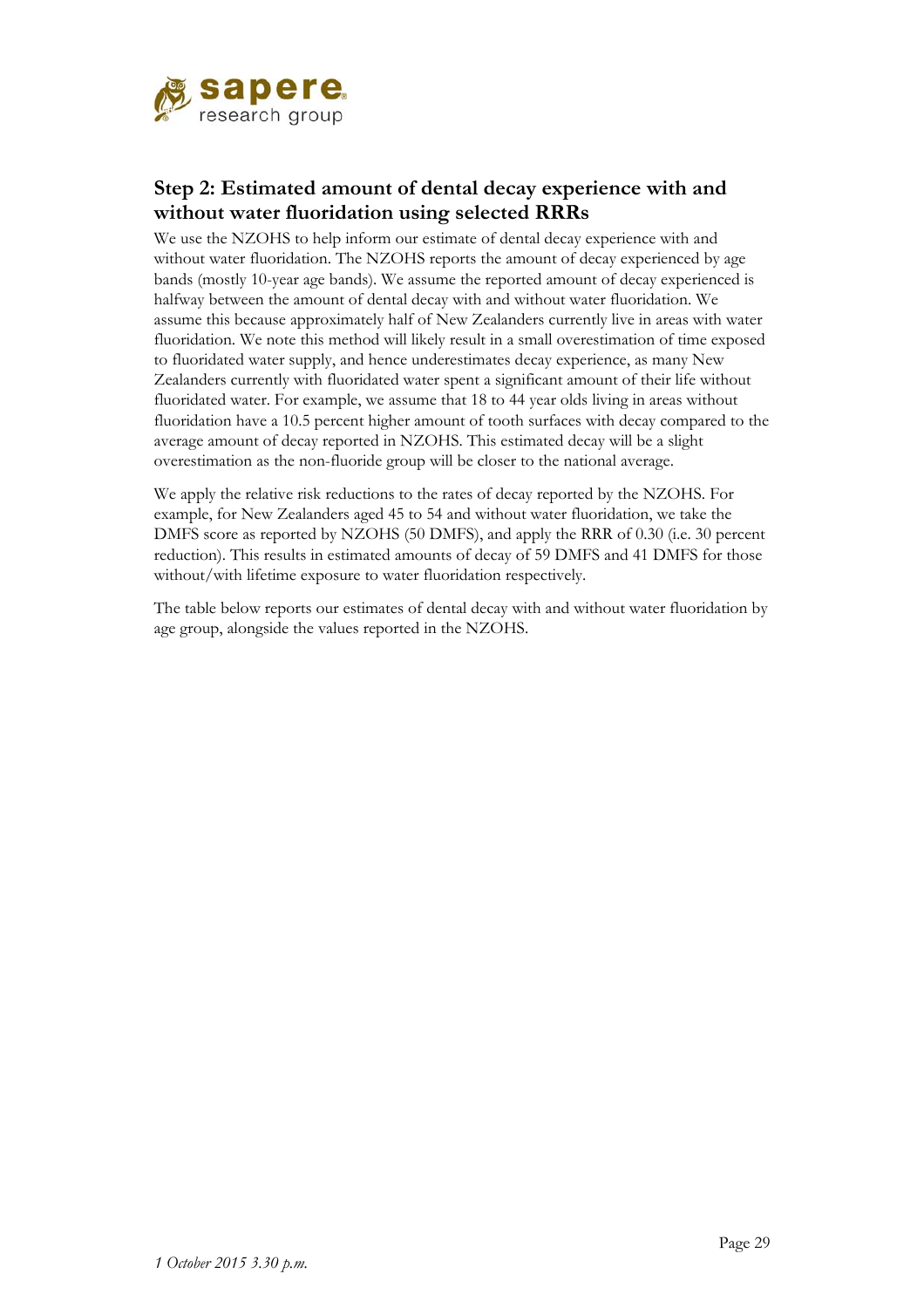

| Age group             | With and without<br>fluoridation<br>NZOHS <sup>3</sup> | Without<br>fluoridation<br>(our estimate) <sup>4</sup> | With fluoridation<br>(our estimate) <sup>4</sup> |
|-----------------------|--------------------------------------------------------|--------------------------------------------------------|--------------------------------------------------|
| $2 - 4^1$             | 1.8                                                    | 2.3                                                    | 1.4                                              |
| $5 - 11$ <sup>1</sup> | 3.5                                                    | 4.4                                                    | 2.6                                              |
| $12 - 172$            | 2.7                                                    | 3.4                                                    | 2.0                                              |
| 18-242                | 6.3                                                    | $7.0\,$                                                | 5.6                                              |
| $25 - 34^2$           | 13.0                                                   | 14.5                                                   | 11.5                                             |
| $35 - 442$            | 21.0                                                   | 23.5                                                   | 18.5                                             |
| $45 - 54^2$           | 50.0                                                   | 58.8                                                   | 41.2                                             |
| $55 - 64^2$           | 65.0                                                   | 76.5                                                   | 53.5                                             |
| $65 - 742$            | 74.0                                                   | 87.1                                                   | 60.9                                             |
| $75 + 2$              | 75.0                                                   | 88.2                                                   | 61.8                                             |

**Table 6 Estimated dental decay experience by age group, with and without water fluoridation (measured by dmfs/DMFS)** 

1 Ages 2–11: Decay measured by dmfs, i.e. primary tooth surfaces.

2 Ages 12+: Decay measured by DMFS, i.e. permanent tooth surfaces.

<sup>3</sup> As reported in the New Zealand Oral Health Survey<sup>7</sup> (Appendix B).

4 Estimated by Sapere.

Source: NZOHS7 and Sapere estimates.

#### **Step 3: Estimate the impact by decay experience outcomes: untreated decay, missing and filled tooth surfaces**

We break down the estimate of decay experience to untreated decay and missing or filled surfaces to apply the cost of treatment (and estimate the avoided treatment costs). We do this by applying the methods above to the three types of decay severity outcomes as reported in the NZOHS. We assume that water fluoridation has the same relative effect on each of the three outcomes of decay.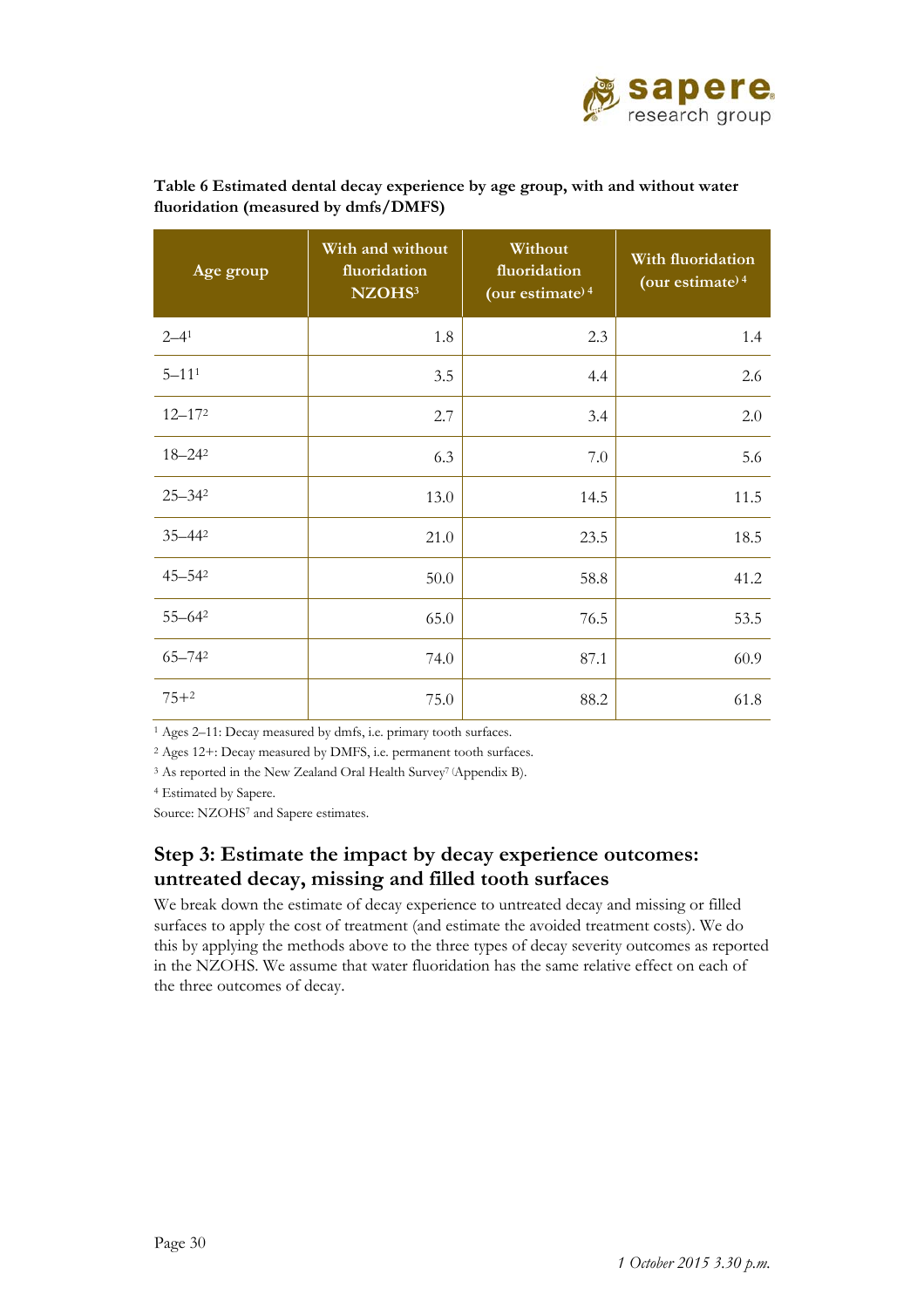

| Age       | Untreated decay |         | <b>Missing</b>   |          | Filled |         |
|-----------|-----------------|---------|------------------|----------|--------|---------|
| group     | W/O             | With    | W/O              | With     | W/O    | With    |
| $2 - 4$   | $0.6\,$         | 0.4     | 0.1              | 0.1      | 1.5    | 0.9     |
| $5 - 11$  | $0.6\,$         | 0.4     | 0.4              | $0.2\,$  | 3.4    | 2.0     |
| $12 - 17$ | 0.4             | $0.2\,$ | $\boldsymbol{0}$ | $\theta$ | 3.1    | 1.9     |
| $18 - 24$ | 1.0             | $0.8\,$ | $1.0\,$          | $0.8\,$  | 5.0    | 4.0     |
| $25 - 34$ | $2.2\,$         | 1.8     | 3.1              | $2.5\,$  | 10.2   | $8.0\,$ |
| $35 - 44$ | 1.5             | 1.1     | 5.6              | 4.4      | 15.6   | 12.4    |
| $45 - 54$ | 1.5             | 1.1     | 21.2             | 14.8     | 36.5   | 25.5    |
| $55 - 64$ | 1.3             | 0.9     | 27.1             | 18.9     | 48.2   | 33.8    |
| $65 - 74$ | 0.9             | $0.7\,$ | 42.4             | 29.6     | 43.5   | 30.5    |
| $75+$     | 0.9             | $0.7\,$ | 48.2             | 33.8     | 38.8   | 27.2    |

#### **Table 7 Our estimate of dental decay experience at surface level by age group, split by untreated decay, missing and filled tooth surfaces**

 $W/O =$  Without water fluoridation.

With = With water fluoridation.

Source: Sapere estimate.

#### **Step 4: Approximate annual rate of decay experience with and without fluoridation**

We estimate the annual rate of decay experience as follows:

- We approximate the annual rate of decay experience by calculating the annual rate of decay experience between each age band, assuming no period or cohort effects. This approach is the same method used in other cost-effectiveness analyses.46, 47 For example, we estimate the average number of filled tooth surfaces for a 45 to 54 year old with exposure to water fluoridation to be 25.5, which is 13.1 (25.5 to 12.4) more filled surfaces than a 35 to 44 year old. Therefore, we estimate the annual rate of filled surfaces for those aged 45 to 54 with exposure to water fluoridation to be 1.32 (13.1 filled surfaces over 10 years). In cases where there is a drop in a measure of decay as the age group increases, we assume an annual rate of zero increase. In some cases, teeth that have previously had untreated decay or a filling will become missing. This issue is across all age groups and is more common in older people.
- We have assumed all the decay seen in the permanent teeth of 12 to 17 year olds happens during that age band, in order to simplify the calculations. This simplification will likely slightly underestimate decay in the 5 to 11 age group and slightly overestimate decay in the 12 to 17 age group.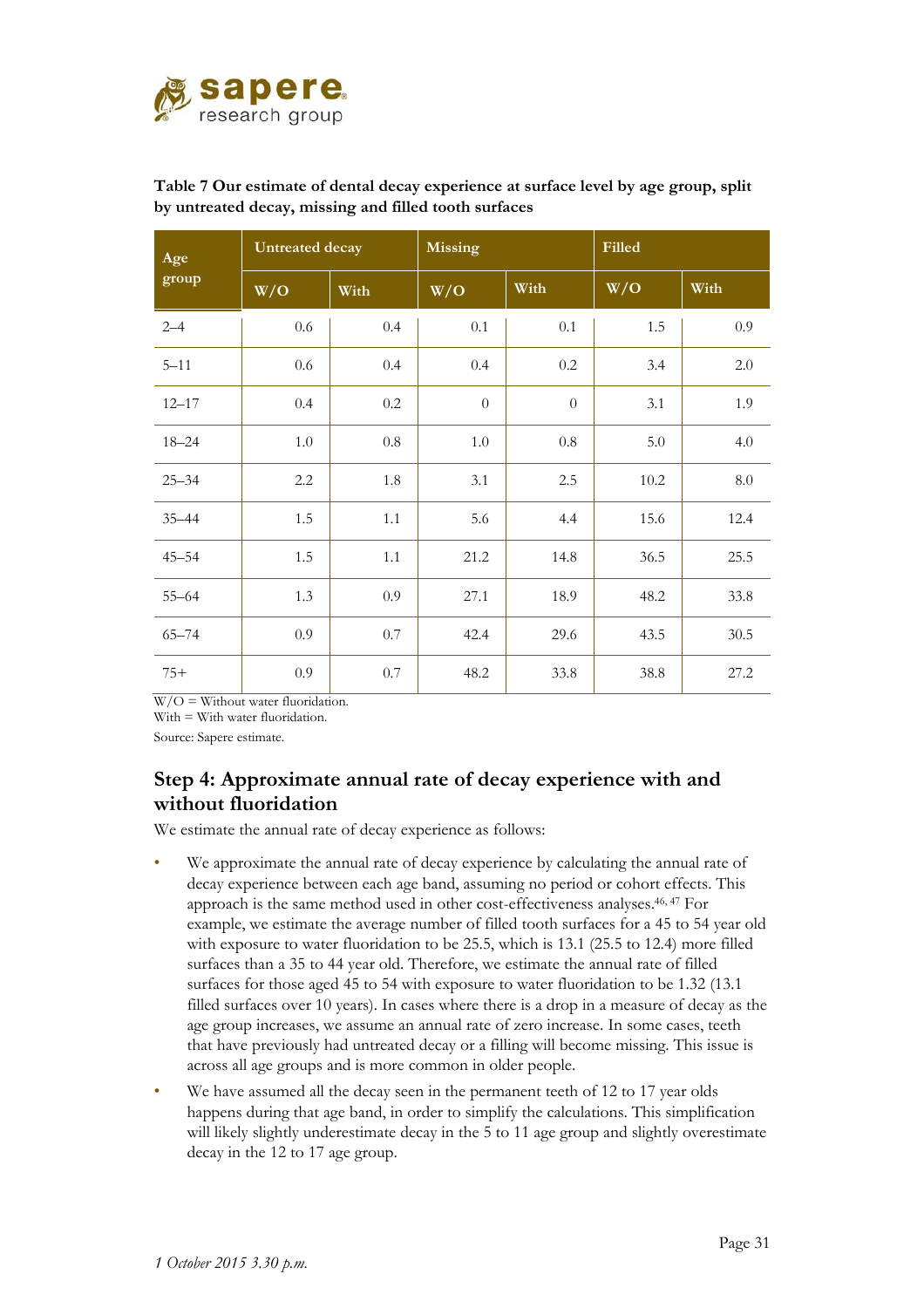

• We estimate an average of 11 years age difference between the 75+ age group and the 65 to 74 age group, assuming the average 75 year old lives until 81 years old (based on Statistics New Zealand life tables).

|           | <b>Untreated decay</b> |         | <b>Missing</b> |         | Filled  |         |
|-----------|------------------------|---------|----------------|---------|---------|---------|
| Age group | W/O                    | With    | W/O            | With    | W/O     | With    |
| $2 - 4$   | $0.2\,$                | $0.1\,$ | $0.0\,$        | $0.0\,$ | $0.5\,$ | $0.3\,$ |
| $5 - 11$  | 0.1                    | $0.1\,$ | 0.1            | $0.0\,$ | $0.7\,$ | 0.4     |
| $12 - 17$ | 0.1                    | $0.0\,$ | $0.0\,$        | $0.0\,$ | 0.4     | 0.3     |
| $18 - 24$ | 0.1                    | $0.1\,$ | $0.2\,$        | 0.1     | 0.3     | 0.3     |
| $25 - 34$ | 0.1                    | $0.1\,$ | $0.2\,$        | $0.2\,$ | $0.6\,$ | 0.5     |
| $35 - 44$ | 0.0                    | $0.0\,$ | $0.2\,$        | $0.2\,$ | 0.5     | 0.4     |
| $45 - 54$ | $0.0\,$                | $0.0\,$ | 1.6            | $1.0\,$ | 2.1     | 1.3     |
| $55 - 64$ | 0.0                    | $0.0\,$ | $0.6\,$        | 0.4     | 1.2     | $0.8\,$ |
| $65 - 74$ | 0.0                    | $0.0\,$ | 1.5            | 1.1     | $0.0\,$ | $0.0\,$ |
| $75+$     | 0.0                    | $0.0\,$ | $0.5\,$        | 0.4     | $0.0\,$ | $0.0\,$ |

#### **Table 8 Estimated annual rate of dental decay experience at surface level with and without fluoridation**

Source: Sapere estimate.

#### **Step 5 Estimate the population rate of dental decay experience with and without fluoridation, over the 20-year period of the model**

We apply the Statistics New Zealand population estimates to the annual probabilities from Step 4 above; resulting in an estimate of the number of tooth surfaces with untreated decay, missing, or with a filling. We perform this calculation with and without water fluoridation, for a 20-year horizon, this being the economic life of a water plant (2016–2035).

We used the Statistics New Zealand 2011 base 50th percentile population projection. We applied the rates to the population in residences with public water supply, i.e. 85 percent of the population. The rates of dental decay experience were applied to those who have teeth (i.e. excludes edentulism). The prevalence of complete loss of teeth per age group used in our analysis is taken from the NZOHS.7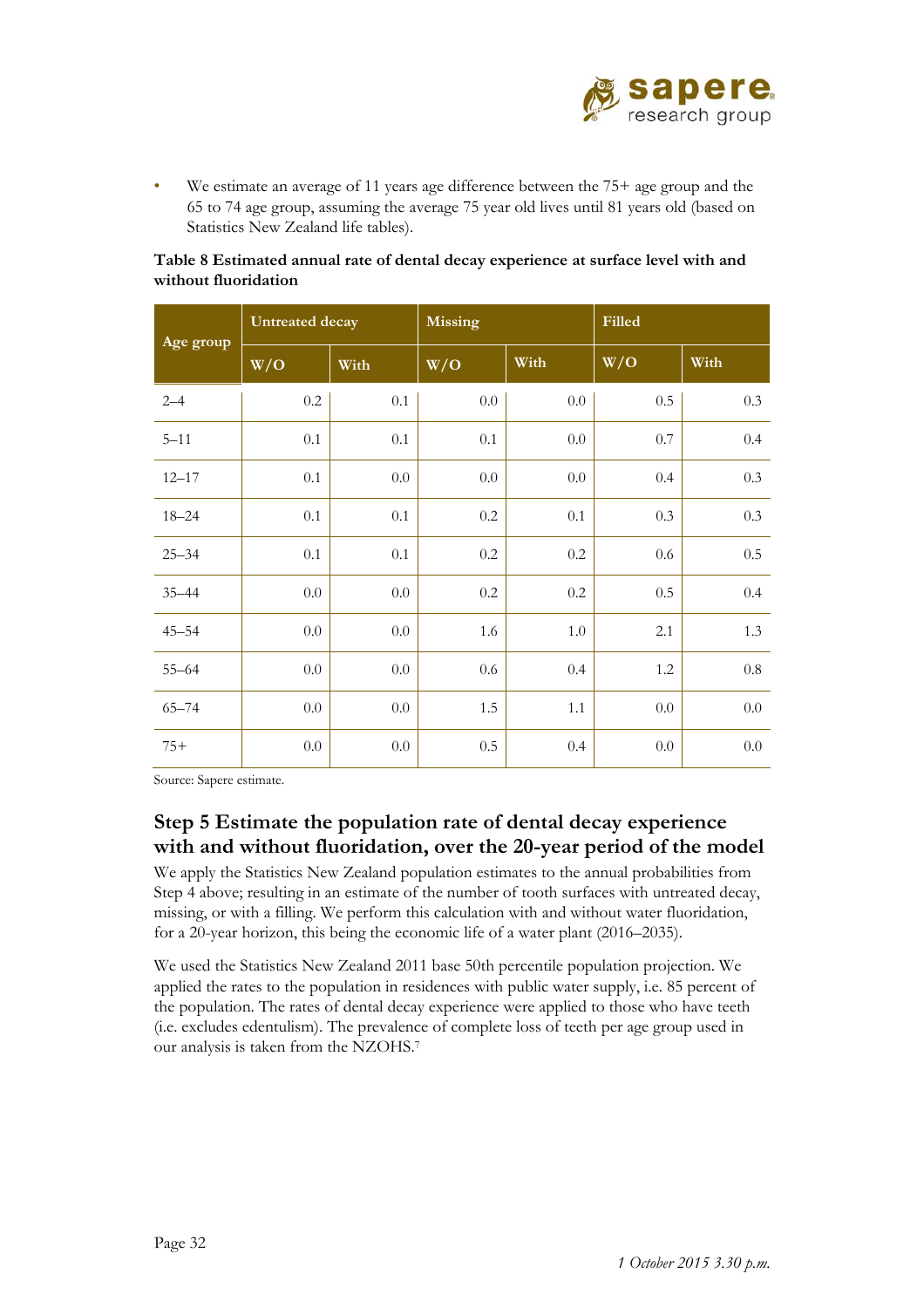

#### **Population growth is based on Statistics New Zealand population forecast:**

Currently, public water treatment plants serving populations over 500 provide drinking water to an estimated 3.8 million (approximately 85 percent) New Zealanders. We assume that the rate of population growth will be the same for areas with a public water supply, as for those without. Our estimate of population growth and age group splits are based on forecasts published by Statistics New Zealand. Statistics New Zealand estimates that the New Zealand population will be 5.3 million in 2035 and, consequently, we estimate that 4.5 million will be serviced by public water supplies, resulting in an average of 4.2 million people on public water supply over the next twenty years.



**Figure 9 Population by age group, forecast over the next 20 years**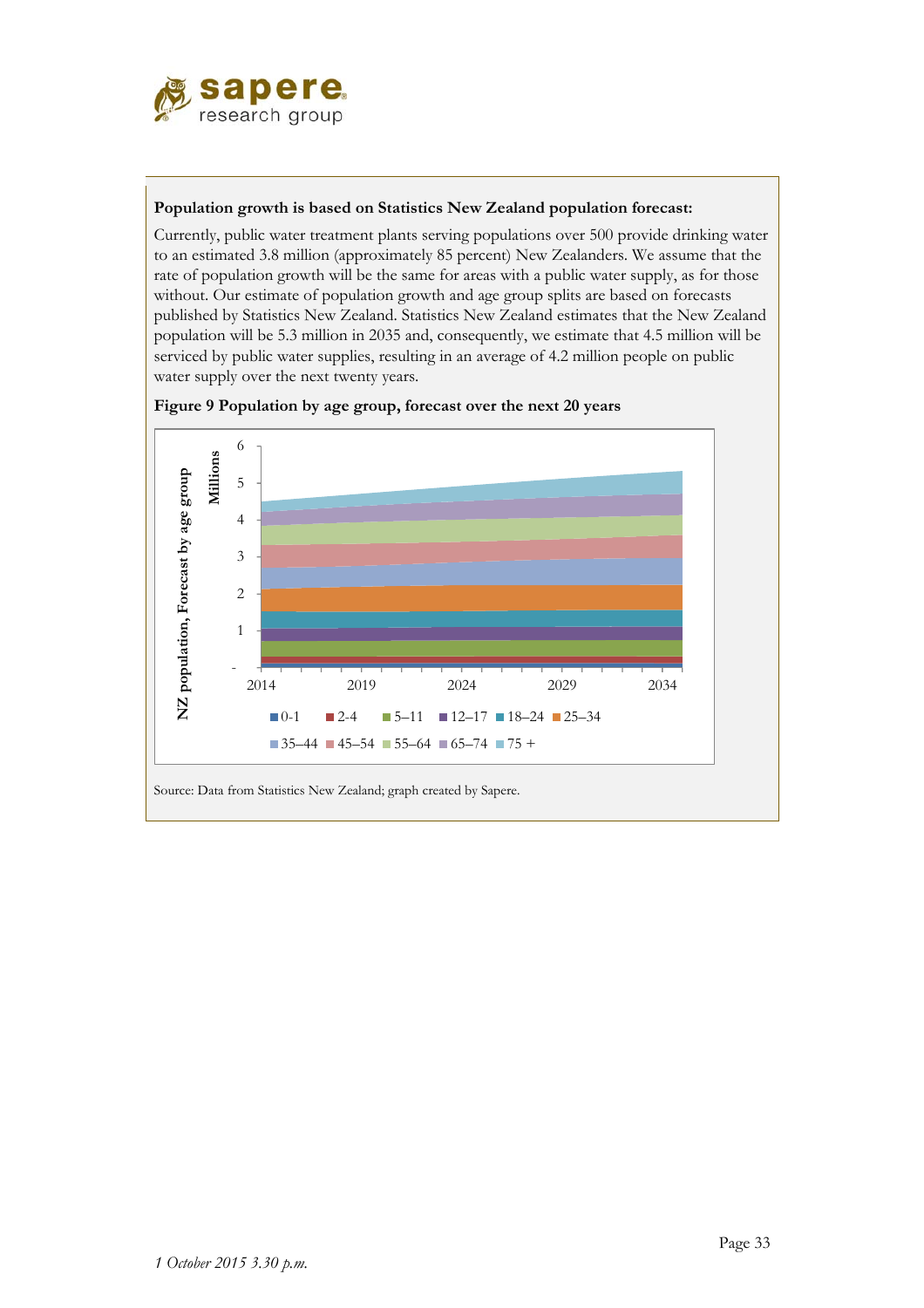

|                                         | Number of tooth surfaces affected over 20 years (undiscounted) |            |                                             |  |  |
|-----------------------------------------|----------------------------------------------------------------|------------|---------------------------------------------|--|--|
| Disease experience                      | W/O                                                            | With       | <b>Reduction from water</b><br>fluoridation |  |  |
| Decayed (untreated) surfaces            | 2,963,000                                                      | 2,116,000  | $-847,000$                                  |  |  |
| Missing surfaces <sup>‡</sup>           | 40,463,000                                                     | 28,260,000 | $-12,203,000$                               |  |  |
| Filled surfaces                         | 50,591,000                                                     | 34,998,000 | $-15,592,000$                               |  |  |
| Decayed, missing or filled<br>surfaces* | 94,017,000                                                     | 65,375,000 | $-28,642,000$                               |  |  |

#### **Table 9 Estimated number of tooth surfaces affected by decay over 20 years, with and without water fluoridation**

‡ Each missing tooth is counted as three surfaces.

\*The total will include some cases where one tooth surface is affected more than once: each tooth surface could be untreated, filled, then missing.

Source: Sapere estimate.

We apply the ratio of surfaces affected per tooth, as implied by the reported dmfs/DMFS and dmft/DMFT scores in the NZOHS in order to estimate the number of teeth affected by decay. The results are shown in Table 10 below. As noted before, the relative reduction in the measures of untreated decay and fillings for teeth is lower than for tooth surfaces.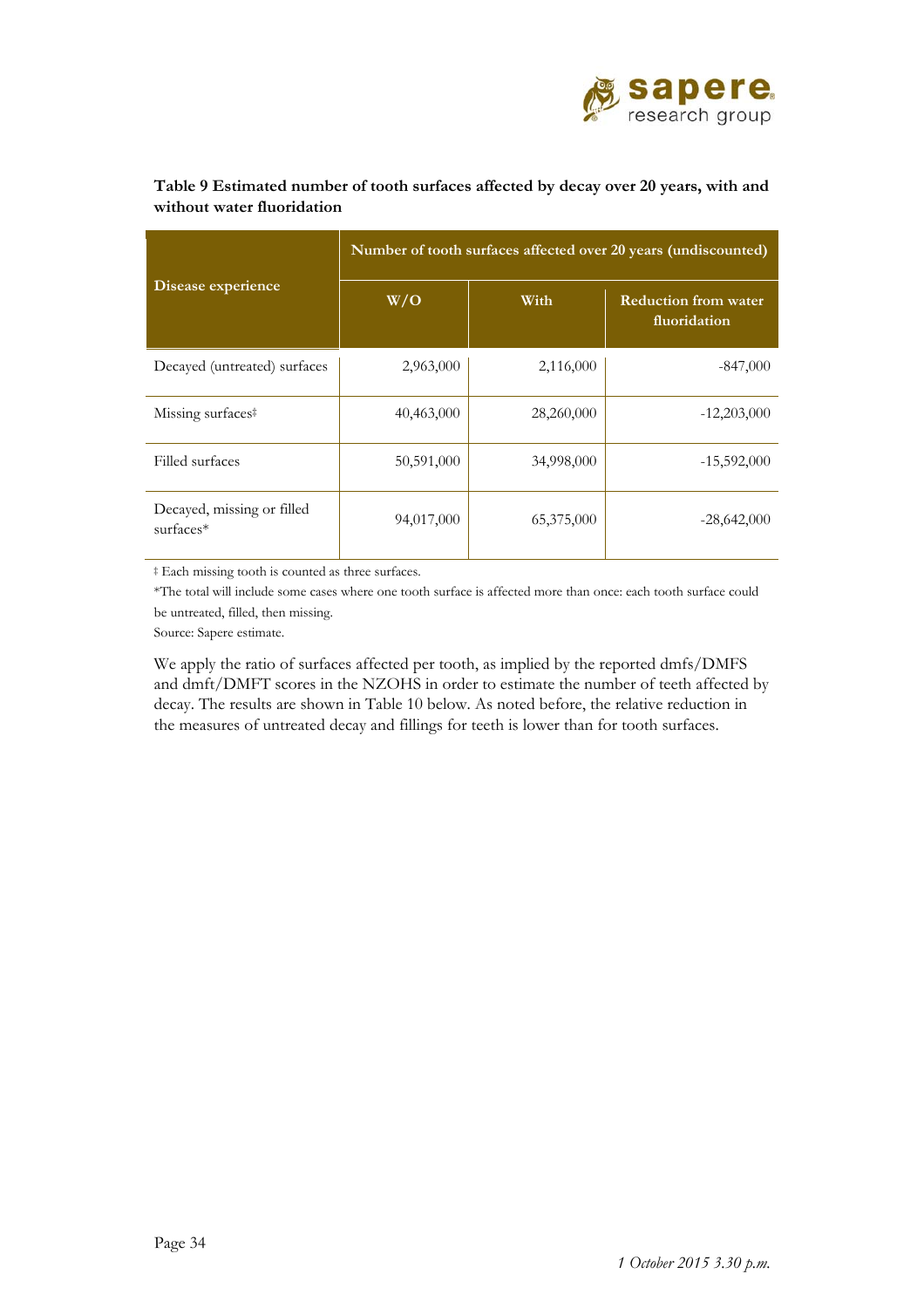

#### **Table 10 Estimated number of teeth affected by decay over 20 years, with and without water fluoridation**

|                                        | Number of teeth effected over 20 years (undiscounted) |            |                                             |  |  |
|----------------------------------------|-------------------------------------------------------|------------|---------------------------------------------|--|--|
| Disease experience                     | W/O                                                   | With       | <b>Reduction from water</b><br>fluoridation |  |  |
| Decayed (untreated) teeth              | 1,961,000                                             | 1,502,000  | $-459,000$                                  |  |  |
| Missing teeth                          | 13,488,000                                            | 9,420,000  | $-4,068,000$                                |  |  |
| Filled teeth                           | 20,374,000                                            | 17,014,000 | $-3,361,000$                                |  |  |
| Decayed, missing or filled<br>$teeth*$ | 35,823,000                                            | 27,936,000 | $-7,887,000$                                |  |  |

\*The total will include some cases were one tooth is affected more than once as each tooth could be untreated, filled, then missing.

Source: Sapere estimate.

# **5.2 Averted cost assumptions**

Our key assumptions regarding averted costs are set out in this section, other than estimates of reductions in dental decay which are discussed in previous chapters.

There are a number of cost off-sets due to the reduction in dental decay and we set out below our assumptions and sources of data.

#### **Replacement of fillings is based on observed norms**

The frequency with which a filling has to be replaced depends largely on the type of filling. Amalgams (silver fillings) are more durable and have to be replaced less frequently. Composites (tooth-coloured fillings) are less durable, but look nicer, and have to be replaced more frequently. Amalgam fillings typically last 13 years and composite fillings last 5 years.34 At the Dunedin Faculty of Dentistry General Dental Practice clinic, during 2009, the split of composite and amalgam fillings was 62 percent and 38 percent respectively. We have used these rates in our analysis. This split of type of filling results in an estimated average cost of an adult filling of \$247 and average time for replacement of 7.9 years.

#### **Cost for adults measured by New Zealand Dental Association's fee survey**

The New Zealand Dental Association conducted a fee survey of dental practices from across New Zealand.35 The number of replies varied by procedure. For most procedures there were at least 300 replies. The reported costs are as at February 2013.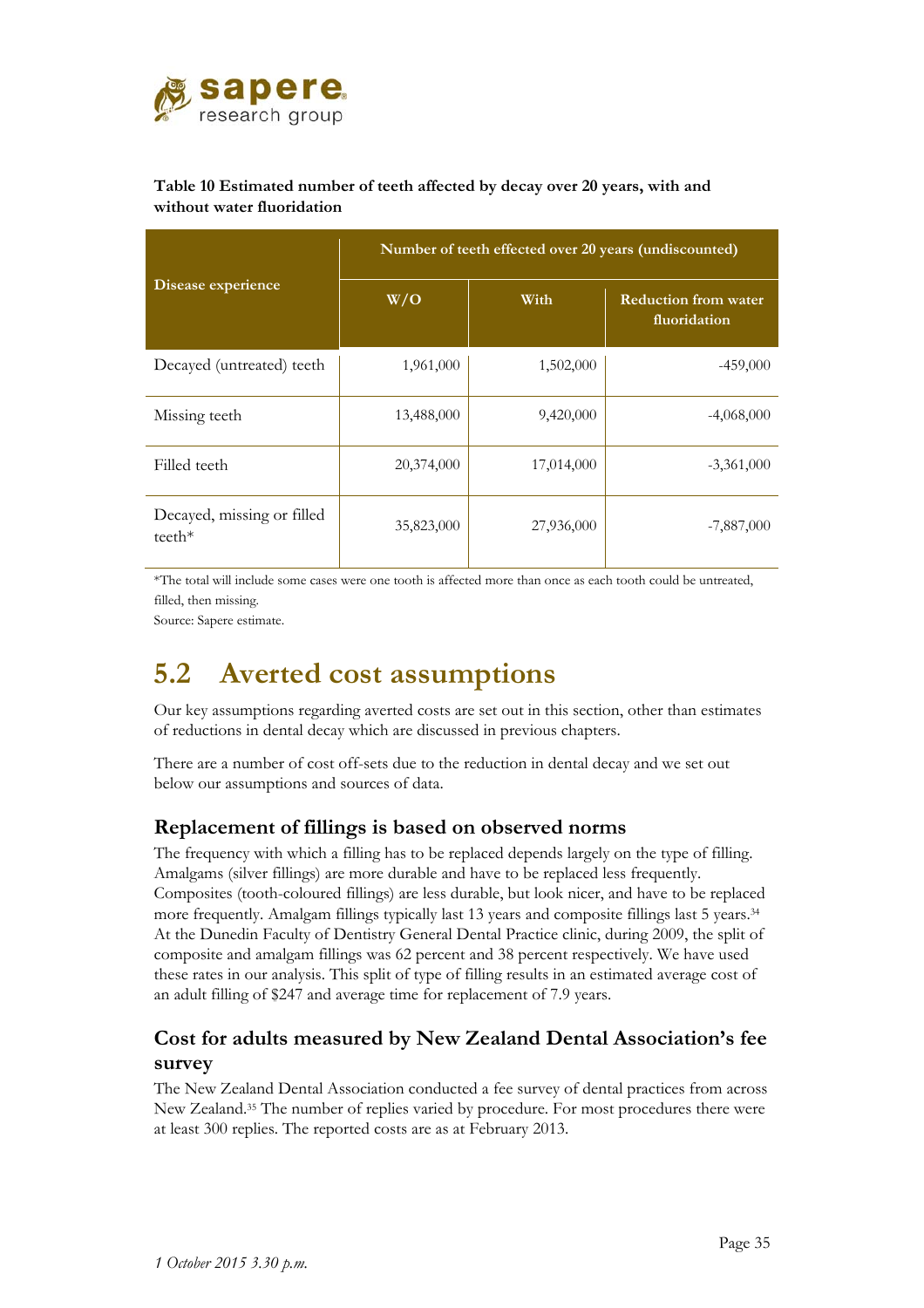

We used the following average costs reported in the survey:

- Single extraction using local anaesthetic  $-$  \$200.
- Composite filling (class II) \$219.
- Composite, multi-surfaced \$282.
- Amalgam filling, one surface \$143.
- Amalgam filling, two surfaces \$189.

We apply the cost of a single extraction using local anaesthetic for each missing tooth, i.e. \$200. For the cost of an avoided filling we used a weighted average of the multi-surfaced composite and two-sided amalgam surface filling costs, as stated above, which results in an average cost of \$247 per filled tooth.

We estimate a saving of \$90 where water fluoridation is estimated to reduce the number of filled surfaces but not avoid a filling. This estimate is based on the difference in costs of single and multi-surfaced filling, and is based on the same ratio of composite and amalgam as above.

We note there is significant variation in some of the costs reported by dental practices. For example, the cost of a multi-surfaced composite filling has a reported 25th percentile cost of \$220 and a 75th percentile cost of \$330. That is, half of the surveyed practices had costs in this range, while the rest of the practices had lower or higher costs (the ranges were not reported). Further, the average costs by region vary significantly. We have assumed an average estimate as the point estimate for our calculation.

#### **Costs for children are based on government funding**

Basic oral health care is publicly funded by the government for children and adolescents. Our estimate of averted dental costs in this under-18 age group is the averted cost of funding that service. Dentists are paid for a package of oral health services they provide to children in New Zealand. The package consists of:

- A consultation, including examination and diagnosis, prophylaxis, advice on dental care and any special tests and bitewing radiographs considered necessary. This includes both regular consultations as necessary and any necessary emergency consultations in normal hours;
- All necessary one-surface restorations in posterior teeth (molars and premolars);
- Periodical X-rays where required;
- Fissure sealants where required;
- Further preventive treatments (e.g. topical fluoride applications) where required; and
- Chair-side education on oral health care.

The treatment of basic fillings and extractions is covered as 'fee-for-service' items which are additional to the package described above. These items are listed on a pre-approved basis and do not require prior approval from the District Health Board.36

We used the following fees for service included in the agreement:

- Single extraction using local anaesthetic \$58.03.
- Simple non-metallic restoration in anterior teeth  $-$  \$74.36.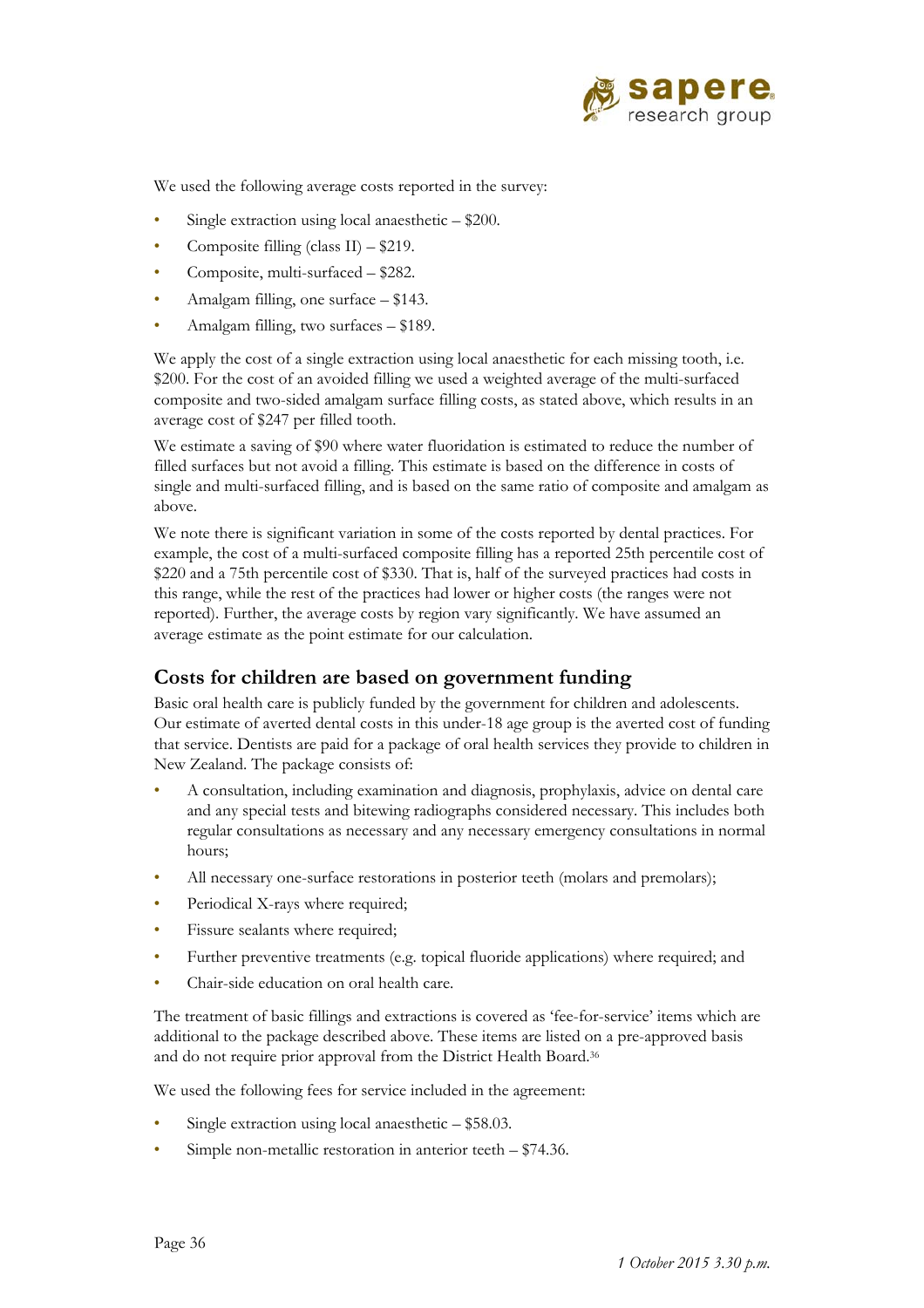

- More than one surface non-metallic restoration \$99.99.
- One surface restoration in posterior teeth \$62.56.
- Two surface restorations in posterior teeth–\$82.05.

We applied the cost of a single extraction using local anaesthetic for each missing tooth, i.e. \$58.03.

For the cost of an avoided filling, we used a weighted average of four types of restorations listed above, resulting in an average cost of \$84. We used the same ratio of composite (i.e. non-metallic) for adults and we assumed that 40 percent were single-surface fillings and 60 percent were multi-surface fillings (this is based on New Zealand children having an average of 1.6 surfaces affected by each filling).

#### **Costs are likely conservative**

We have assumed basic treatment costs for the missing and filled outcomes of dental decay; we used the cost of a simple extraction (for missing teeth) and a filling. This is conservative as more expensive treatments such as dental crowns, dental bridges, endodontic treatment and implants may be avoided. We have used this method of assuming averted basic treatment costs as it is defensible in terms of not overestimating the cost reductions and is the method used in other analyses.

### **5.2.1 Estimated reduction in hospitalisation**

We identified two publications reporting the impact of water fluoridation on hospitalisations for young children. The results were:

- 11 per 1,000 children (under 6 years) from fluoridated Dunedin were treated under general anaesthetic; approximately 42 per 1,000 children from nearby non-fluoridated Mosgiel and Outram required such treatment – i.e. 73 percent reduction.<sup>21</sup>
- In England, for children aged 1–4 the rate of hospital admission in non-fluoridated areas was 4 per 1,000 person years at risk compared to 2.2 per 1,000 in fluoridated areas – i.e. 48 percent reduction.37

For our analyses we assumed that children aged 0 to 4 exposed to water fluoridation will have a 48 percent reduction in hospitalisation for treatment of dental decay. The estimate is based on the results of the much larger English study.

We estimate that in the year ending June 2012 there were 2,918 admissions for children aged 0 to 4 requiring treatment for dental decay. The expected cost of these admissions is estimated at \$5.6 million. Our estimate is based on the hospital admission data recorded in the National Minimum Dataset38 where the primary diagnosis is related to dental decay. We identified dental decay using ICD 10 codes; we used the following ICD 10 codes – K02 (dental caries) and K04 (diseases of pulp and periapical tissues) – and the number of discharges matches values published on the Ministry of Health website.<sup>39</sup>

On hospitalisations, we use a similar method to that used to estimate the amount of dental decay with and without water fluoridation:

We assume the number of reported hospitalisations is half way between the amount with and without water fluoridation. We assume this because approximately half of New Zealanders currently live in areas with water fluoridation.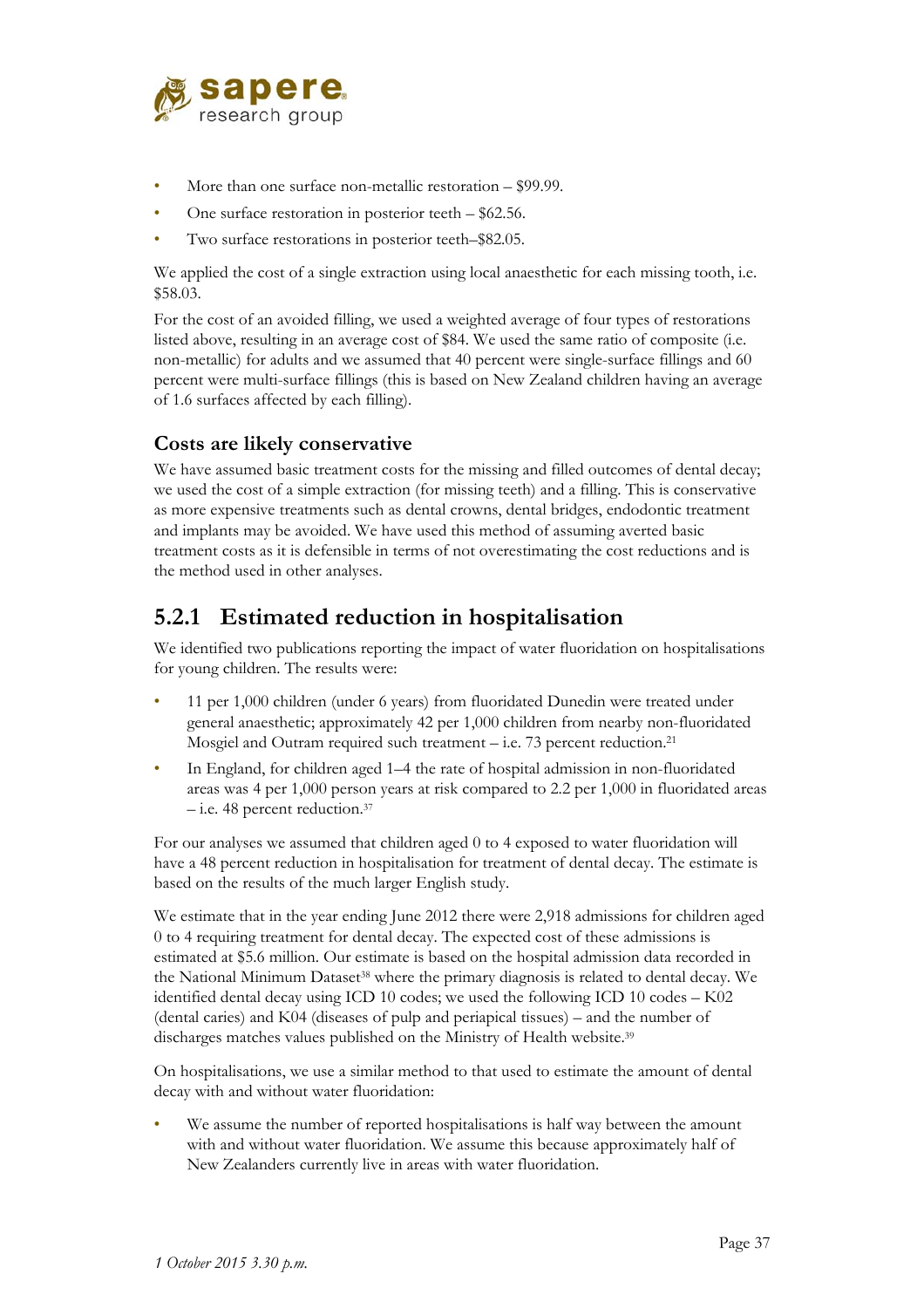

• We then apply the relative risk reduction (48 percent) to the reported amount of hospitalisation (2,918); which results in an estimate of 2,000 and 3,800 hospitalisations for 0 to 4 year olds, with and without water fluoridation respectively.

#### **Table 11 Estimated annual impact of water fluoridation on hospitalisation to treat dental decay in children aged 0 to 4**

|            | <b>Without fluoridation</b> | With fluoridation | <b>Difference</b> |
|------------|-----------------------------|-------------------|-------------------|
| Admissions | 3,800                       | 2,000             | 1,800             |
| Costs      | \$7.4m                      | \$3.8m            | \$3.6m            |

# **5.3 Net savings over 20 years from fluoridating populations over 500**

Our estimates suggest a surprisingly large gain from fluoridation in costs avoided. We set out our estimates of net cost in this section.

The cost of fluoridating water differs largely because of the size of the plant. The net cost of water fluoridation reduces as the plant size increases, assuming the per-person benefits of fluoridation are the same for areas supplied by neighbourhood through to large water plants. The table below sets out costs. Cost offsets are over 20 years and are discounted at 3.5 percent p.a. The break-even on costs avoided would appear to be reached by 'minor' plants supplying a population greater than 500.

For neighbourhood and small plants the cost of water fluoridation is greater than the estimated cost offsets from reduced dental costs. For minor through to large plants, the cost offsets are greater than the cost of fluoridation, resulting in a net cost saving. For a large plant supplying 50,000 people, the cost offsets are over 20 times the cost of fluoridation; that is, for every dollar invested there is a return of 20 dollars. We note costs are borne by councils and benefits accrue largely to those suffering dental decay.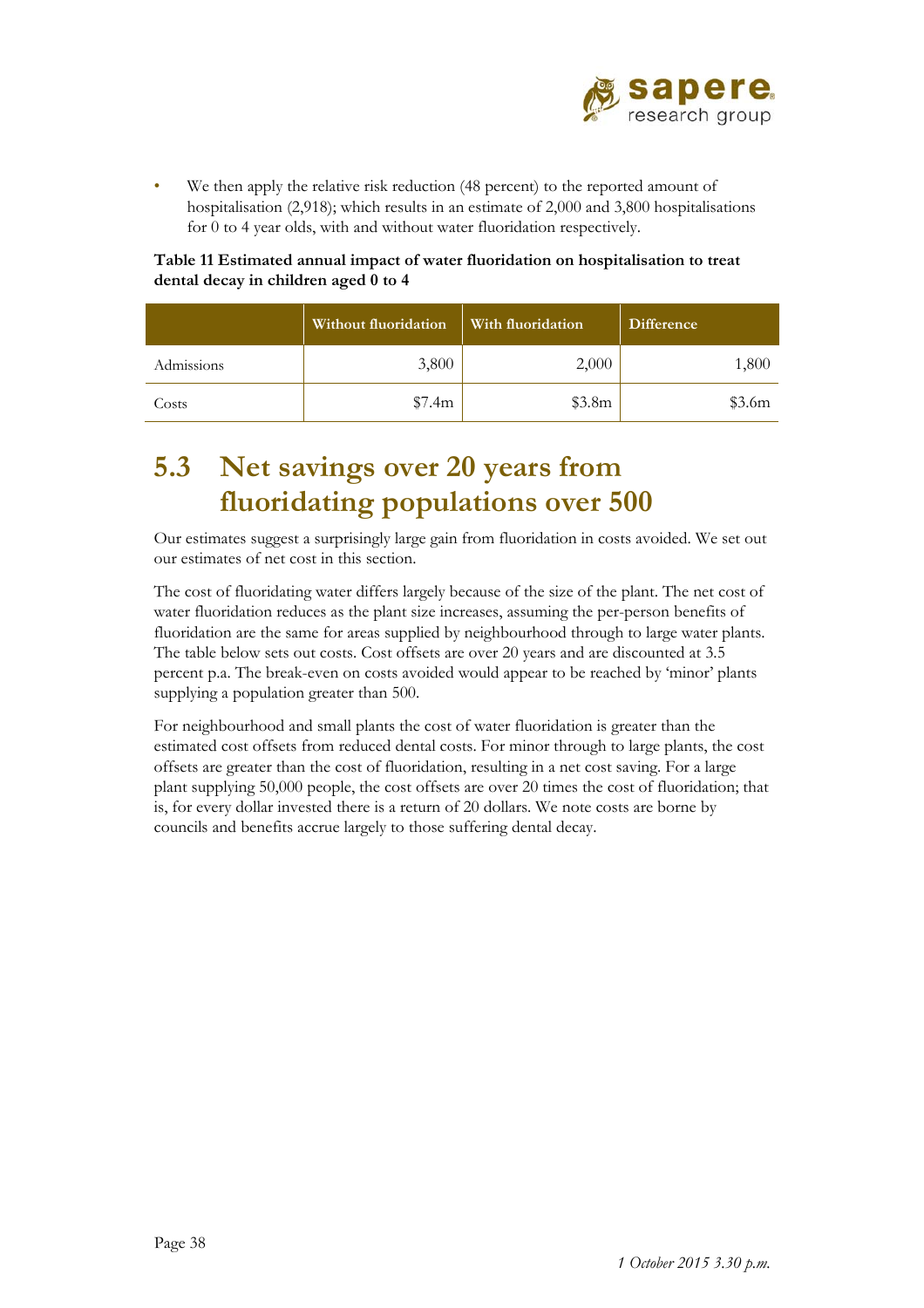

| <b>Plant size</b> | Population<br>used for<br>estimate | Fluoridation<br>$cost^*$ | Dental care cost<br>savings* | Net cost (a<br>negative is a net<br>saving) |
|-------------------|------------------------------------|--------------------------|------------------------------|---------------------------------------------|
| Neighbourhood     | 50                                 | \$212,000                | \$19,000                     | \$193,000                                   |
| Small             | 250                                | \$228,000                | \$94,000                     | \$134,000                                   |
| Minor             | 2,500                              | \$348,000                | \$939,000                    | $-$ \$591,000                               |
| Medium            | 7,500                              | \$397,000                | \$2,818,000                  | $-$ \$2,421,000                             |
| Large             | 50,000                             | \$900,000                | \$18,785,000                 | $-$ \$17,885,000                            |

#### **Table 12 Cost of water fluoridation by plant size: 20 year costs (discounted)**

\* Over 20 years, discounted at a rate of 3.5 percent p.a.

# **5.4 A net saving of \$1.4 billion**

We estimate the net saving over 20 years to be \$1,401 million. This estimate is made up of a cost of fluoridation of \$177 million and cost offsets of \$1,578 million from reduced dental decay. The net saving is based on providing water fluoridation to plants supplying populations over 500. This is a very favourable result, a net saving with improved health outcomes. Most health interventions require a net increase in spending in order to achieve improved health outcomes.

Our estimate of avoided dental treatment is as follows:

- 459,000 teeth with untreated decay;
- 4,068,000 extractions (i.e. missing teeth); and
- 3,361,000 fillings.

We estimate a total of 4.2 million people will live in areas with public water supplies over the next 20 years and therefore can potentially benefit from fluoridating public water supplies. This is based on 3.8 million people currently on public water supply, growing to 4.5 million in 20 years, resulting in an average of 4.2 million. Growth is based on population growth estimates produced by Statistics New Zealand. The level of fluoride is estimated to be approximately 0.2 ppm without fluoridation (naturally occurring levels) and 0.7 to 1.0 ppm with fluoridation.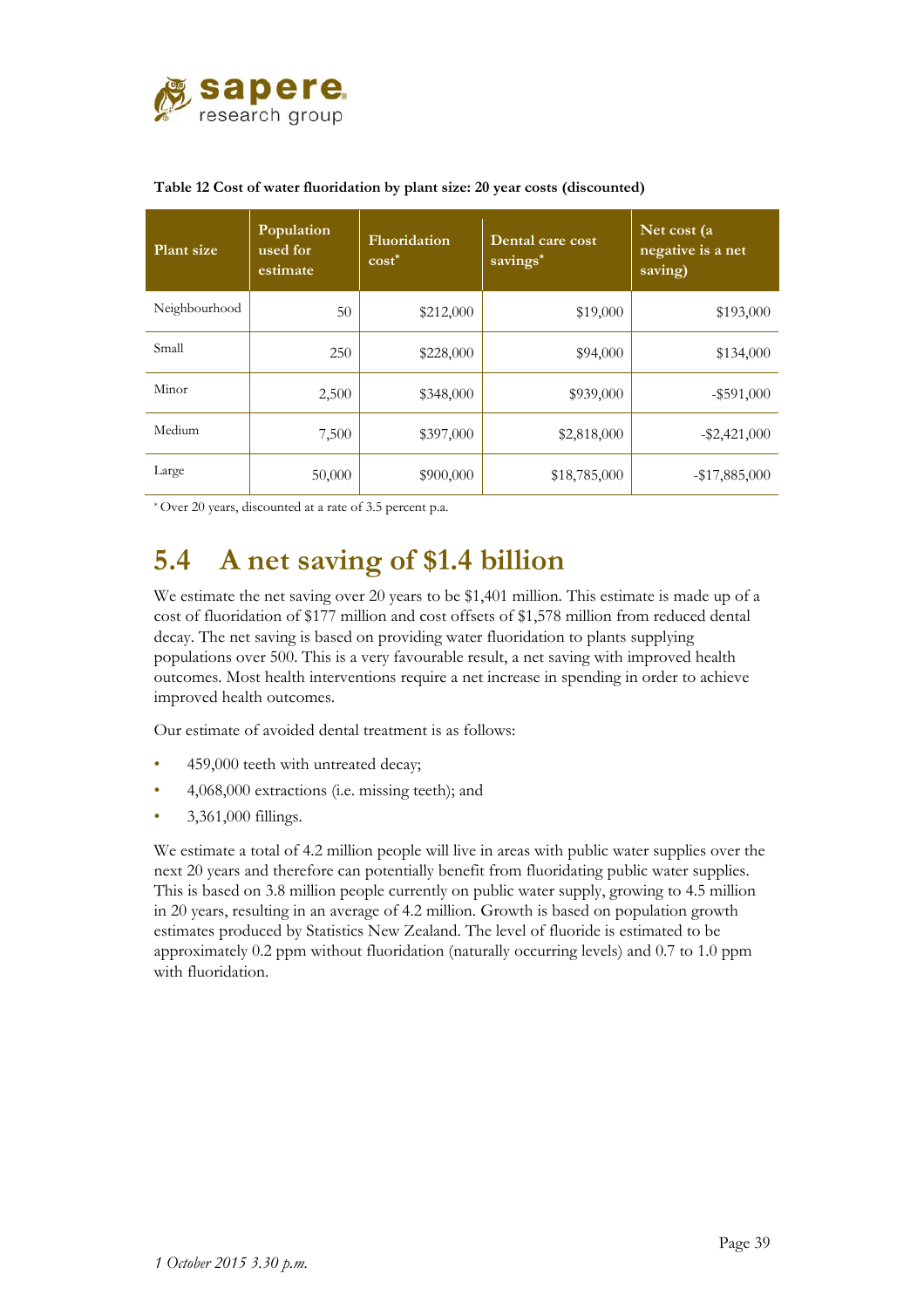

**Table 13 Cost of water fluoridation compared to no water fluoridation: 20-year time horizon, providing water fluoridation to plants supplying populations over 500**

| Intervention          | Fluoridation<br>$costs^*$ | Dental care costs* | Net cost   |
|-----------------------|---------------------------|--------------------|------------|
| No water fluoridation | \$0m                      | \$7,725m           | \$7,725m   |
| Water fluoridation    | \$177m                    | \$6,147m           | \$6,324m   |
| <b>Net</b>            | \$177m                    | $-$1,578m$         | $-$1,401m$ |

\* Over 20 years, discounted at a rate of 3.5 percent p.a.

### **5.4.1 Benefits for the average person**

We estimate the average reduction in tooth decay from water fluoridation per person over 20 years is:

- 0.1 teeth with untreated decay (NNT 9).
- 1.0 missing tooth (NNT 1).
- 0.8 teeth with fillings (NNT 1.2).
- 1.9 in dmft/DMFT (i.e. all three of the above) (NNT 0.5).

There are cost savings from reduced need for dental care due to water fluoridation; over 20 years these are expected to be \$376 per person, including cost savings from fillings (including replacements), missing teeth and childhood hospitalisations. The majority of these costs are from avoided fillings and future replacement fillings. The breakdown of cost savings is shown in the figure below.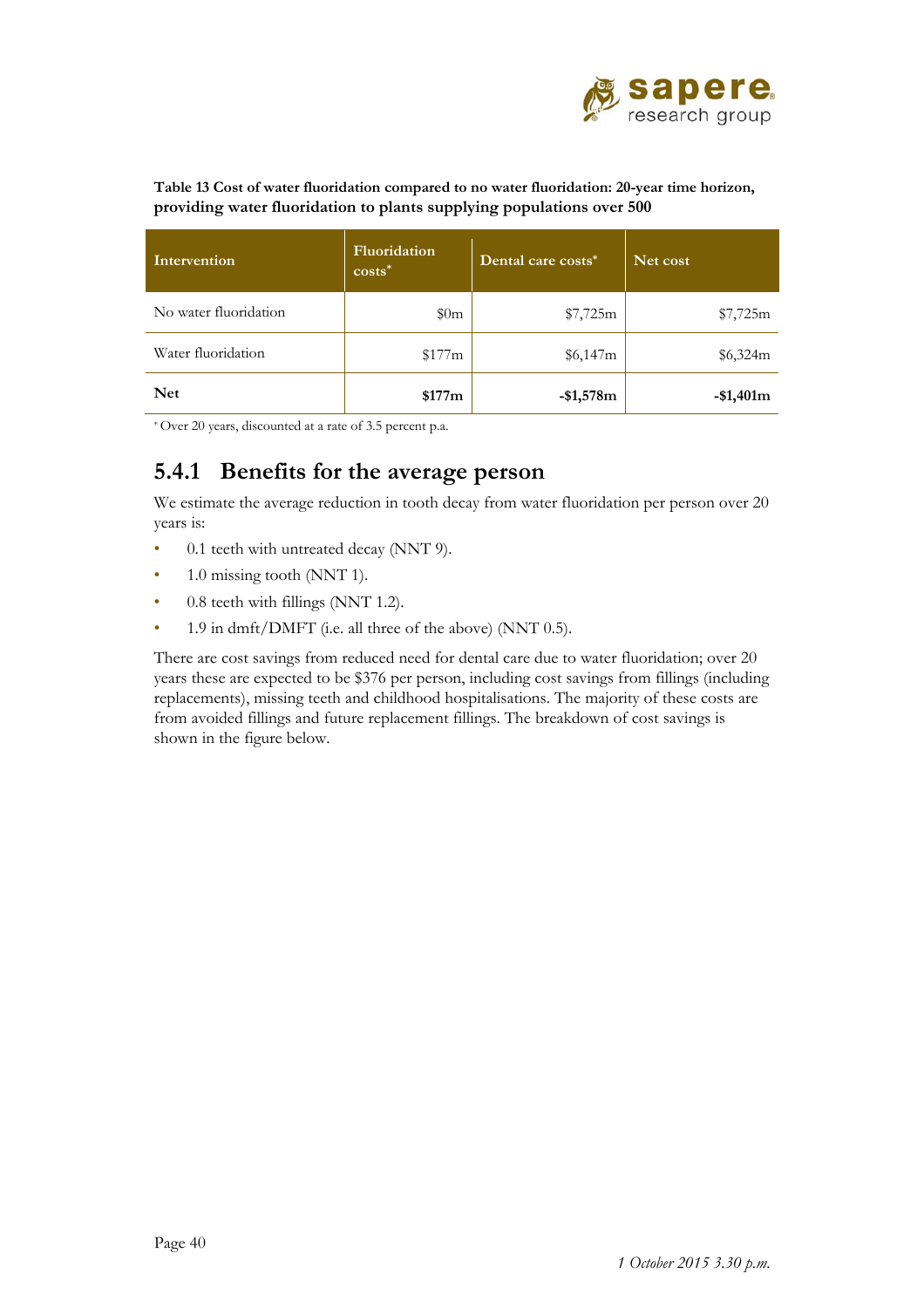

#### **Figure 10 Breakdown of cost offsets**



### **5.4.2 Breakdown of national cost split by stakeholder**

The costs of water fluoridation are incurred by local government (with a small proportion subsidised by the Ministry of Health). The majority of the savings come from reduced private expenditure due to adults needing less dental care to treat their decay. The costs by stakeholder are summarised in the table below.

| <b>Stakeholder</b> | $Cost*$ | Saving*   | Net cost   |
|--------------------|---------|-----------|------------|
| Health budget      |         | $-149m$   | $-149m$    |
| Local government   | \$177m  |           | \$177m     |
| Private            |         | $-1,428m$ | $-1,428m$  |
| Total              | \$177m  | $-1,578m$ | $-$1,401m$ |

#### **Table 14 Net costs by provider: 20-year time horizon**

\* Over 20 years, discounted at a rate of 3.5 percent p.a.

### **5.4.3 Costs by current fluoridation status**

The estimated net saving from fluoridation at the plants (plants supplying population over 500) currently fluoridated is estimated to be \$758 million, taking into account the \$32 million cost of fluoridation and \$790 million in dental care offsets. This statistic represents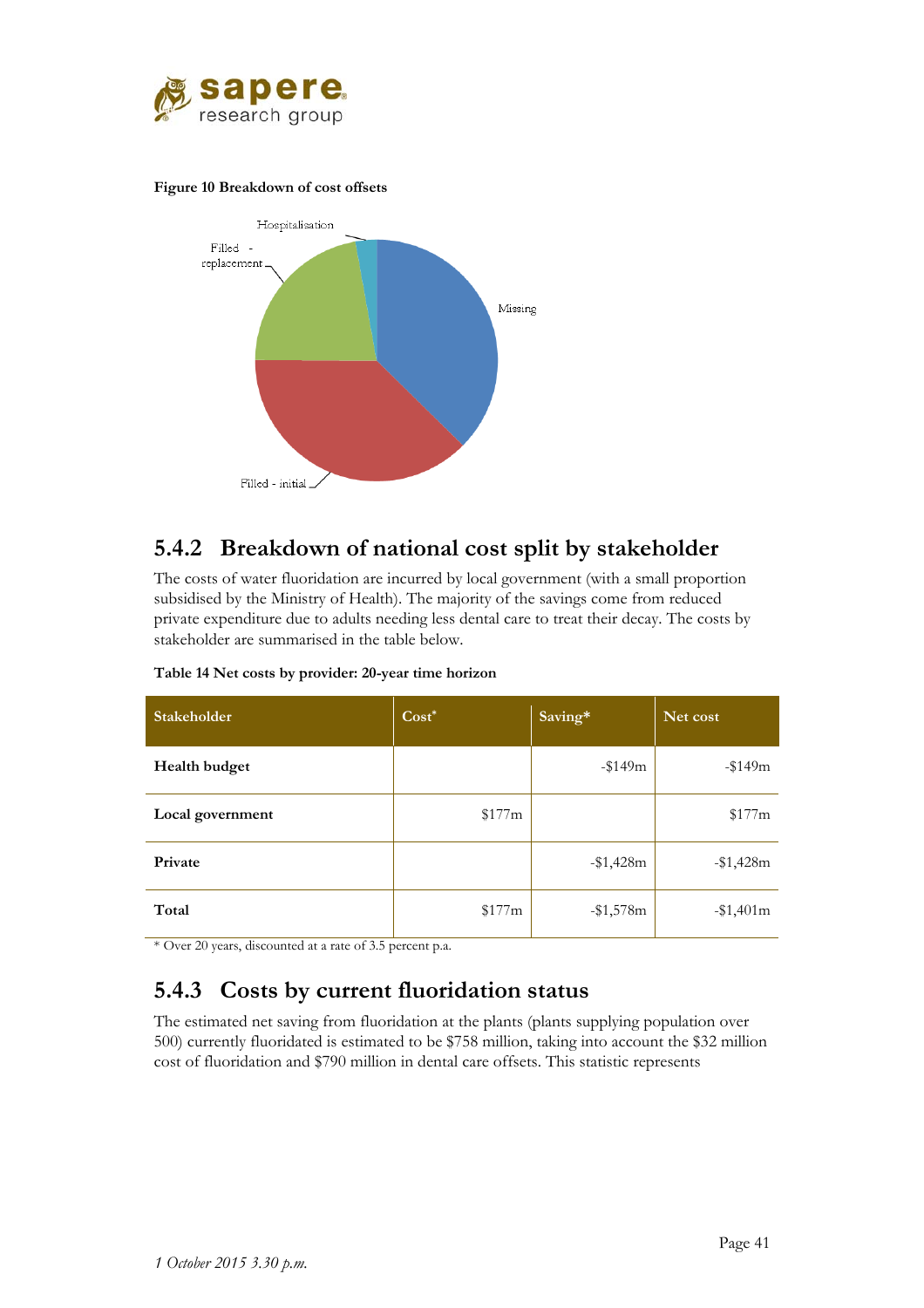

approximately half the New Zealand population.ix The cost per person in these areas is relatively low, predominantly due to plants with very large water supplies (i.e. Auckland and Wellington).

The net savings of extending water fluoridation to those areas that do not currently have fluoridation are estimated to be \$644 million, taking into account the \$144 million cost of fluoridation and \$789 million in dental care offsets.

The average cost of water fluoridation is estimated to be over four times higher in areas that do not currently have fluoridated water. This is because the areas that do not currently fluoridate their water tend to have smaller water treatment plants. The cost offsets are estimated to be the same for areas currently with and without fluoridated water: \$789 to 790 million saved.

| Comparator       | Intervention     | <b>Fluoridation</b><br>$cost^*$ | Dental care cost* | Net cost      |
|------------------|------------------|---------------------------------|-------------------|---------------|
| No fluoride      | Current fluoride | \$32m                           | $-$ \$790 $m$     | $-15758m$     |
| Current fluoride | All fluoride     | \$144m                          | $-18788m$         | $-$ \$644 $m$ |
| No fluoride      | All fluoride     | \$177m                          | $-1,578m$         | $-1,401m$     |

#### **Table 15 Costs by current fluoridation status**

\* Over 20 years, discounted at a rate of 3.5 percent p.a.

### **5.4.4 Similar results to published estimates**

There are numerous reports of water fluoridation being cost-saving, 1,44,45,46,47 although for small populations water fluoridation is estimated by some to be a net cost.

In order to be able to compare our results with published results, we have compared the annual net cost savings per person of water fluoridation (undiscounted). This allows comparison of results when the time horizon, discount rate and population size differ. Our annual estimated cost saving per person for New Zealand is \$24.

There is a large range in the net savings per patient in the published cost-effectiveness analyses. In the analyses we reviewed, the net savings ranged up to \$22 per person per year. It is not surprising the published results report a smaller benefit than we do as they underestimate the benefits from water fluoridation by including conservative assumptions. The analyses we reviewed:

Assume a low benefit from water fluoridation;

 $\overline{a}$ 

<sup>&</sup>lt;sup>ix</sup> Note that costs of dental care and QALY are based on populations approximated by water volumes by plant. The volume of water is split about half between fluoride and non-fluoride areas. Split of population with fluoride water is 56% fluoride and 44% without.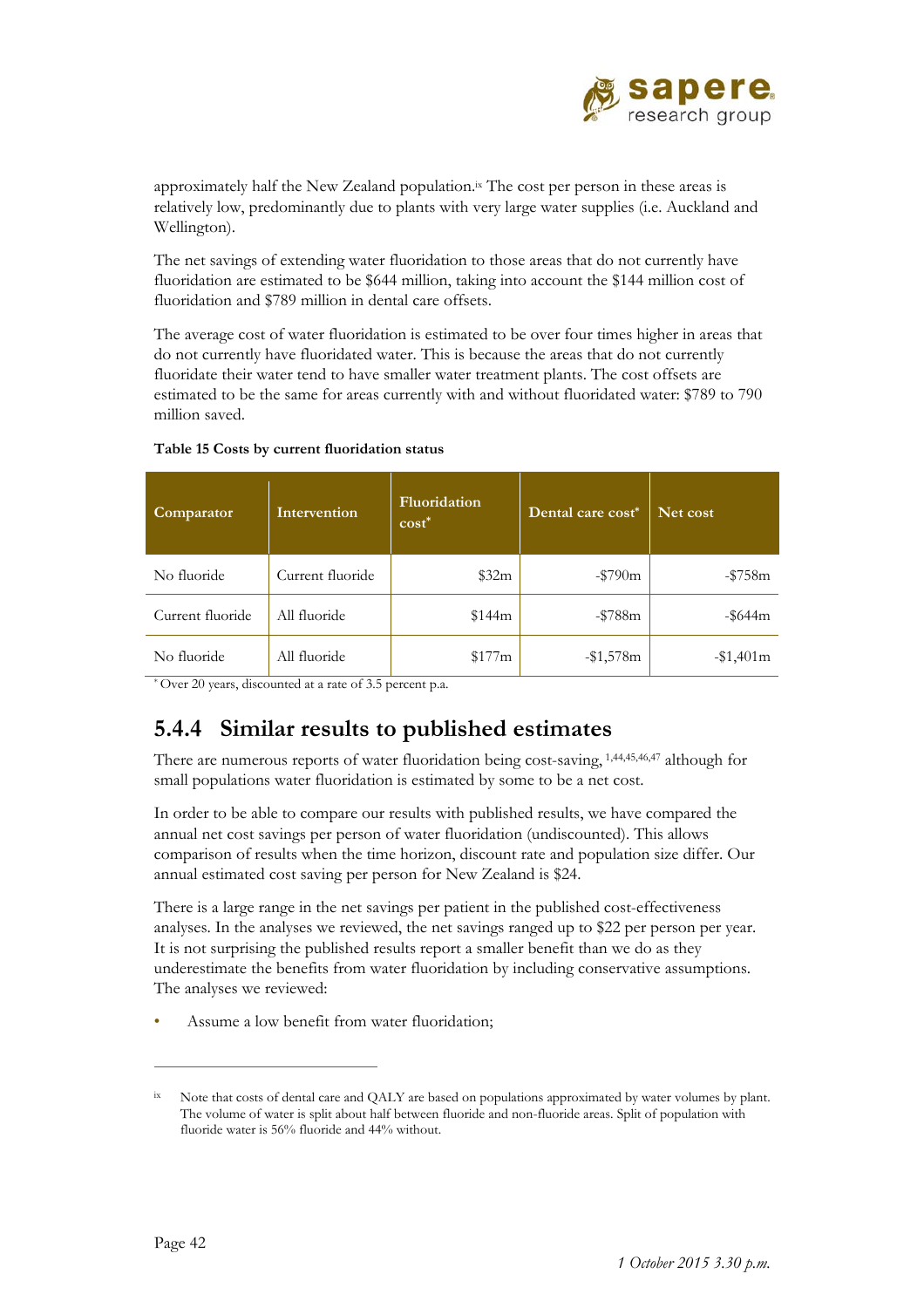

- Tend to exclude the benefits to adults (which contribute 90 percent of the savings in our estimate); and
- Tend to limit the savings in dental care to initial fillings.

The lower end of benefit shown in the published estimates is an outlier and is from a study based on population size of under 1,000 and limits the estimated benefit of fluoridation to a 15 percent reduction in dental decay for children; in this case the reported result was a net annual cost of \$26 per person.<sup>44</sup> The rest of the published results are a net saving.

Further details of the published cost-effectiveness analyses we reviewed are Appendix 2.

# **5.5 Sensitivity analysis shows discount rate and the efficacy and cost of fluoridation are most important**

The sensitivity analysis results show that the model is most sensitive to the assumptions regarding the discount rate, the efficacy of water fluoridation and costs of treating dental decay. In all scenarios, water fluoridation was cost-saving.

The discount rate was varied between 0 percent and 8 percent. Using a lower discount rate of 0 percent results in more net savings, \$2,035 million. Using a higher discount rate of 8 percent results in lower net savings, \$927 million. This is expected due to the capital costs being upfront (where capital is not already in place) and benefits accruing over 20 years.

The efficacy of water fluoridation was varied by -23 percent and +23 percent; this was based on one standard deviation of the estimated impact of water fluoridation in adults.<sup>x</sup> This resulted in a range of net savings of \$1,002 million to \$1,836 million.

Councils report lower costs than Beca partly because past capital costs have been lower than current replacement costs. If the costs of fluoridation are based on figures provided to us by councils instead of using the Beca cost estimates, then the resulting net saving is \$1,457 million.

 $\overline{a}$ 

x The standard deviation was calculated by Sapere, based on values reported by Slade et al for the DFS measure. We calculated the standard deviation to be 27 percent for those aged under 45 and 20 percent for those aged 45+; our estimate of 23 percent was based on a weighted average using population weights.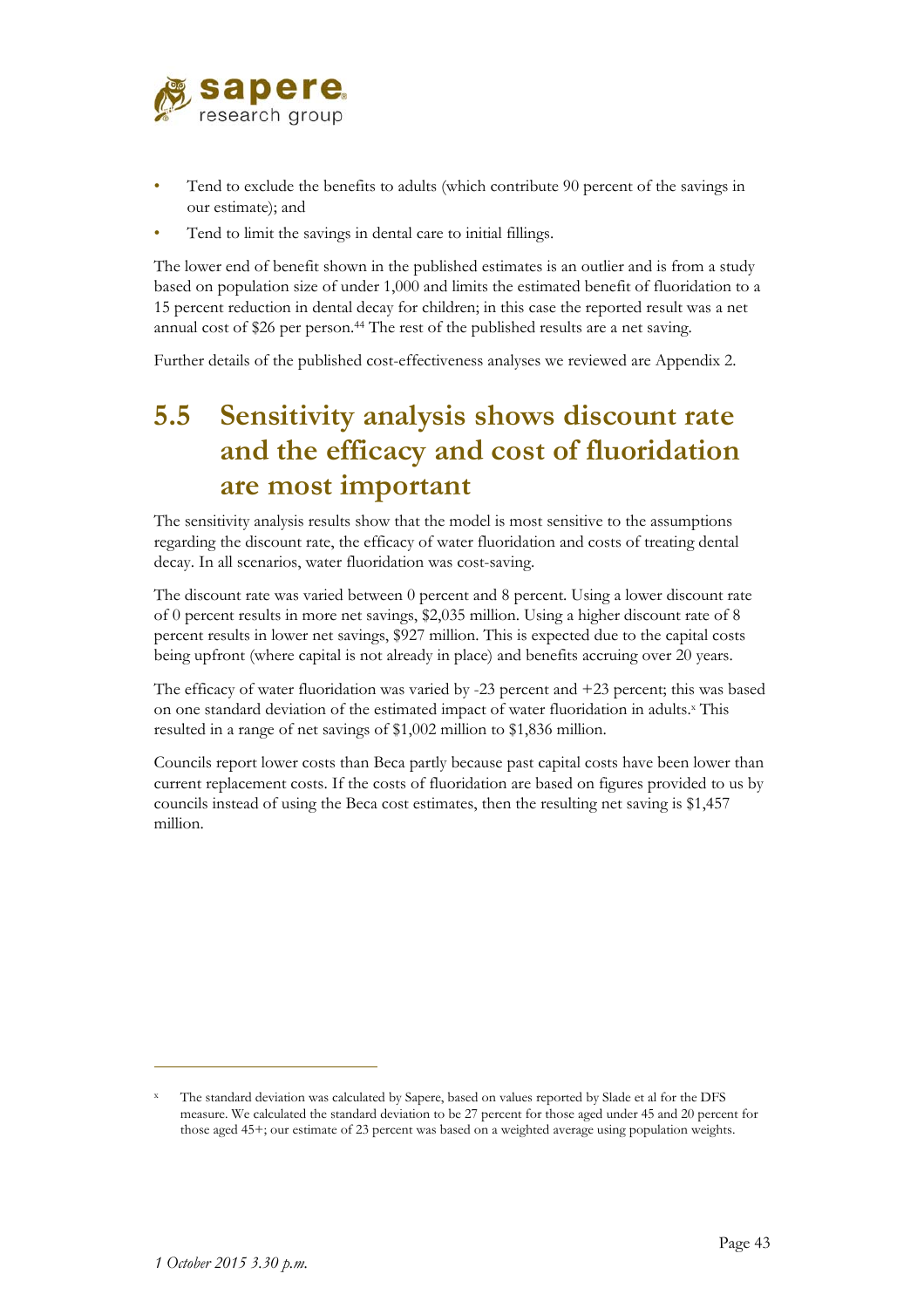

| Table 16 One-way sensitivity analysis: Water fluoridation for New Zealand water supplies |  |
|------------------------------------------------------------------------------------------|--|
| serving populations over 500                                                             |  |

| Variable                                  | <b>Base case</b> | Updated | Net cost*   |  |  |  |
|-------------------------------------------|------------------|---------|-------------|--|--|--|
| <b>Base Case</b>                          |                  |         | $-$1,401m$  |  |  |  |
| Efficacy of fluoridation                  |                  |         |             |  |  |  |
| Average risk reduction decay              | 24%              | 19%     | $-$1,002m$  |  |  |  |
|                                           |                  | $30\%$  | $-$1,836m$  |  |  |  |
| Cost of fluoridation                      |                  |         |             |  |  |  |
| Plant capital costs                       | 100%             | 50%     | $-$1,444m$  |  |  |  |
|                                           |                  | 200%    | $-1,317m$   |  |  |  |
|                                           |                  |         |             |  |  |  |
| Plant maintenance costs                   | $100\%$          | 50%     | $-1,427m$   |  |  |  |
|                                           |                  | $200\%$ | $-$1,350m$  |  |  |  |
|                                           |                  |         |             |  |  |  |
| Cost of fluoride                          | 100%             | $50\%$  | $-$1,422m$  |  |  |  |
|                                           |                  | 200%    | $-1,361m$   |  |  |  |
| Cost offsets                              |                  |         |             |  |  |  |
| Cost of a filling <sup>†</sup>            | \$220            | \$176   | $-$1,213m$  |  |  |  |
|                                           |                  | \$264   | $-$1,589m$  |  |  |  |
|                                           |                  |         |             |  |  |  |
| Proportion of fillings that are composite | 62%              | 40%     | $-$1,196m$  |  |  |  |
|                                           |                  | 70%     | $-$1,458m$  |  |  |  |
|                                           |                  |         |             |  |  |  |
| Cost of an extraction <sup>†</sup>        | \$177            | \$141   | $-$1,284m$  |  |  |  |
|                                           |                  | \$212   | $-1,519m$   |  |  |  |
| Discount rate                             |                  |         |             |  |  |  |
|                                           |                  | $0.0\%$ | $- $2,035m$ |  |  |  |
| Discount rate                             | 3.5%             | 8.0%    | $-$ \$927m  |  |  |  |

\* Over 20 years, discounted at a rate of 3.5 percent p.a.

† Average (weighted) cost for adults and children.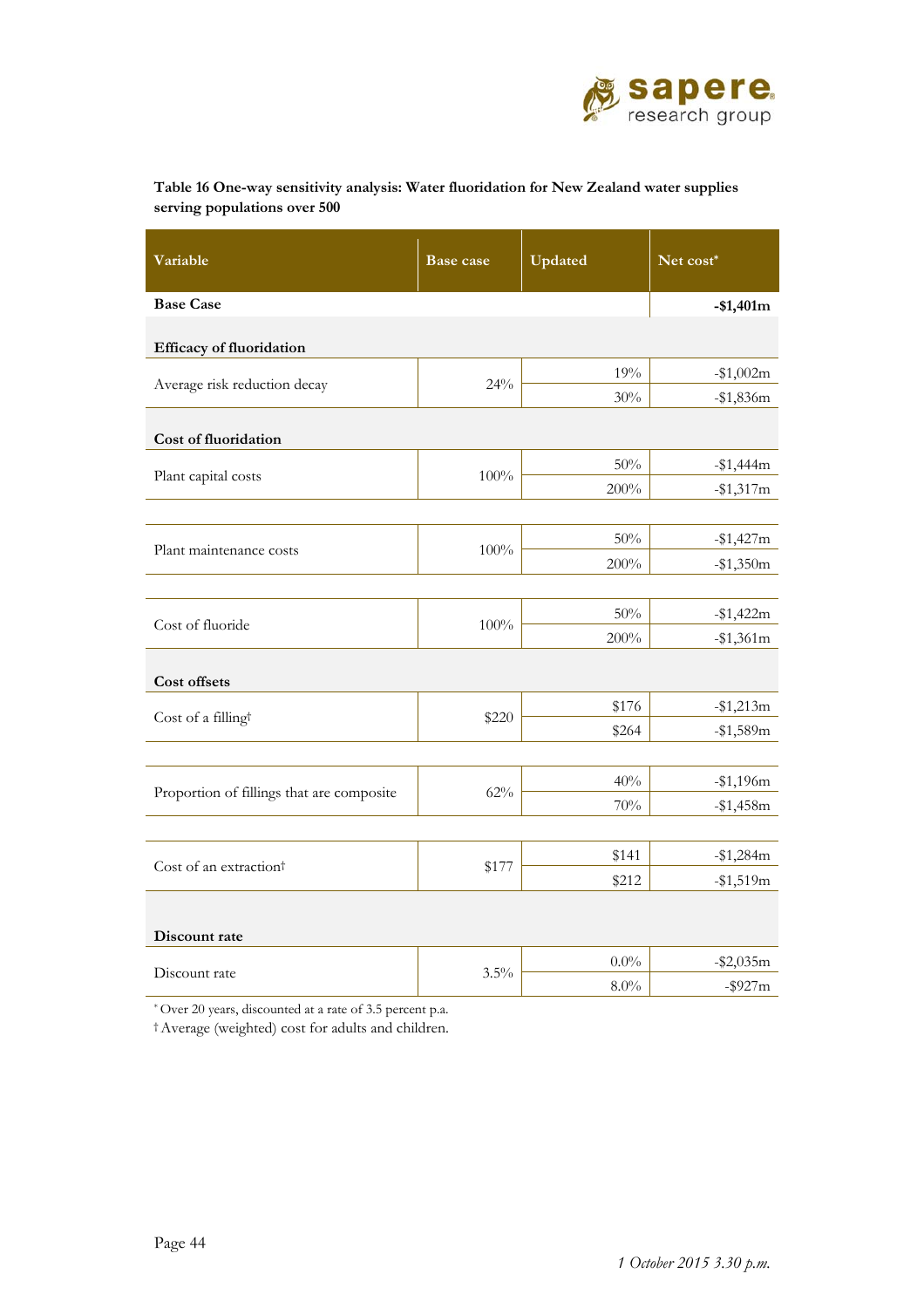

# **6. Quality of life benefits are significant**

We seek to assess the health benefits of water fluoridation by estimating the quality adjusted life years (QALYs) gained. A particular benefit of QALY analysis is that it allows easier comparison with other health initiatives, such as pharmaceutical investments, screening (e.g. bowel screening), and other possible expenditures.

# **6.1 QALYs reported separately to costs**

The common approach to reporting QALYs is to report an incremental cost-effectiveness ratio, which is the net additional cost divided by the net additional QALYs. We have chosen to report the QALYs separately to the costs, as water fluoridation is cost-saving for minor, medium and large plants, which means there is no incremental cost per QALY.

# **6.2 QALY gains are material**

We estimate provision of fluoridated water to all of New Zealand's reticulated water supplies over 20 years would result in between 8,800 and 13,700 QALYs gained. At an individual level, the average health benefit per person due to a reduction in dental decay is expected to be between 0.002 and 0.003 QALYs (discounted, i.e. approximately equivalent to an additional 1 to 1.5 days of life at full quality of life).

These QALY gains are material and are in addition to the cost savings we identify. For each million dollars invested, we estimate 50 to 78 QALYs gained and \$9 million in savings. This is in stark contrast to pharmaceuticals, where there is a net cost to funding new medicines $40$ and for each million dollars invested (including cost offsets) the average return is estimated to be at least 27 QALYs.xi

The following sections highlight the scarcity of available information for use in QALY estimates and detail our method of estimating the QALY gains.

# **6.3 Common dental measures of Quality of Life cannot inform QALY gains**

We have identified numerous studies estimating how Quality of Life (QoL) is affected by dental decay; however, these tend to be measures of QoL that cannot directly be used to estimate QALYs. A common tool used in dental health is an index known as the Oral Health Impact Profile-14 (OHIP-14). OHIP-14 measures patient discontent from pain, dry mouth

 $\overline{a}$ 

xi Based on the average cost-effectiveness of medicines funded by PHARMAC in the year ending June 2014. Result reported as 'Funded proposals provided a minimum weighted average of 27 QALYs per million dollars spent'.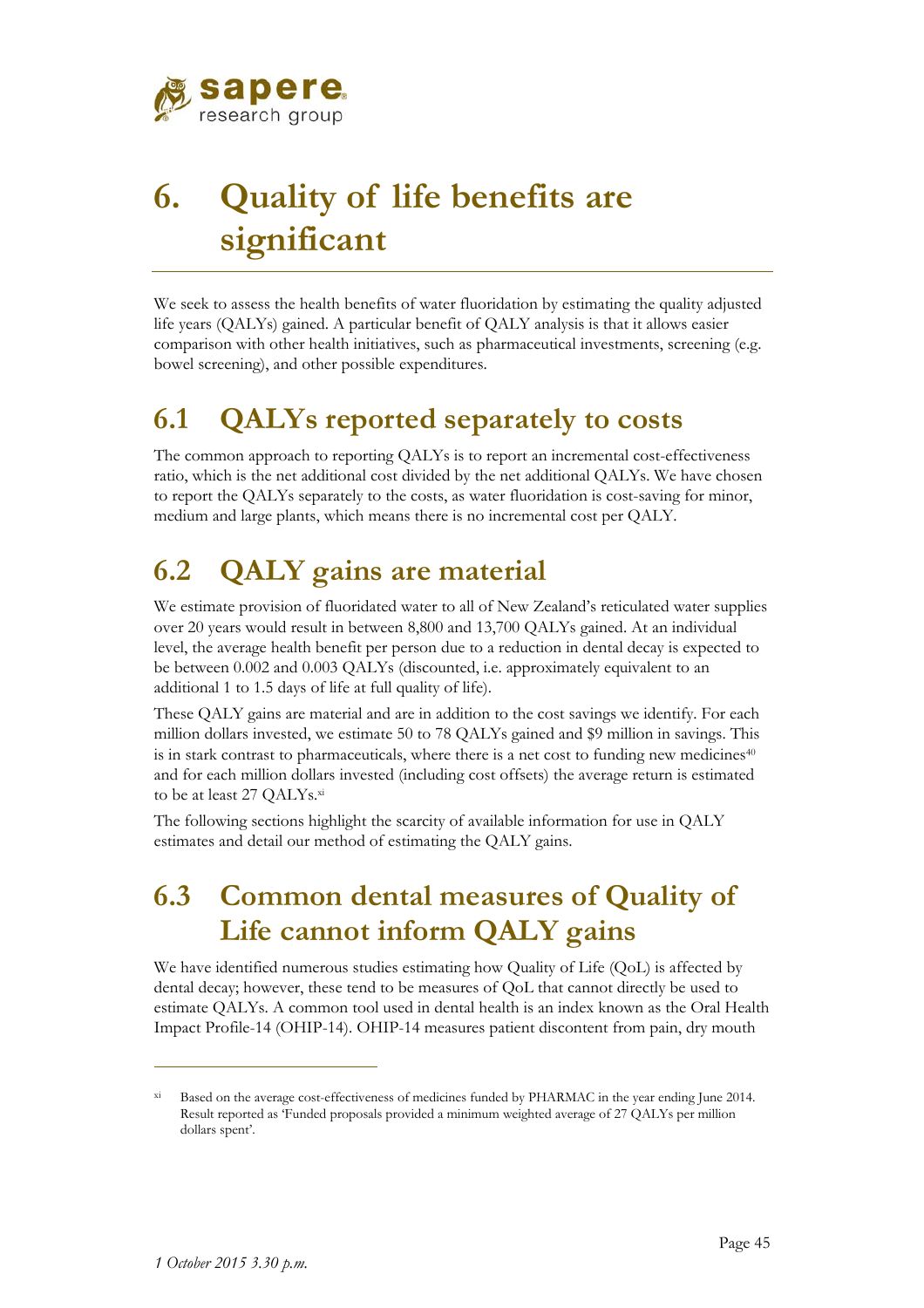

and chewing problems, but does not capture the trade-off between improved QoL and improved life expectancy. Therefore, OHIP-14 cannot be used to estimate the utility values in QALY estimates.

Formulae have been derived allowing conversion of OHIP-14 results to QoL values<sup>41</sup> and, despite limitations, these could be used to generate QoL values (which in turn could inform QALY estimates). However, we have not identified estimates of the impact of water fluoridation on measures such as OHIP-14, so we are unable to use these formulae.

### **6.3.1 We identified two studies with DALY measures**

We have identified two cost-effectiveness analyses for water fluoridation (both Australian) that quantify the impacts in terms of disability adjusted life years (DALYs) (Cobiac and Vos  $2012<sup>44</sup>$  and Ciketic et al  $2010<sup>42</sup>$ . DALYs are similar to QALYs. The methods used in both studies are replicates of 'The burden of disease and injury in Australia 2003'.43 The authors assumed a disability weight of 0.057 for a period of time for each tooth affected by symptomatic decay, with 32.4 percent of tooth decay being symptomatic. Ciketic et al applied a disutility of 0.0057 for 28 days in children and 55 days in adults.42 It is unclear what duration was applied by Cobiac and Vos. There are weaknesses to this approach:

- The accumulation of dental decay is assumed to be the irrespective of the amount of existing decay, i.e. the impact of going from one to two fillings is assumed to be the same as going from ten to eleven fillings; and
- Untreated decay is not accounted for.

### **6.3.2 Health states used follow from the NZOHS**

Our approach is similar to the standard method of estimating QALYs in cost-utility analyses (CUAs); we assign differing QoL values to different health states. The QALY gains are measured by assigning different quality of life scores to those with low, moderate and high amounts of dental decay. We estimate the proportion of people in each of these groups based on their water fluoridation status and age group. We base the definitions of decay on dmft/DMFT scores. The dmft/DMFT scores included in each of the health states were: low decay 0–2 DMFT, moderate decay 3–11 DMFT, high decay 12+ DMFT. We have also included edentulism (i.e. no teeth). The QoL values used in our model are summarised in the table below. A QoL value of 1 represents full quality of life and a QoL value of zero is equivalent to being dead. The inference of using a QoL value of 0.997 for the high decay group is that, on average, people would be willing to give up one day each year in order to be restored to full QoL.

In undertaking this calculation, we expect the average effect of dental decay will be relatively small. We take into account the following:

- Some dental decay will be asymptomatic (i.e. no effect on day to day life);
- There will be some periods of high pain and anxiety (i.e. prior to and during dental treatment); and
- People will have differential timing and quality of dental care.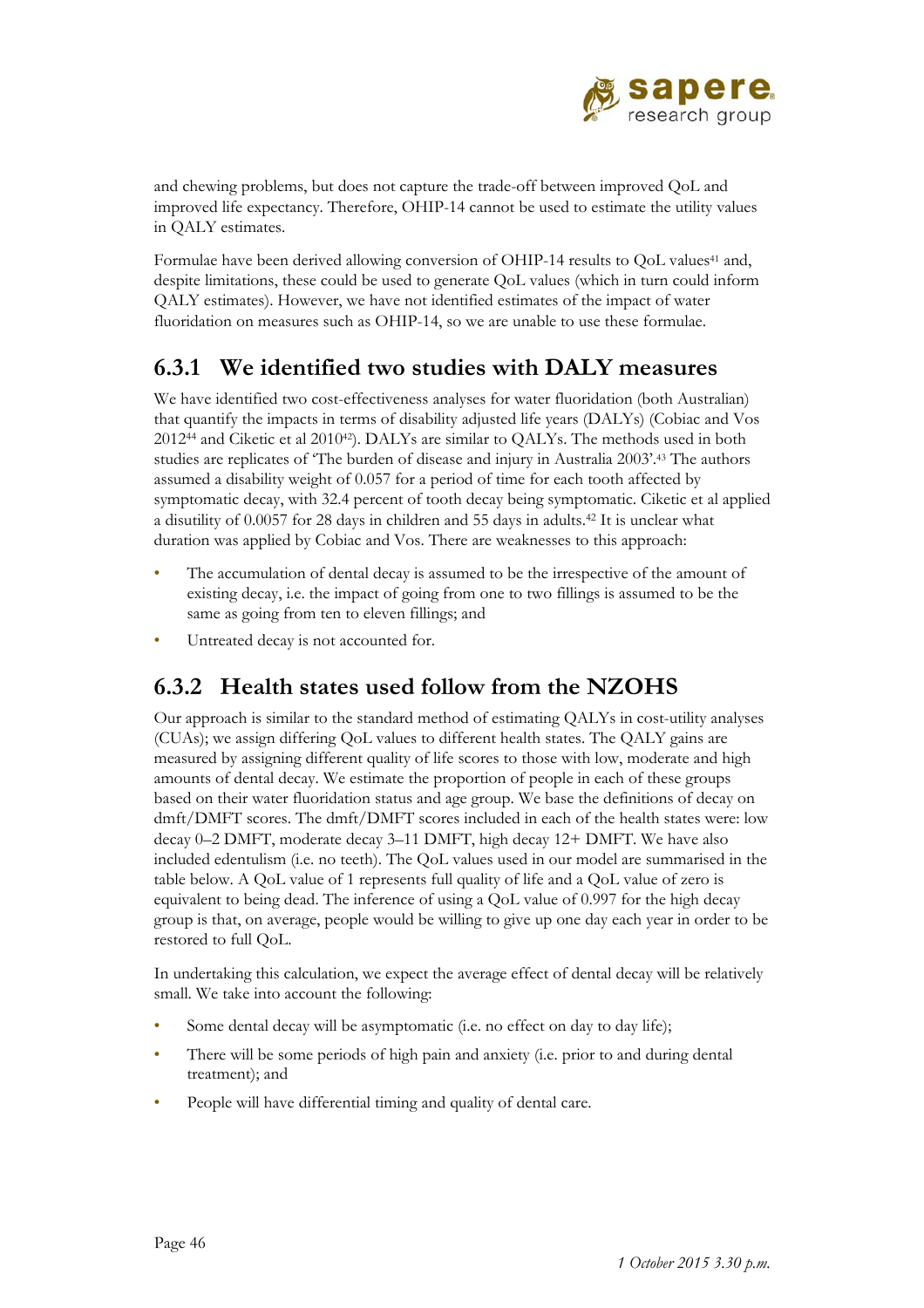

The New Zealand Burden of Disease Study was the best published estimate of QoL and test approximation of QALYs that we identified. We use quality of life (QoL) values that result in a similar QALY loss from dental decay as the DALY loss reported in that study.

### **6.3.3 Judgement used to apportion QoL to different health states**

The spread of the QoL values across the different health states is based on our own judgement and informed by the health state definitions in the table below.

| <b>Health</b> state                    | Definition                                                                                                                                                                                                                                                                   | Health-related<br><b>QoL</b> score |
|----------------------------------------|------------------------------------------------------------------------------------------------------------------------------------------------------------------------------------------------------------------------------------------------------------------------------|------------------------------------|
| Low level of decay<br>$(DMFT 0-2)$     | People have an average of 0.7 teeth affected by decay, with<br>80 percent treated (mostly with fillings) and the remaining<br>untreated. The untreated decay is relatively minor and is<br>unlikely to be symptomatic (i.e. the person is unlikely to be<br>aware of decay). | 1                                  |
| Moderate level of decay<br>(DMFT 3–11) | People have on average 7 teeth affected by decay, with an<br>average of 1 tooth untreated.                                                                                                                                                                                   | 0.999                              |
| High level of decay<br>$(DMFT 12+)$    | People have an average of 21 teeth affected by decay, with<br>$60\%$ of decayed teeth having fillings, and $37\%$ missing and<br>the remainder untreated. The average number of teeth with<br>untreated decay is 1 (same as for the moderate group).                         | 0.997                              |
| Edentulism (no teeth)*                 | Assumed to have the same quality of life as people with a<br>high level of decay.                                                                                                                                                                                            | 0.997                              |

**Table 17 Quality of life values for different health states**

\* Same proportion of people with and without fluoridation, i.e. no impact on results.

The proportion of people in each health state is shown in the chart below. These proportions are based on information collected in the NZOHS provided to us by the Ministry of Health; the data has been adjusted for age, sex, ethnic group and deprivation.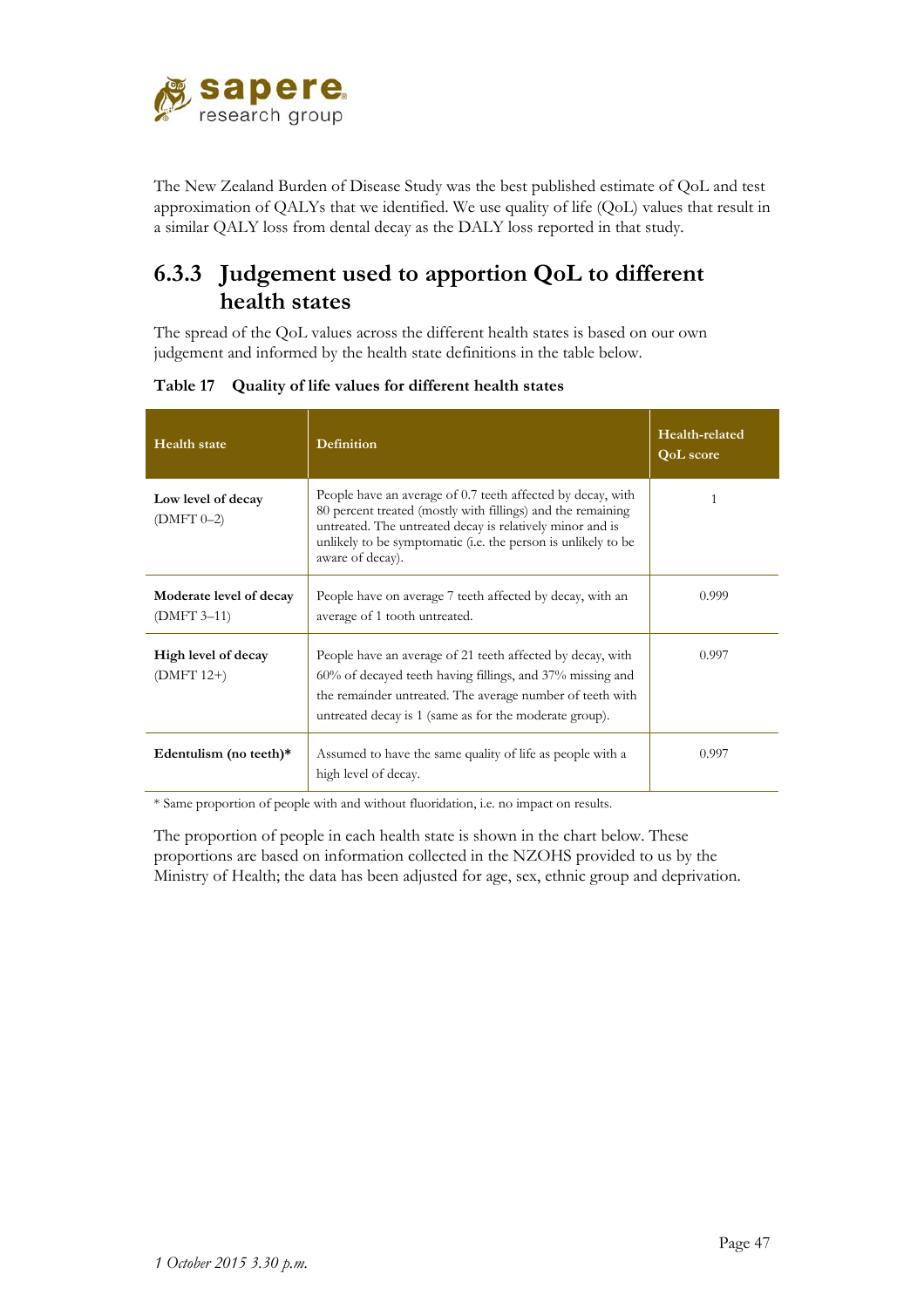



**Figure 11 Proportion of people in dental decay groups: By age and fluoridation status** 

Source: Data supplied by Ministry of Health; graph produced by Sapere. \*Differences for age 5–11 are statistically significant (95 percent Confidence). † Differences by fluoridation status are not statistically significant by age group.

### **6.3.4 QALY gains from water fluoridation are likely under-estimated**

The NZOHS likely underestimates the benefits of water fluoridation for adults, as the survey does not account for duration of exposure to water fluoridation. Fluoridation status was based on the fluoridation status of where the participant lived at the time of the survey. The QALY gains are much greater if based on the Australian National Survey of Adult Oral Health (NSAOH),<sup>30</sup> which adjusted for lifetime exposure to water fluoridation; the NSAOH reported a 75 percent greater reduction in decay in the adult population (as measured by DMFT) than did the NZOHS.

### **6.3.5 Small but important QALY gains for individuals**

The quality adjusted life year (QALY) is a measure of the quality of life (QoL) over time. QALYs also take into account changes in QoL over time. In order to estimate the QALY gain from water fluoridation, we:

- Multiplied the difference in proportion of people in health states;
- Forecast age distribution of New Zealanders; and
- Applied the QoL values.

The resulting QALY gain from water fluoridation per person is 0.003 per person over 20 years of exposure (undiscounted); i.e. 0.035 QALYs lost from dental decay without water fluoridation and 0.032 QALYs lost with water fluoridation. These gains are small but important and, when considered across the whole of the population, are material. Moreover, the averaging of the statistic hides those suffering from chronic pain from untreated dental decay.

# **6.4 Result consistent with other studies**

We validated our result against other published estimates. Our estimate of QALY gain per person from water fluoridation is smaller than that inferred by the other published estimate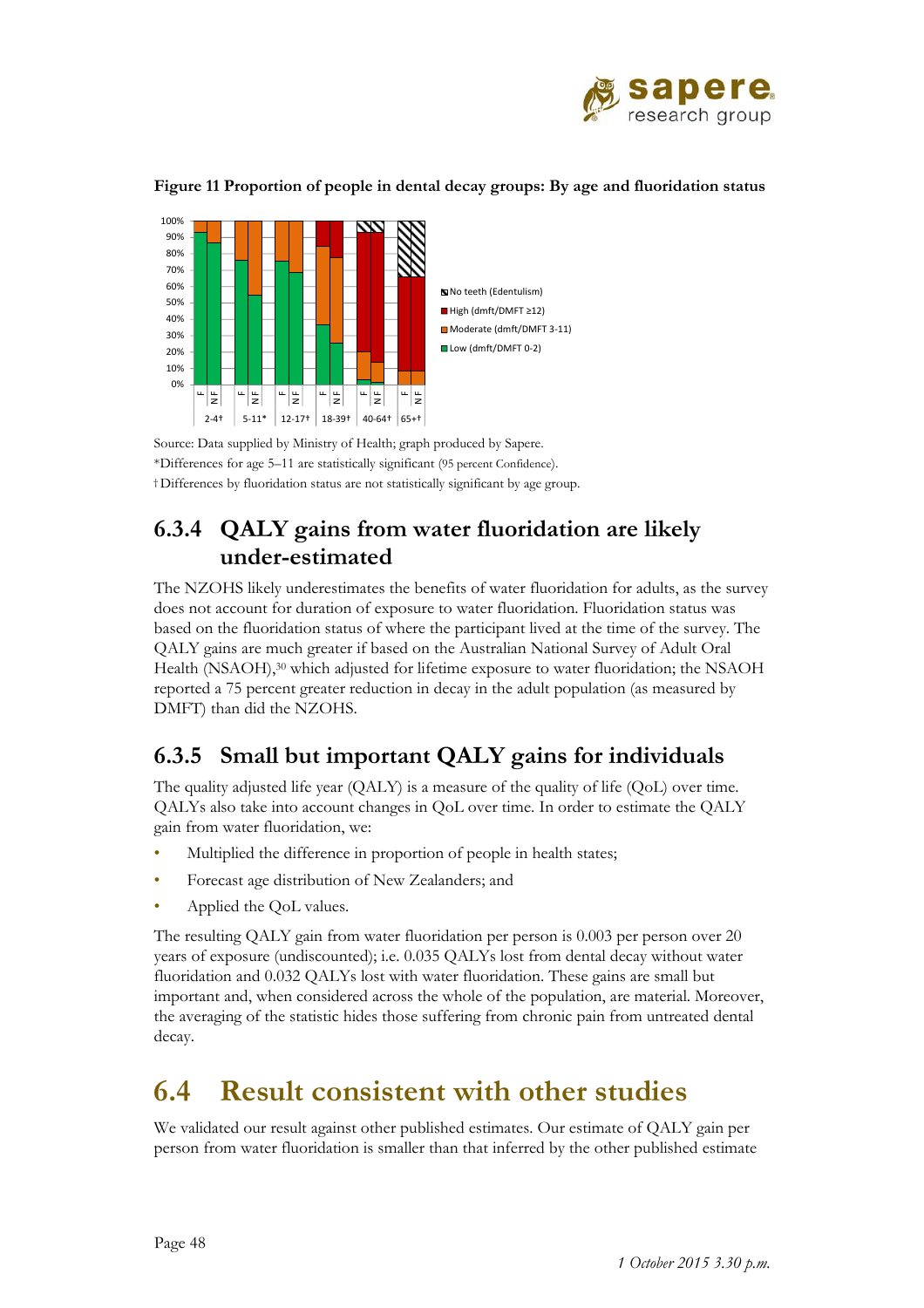

we identified, 0.00014 compared to 0.00041. Half of the difference is attributable to our conservative estimate of benefit. We assumed an 8 percent reduction (based on NZOHS) in the severity of dental decay where the other published report assumed a 15 percent reduction. The rest of the difference is due to a difference in methodology. Our estimate of the QALYs lost from dental decay is similar to another New Zealand-specific estimate. Specifically, our comparison is as follows:

- We compared our result with the two identified CUAs. Cobiac and Vos<sup>44</sup> report the number of DALYs avoided from water fluoridation to be 3,700. From this statistic, we calculate the annualised per person DALY reduction, taking into account discount rate, duration of the model and the size of the population assumed to benefit (i.e. those under 16). The annual DALYs averted from water fluoridation worked out to be 0.00041 per person per year. The second study did not provide us with enough information to compare.
- The QALY loss per person from dental decay in our model is very similar to that implied in the New Zealand burden of disease, 0.00174 compared with 0.00182.
- In our model we estimated that the QALY loss from dental decay per person per year in New Zealand is 0.00174. Using the NZOHS data, which include an 8 percent reduction in dental decay, the QALY gain from providing water fluoridation is estimated be on average 0.00014 per person per year.

| <b>Estimate</b>                                                                                          | Annual impact per person, measured by<br>QALYs/DALYs |
|----------------------------------------------------------------------------------------------------------|------------------------------------------------------|
| <b>QALY</b> loss from dental decay                                                                       |                                                      |
| Model: QALY loss from dental decay, without<br>fluoridation                                              | 0.00174                                              |
| NZ Burden of Disease Study <sup>10</sup>                                                                 | 0.00182                                              |
| Gains from water fluoridation                                                                            |                                                      |
| Model: QALY gain from water fluoridation                                                                 | 0.00014                                              |
| Cobiac & Voss <sup>44</sup> CUA Reduction in DALY from<br>water fluoridation, in the under 16 population | 0.00041                                              |

#### **Table 18 Comparison of QALY estimates**

### **6.4.1 Recalculated benefit based on published method suggests our estimate is very conservative**

We applied the method of calculating DALYs in the identified publications (Cobiac and Vos 2012,44 Ciketic et al 201042 and the Australian burden of disease and injury study43). Using this method, we calculate an estimated 13,700 DALYs averted over 20 years when discounted at 3.5 percent. This DALY calculation is 56 percent higher than our estimate of QALYs gained, largely because of the increased benefit identified in the NSAOH.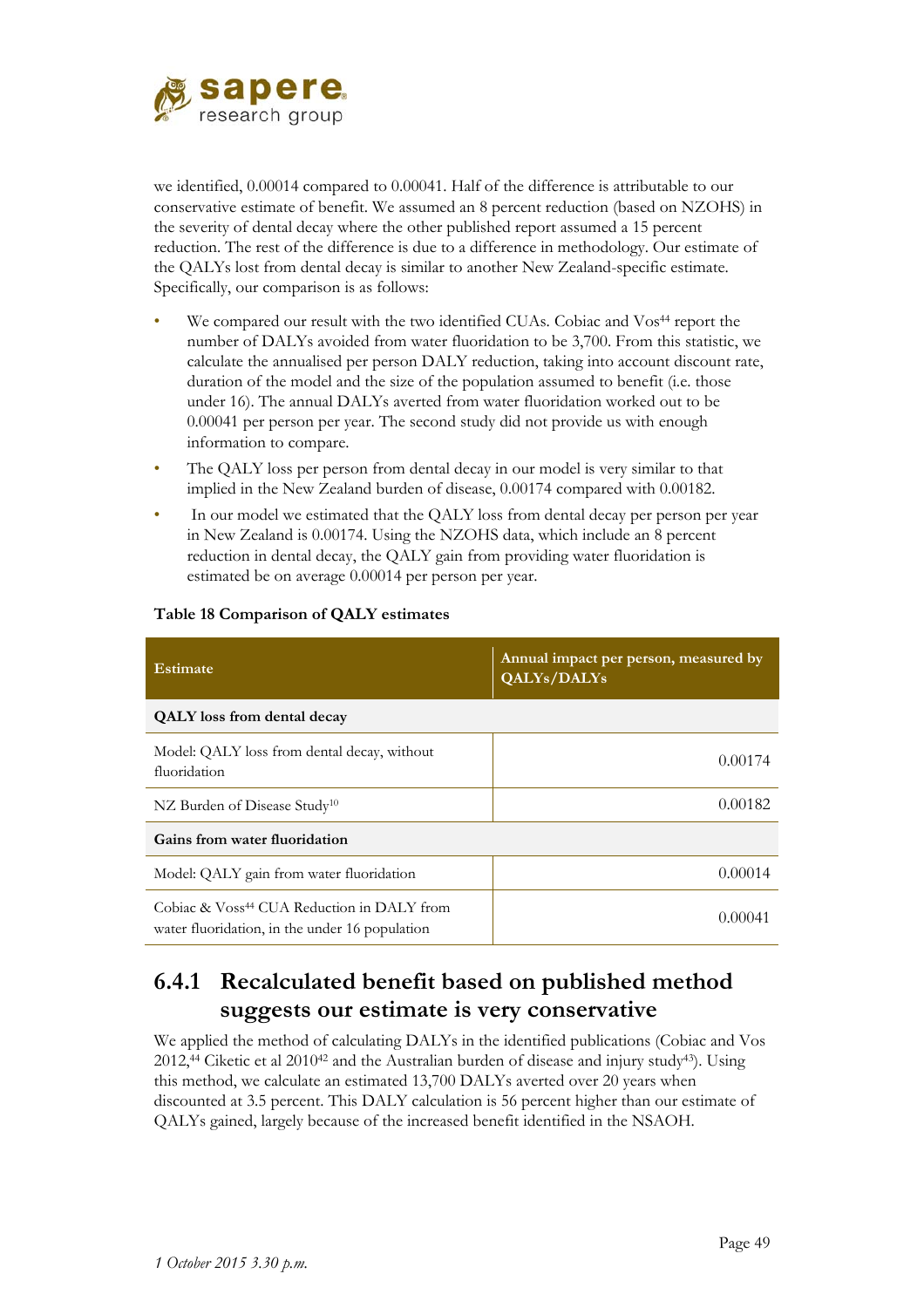

The method we use in this recalculation is as follows:

- Estimate the reduction in the number of teeth affected by decay (as reported in Table 10) for children and adults.
- Estimate the DALY loss per tooth affected, 0.0014 for children and 0.0028 for adults, based on:
	- 32.4 percent of teeth affected by decay being symptomatic;
	- Disutility weight (i.e. reduction in QoL) of 0.057;
	- Duration of impact of 28 days (0.08 years) for children and 55 days (0.15 years) for adults.
- Discount at 3.5 percent.

# **6.5 QALY gains for smaller water treatment plants are not material enough**

We have shown water fluoridation is cost-saving for water treatment plants serving populations over 500. There is a net cost for populations 500 and under. We have measured the value in terms of the amount needing to be spent to gain a quality adjusted life year (QALY). This cost per QALY is \$1,842,000 and \$256,000 for neighbourhood and small plants respectively. We do not consider it cost-effective to fluoridate water treatment plants with a population under 500, based on these costs per QALY.

The cost-effectiveness results by water treatment plant are summarised in the table below.

| Plant size    | Population<br>used for<br>estimate | Net cost         | <b>QALYs</b> gained | Cost per QALY |
|---------------|------------------------------------|------------------|---------------------|---------------|
| Neighbourhood | 50                                 | \$193,000        | 0.1                 | \$1,842,000   |
| Small         | 250                                | \$134,000        | 0.5                 | \$256,000     |
| Minor         | 2,500                              | $-$ \$591,000    | 5.2                 | Cost Saving   |
| Medium        | 7,500                              | $-$ \$2,421,000  | 15.7                | Cost Saving   |
| Large         | 50,000                             | $-$ \$17,885,000 | 104.8               | Cost Saving   |

**Table 19 Cost of water fluoridation by plant size: 20-year costs (discounted)**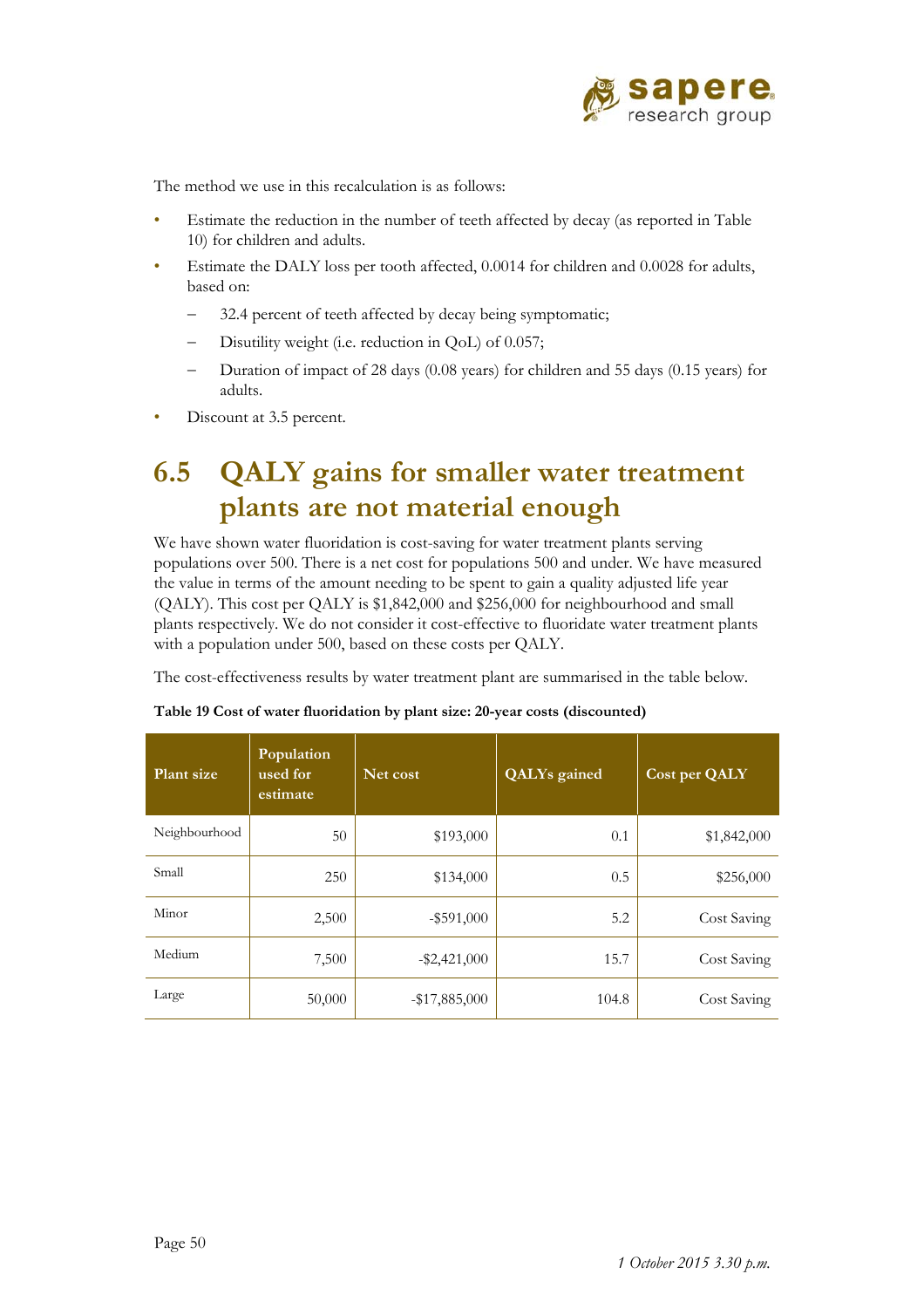

# **7. Disparities likely to be reduced**

Equally important to the overall efficiency of health interventions are their distributional effects. There is strong evidence that water fluoridation reduces dental decay regardless of ethnicity, socioeconomic status and age. We expect that the relative impact of water fluoridation is the same across ethnic groups and deprivation. Because of the increased amount of dental decay in Maori and those who are most deprived, we expect these groups to have a greater absolute benefit from water fluoridation.

In this section, we first highlight the disparities of dental decay in New Zealand, then look at the effect water fluoridation has on them.

# **7.1 Disparities between Maori and non-Maori are clear**

In New Zealand there are disparities in oral heath between Maori and non-Maori, with Maori having more severe dental decay. Those living in areas of high deprivation have poorer dental outcomes, although the difference in dental outcomes is more pronounced between Maori and non-Maori.

The difference in outcomes for Maori and non-Maori reported in the NZOHS have been adjusted for age, gender and deprivation,<sup>7</sup> and can be summarised as follows:

- **Maori adults:** 
	- 10 percent more teeth affected by dental decay (1.9 additional teeth), as measured by DMFT.
- **Maori children:** 
	- 50 percent more primary teeth (0.7 teeth) affected by dental decay, as measured by dmft.
	- 80 percent more permanent teeth (0.8 teeth) affected by dental decay, as measured by DMFT.
	- 30 percent less likely to be caries-free, 14 percent absolute difference in percent caries-free.

Other measures in the NZOHS also show Maori to have poorer outcomes. These include worse performance on measures such as tooth loss (edentulism), number of sound teeth and untreated decay.

The Community Oral Health Service (COHS)<sup>22</sup> time series data also show a negative difference between Maori and non-Maori. This difference is shown when dental decay is measured by both percent caries-free and dmft/DMFT. Unlike the NZOHS data reported above, the COHS data-set has not been adjusted for potential biases such as deprivation and gender, which limits its reliability. The chart below shows Maori children are less likely to be caries-free than non-Maori. In 2013, 43 percent of Maori were reported to be caries-free, compared to 57 percent for non-Maori. The size of the difference between Maori and non-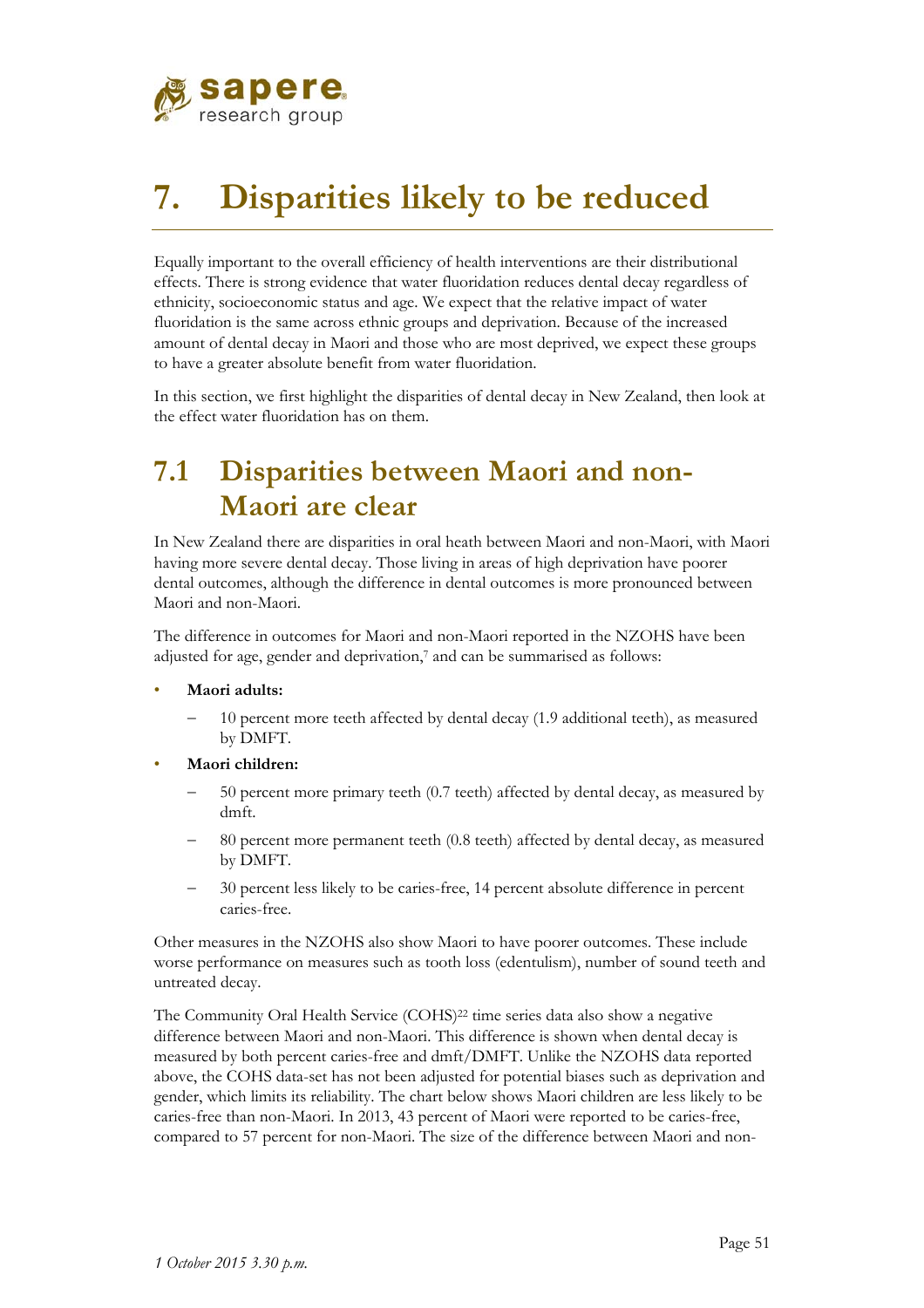

Maori has been constant over the last decade, despite improvements in dental health outcomes of both groups.



**Figure 12 Percent caries-free for 12 year olds across New Zealand, comparing Maori and non-Maori\***

Source: Ministry of Health Data; analysis by Sapere. \*The pattern and relative effect are similar for 5 year olds.

## **7.1.1 New Zealanders living in deprived neighbourhoods have poorer oral health**

The NZOHS<sup>7</sup> compared the dental health outcome of those living in the most and least deprived neighbourhoods. It reported that:

- The differences in percent caries-free and DMFT were not statistically significant. The reported differences were less than seen for Maori and non-Maori.
- Other measures, such as proportion of people with remaining natural teeth (edentulism), showed a statistically significant result. Again, those in most deprived areas had poorer oral health outcomes.

# **7.2 Expected reduction in disparities**

We base our view on reduction in disparities on the following:

- The Community Oral Health Service (COHS) records show that the reduction in dental decay for those attending a school with water fluoridation is greater for Maori than non-Maori. This is in both absolute and relative terms.22
- A study of Wellington and Christchurch children reported Maori and those who are most deprived had greater absolute reductions from water fluoridation, although the relative effect was similar for all groups.20
- The York report found mixed results for the absolute and relative impacts of water fluoridation when comparing those living in areas of different levels of deprivation.<sup>28</sup>
- The 2014 Public Health Report found that children living in the most deprived areas had the greatest benefits from water fluoridation.<sup>37</sup>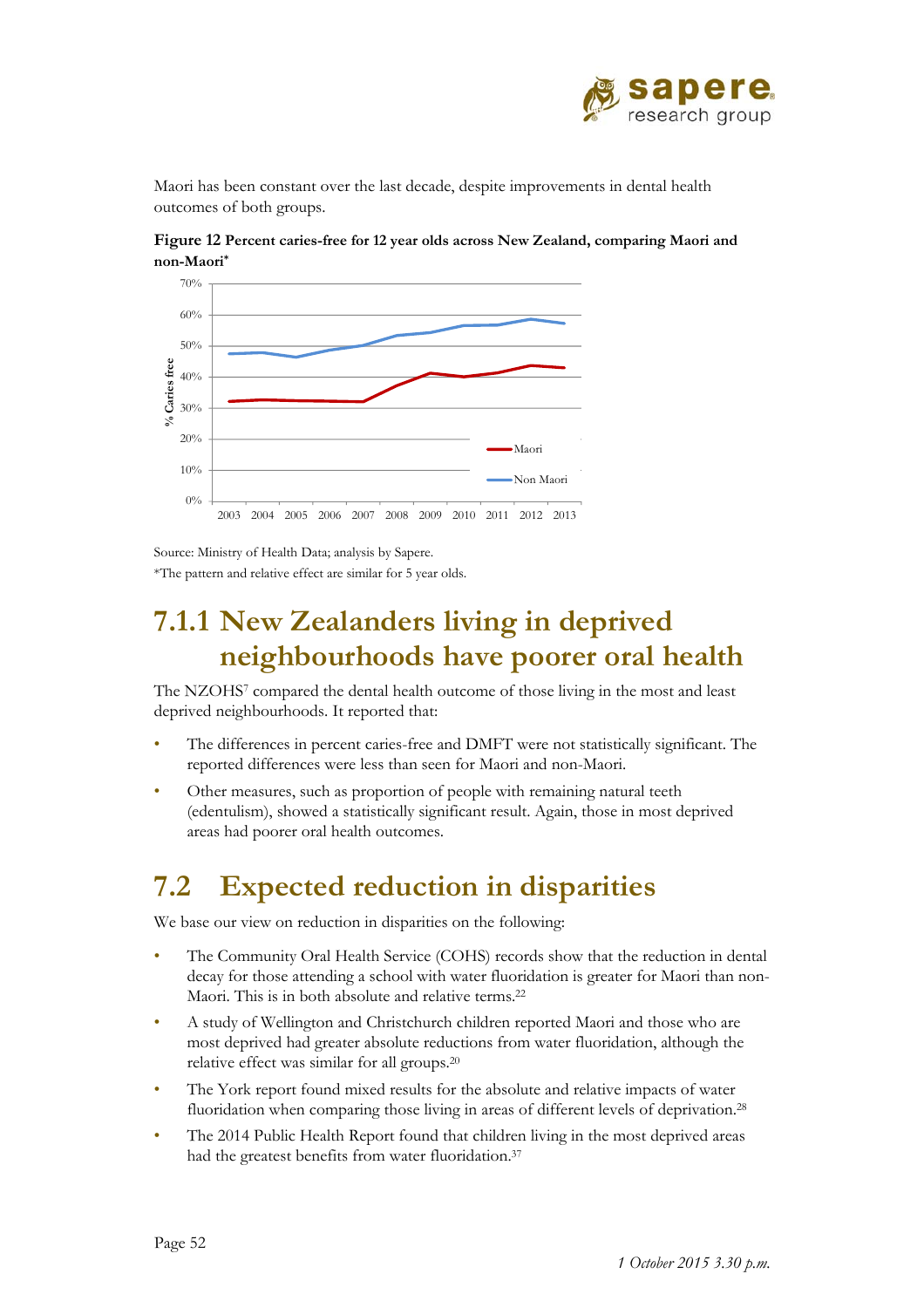

We identified one New Zealand study that reported the impact of water fluoridation for different populations, i.e. estimated the impact by Maori and non-Maori and by deprivation.20 The study compared the outcomes of 5 and 12 year olds in Wellington and Christchurch, and reported that Maori children and those living in areas of higher deprivation have more severe dental decay. The authors reported reduction in decay from water fluoridation was greater for Maori children in absolute terms; however, the relative effect was similar. The results of the 5 year olds showed a greater absolute reduction in dental decay from water fluoridation for those living in the most deprived areas, but a similar (slightly lower) relative reduction. The reduction for 12 years was similar for those living in areas with differing levels of deprivation.

Given the difference in reported effects, we expect the relative impact of water fluoridation is the same across ethnic groups and socioeconomic class; because of the increased amount of dental decay in Maori and those who are most deprived, we expect these groups to have a greater absolute benefit from water fluoridation. For example, Maori children have 80 percent more permanent teeth affected by dental decay. Therefore, we expect the absolute gain for Maori children to be 80 percent greater. This gain translates to an estimated gain of 0.9 fewer permanent teeth affected by decay, compared with 0.5 in non-Maori. These estimates are summarised below.

|              | Number of children's teeth affected by decay (DMFT)* |                   |                   |  |  |  |
|--------------|------------------------------------------------------|-------------------|-------------------|--|--|--|
| Ethnic group | Without<br>fluoridation                              | With fluoridation | <b>Difference</b> |  |  |  |
| Maori        | 2.3                                                  | 1.4               | (1.9)             |  |  |  |
| non-Maori    |                                                      | 0.8               |                   |  |  |  |

**Table 20 Estimated benefits of water fluoridation by Maori and non-Maori: In children's permanent teeth** 

\*These estimates are based on an average DMFT rate of 1.2 and Maori having 1.8 times more decay, as reported in NZOHS. We assumed that Maori account for 23 percent of this population, as estimated by Statistics New Zealand.

### **7.2.1 Material reductions in disparities for Maori and non-Maori**

The key source of information identified for the reduction of disparities between Maori and non-Maori is the COHS data. The COHS data show the difference between the severity in dental decay between Maori and non-Maori is smaller for those children attending a school with fluoridated water, versus without. The relative effect of water fluoridation was similar across ethnic groups in 2003 (2003 is the first year in the data-set that includes ethnicity information), with approximately 30 percent less dental decay in areas with water fluoridation in 2003. However, given higher decay rates in Maori, the absolute benefit is greater; in 2003 the difference in DMFT score was 0.7 for Maori, compared with 0.4 for non-Maori.

Over the last decade the difference in the severity of dental decay between children attending schools with and without water fluoridation has changed materially. For non-Maori, the gap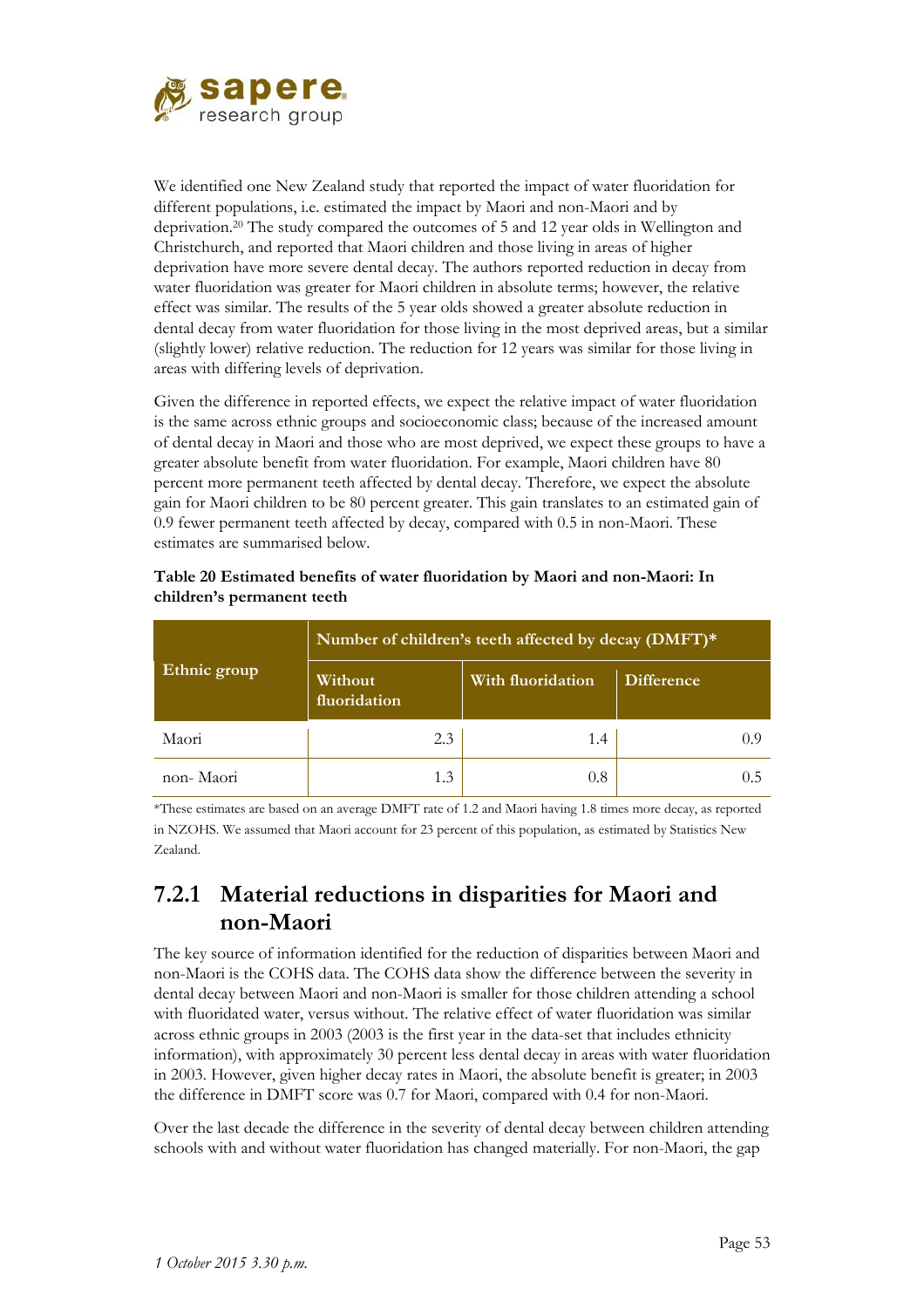

in dental outcomes for children attending schools with and without fluoridated water has closed considerably. For Maori, children attending schools with fluoridated water continued to have less severe dental decay. This change can be seen in the chart below.

**Figure 13 DMFT score for 12 year olds across New Zealand, comparing those attending** 

**schools with and without water fluoridation and Maori with non-Maori\*** 1.00 1.50 2.00 2.50 3.00 **DMFT**



\*The pattern and relative effect are similar for 5 year olds, when measuring primary teeth (dmft). The pattern is also similar when comparing percent caries-free. Source: Ministry of Health Data; analysis by Sapere.

### **7.2.2 International evidence for reduced disparity is less clear**

The York report was identified as the key meta-analysis for the evidence for water fluoridation (as discussed in section 3.3.3). One of the questions the analysis sought to answer was 'Does water fluoridation result in a reduction of caries across social groups and between geographical locations, bringing equity?' The authors of the York report suggest caution in interpreting the results for reductions in disparities due to the small quantity of studies, differences between studies and the studies' low quality rating.28

Based on 15 studies, the York report found that water fluoridation appears to have an impact on reducing the differences in the severity of dental decay between areas of deprivation for children aged 5 years old. The chart below presents the dmft score for children aged 5 years old in different areas of deprivation (reported as differences in social class – left hand chart). As can be observed, the difference of dmft score in the area of low deprivation (social classes I & II) is much lower than the difference in dmft score in the areas of high deprivation (social classes IV and V). The difference in dmft score for low deprivation is 0.7, while for high deprivation it is 2. This implies that fluoridated water provides greater benefits in dental decay outcomes for children in poorer environments than for those children in higher social classes. However, when severity of dental decay was measured using the percent caries-free measure, the absolute benefit of fluoridated water was the same across all social classes; i.e. there was no evidence that water fluoridation reduced disparities (this implies a lower relative reduction in those living in areas of higher deprivation).28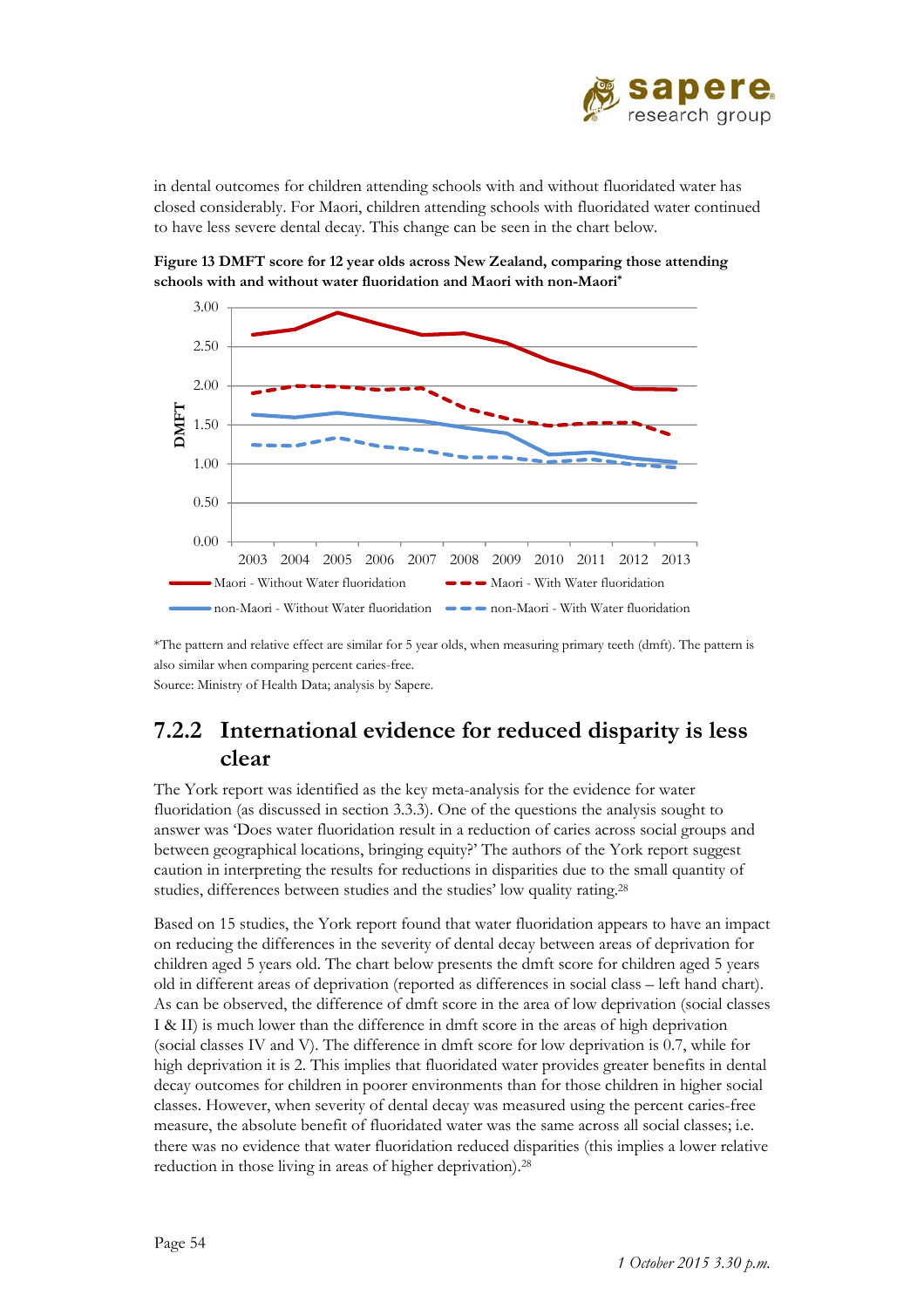

**Figure 14 dmft score (left) and percent caries-free (right) by social class: For children aged 5 years old** 



Source: York meta-analysis.28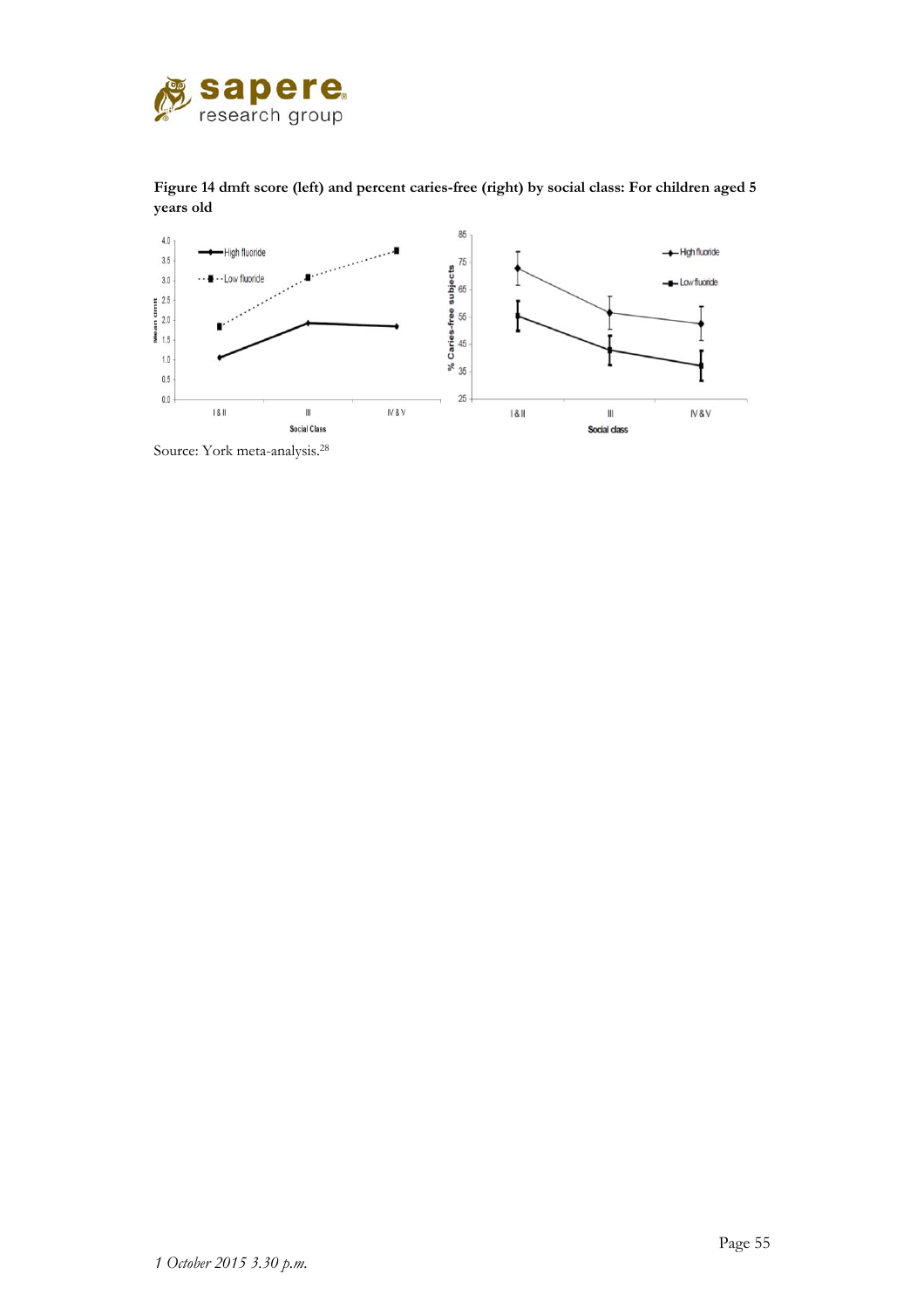

# **Appendix 1 Cost of fluoridation supplied by district councils, used in sensitivity analysis**

In the base case we have used the costs of fluoridation estimates reported by Beca.31 In this section, we summarise the costs supplied to us by district councils; these costs are used in the sensitivity analysis.

The purchase costs of capital that have been reported by councils are on average approximately half the capital costs estimated by Beca. The key reasons that the councils' reported capital costs are lower:

- Recent changes in the code of practice that regulates treatment of water supplies result in the need for more intensive monitoring; this leads to high capital costs.
- The capital costs that we have derived from council experience may be lower than the total cost incurred. This may occur when costs are incurred following the initial installation; we are aware of at least one district council that had this issue for a number of their plants. If the costs of capital are higher than our estimates, it will only have a very small impact on the overall result.

A summary of the cost of fluoridation based on information provided to us by district councils is provided in Table 1 below. We don't have council information on costs of neighbourhood and small-sized water treatment plants, so we assume the cost is the same as for minor plants. We have very limited information on annual operating costs and fluoride costs for medium-sized plants, so we assume these costs would be the same as for large plants, varying by water volume.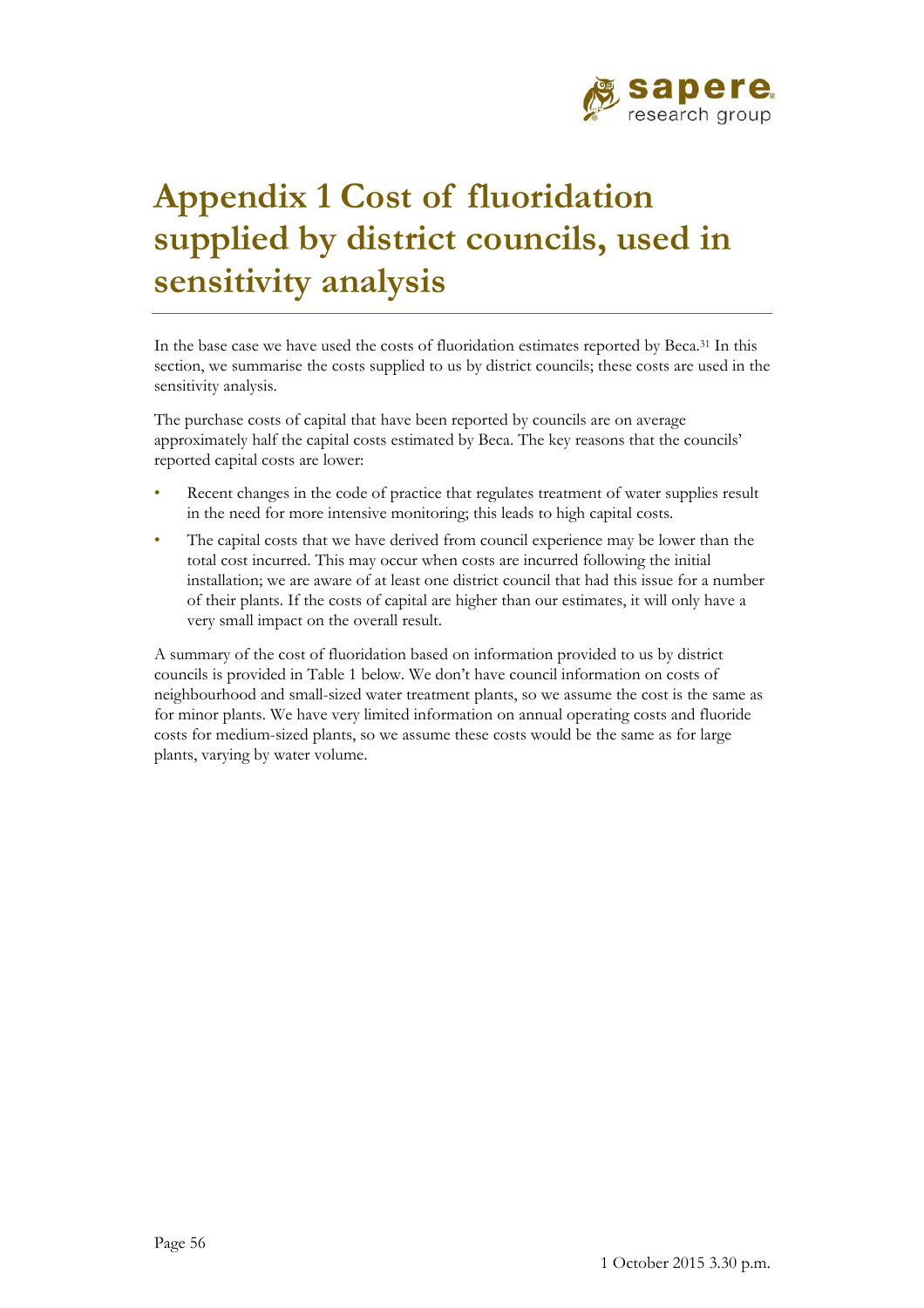

| Plant size    | Population       | Fluoride<br>chemical               | Total capital<br>set-up costs | Annual<br>operating<br>costs | Annual<br>fluoride<br>supply cost<br>per $m^3$ /day |
|---------------|------------------|------------------------------------|-------------------------------|------------------------------|-----------------------------------------------------|
| Neighbourhood | < 100            |                                    | \$36,923                      | \$5,448                      | 4.01                                                |
| Small         | $101 - 500$      |                                    | \$36,923                      | \$5,448                      | 4.01                                                |
| Minor         | $501 - 5,000$    | Mix of different<br>chemicals used | \$36,923                      | \$5,448                      | 4.01                                                |
| Medium        | $5,001 - 10,000$ |                                    | \$61,034                      | \$8,742                      | 1.06                                                |
| Large         | $10,001+$        |                                    | \$347,004                     | \$8,742                      | 1.06                                                |

#### **Table 21 Estimated cost of water fluoridation, by plant size**

### **Operating cost data are sufficient for this analysis but may be slightly overstated**

We found limited information regarding the operating costs of fluoridation. Most district councils pay a lump sum amount to contractors for all operational services on their water plants (maintenance, repairs, labour, etc.) and are not able to estimate the portion relating to water fluoridation. Consequently, we are not able to clearly isolate the incremental operating costs of adding fluoridation systems from general plant operations. So where operating cost estimates have been provided, we note that these values could be slightly overstated. On the other hand, other councils were able to provide us with an annual cost estimate based on what they have observed over the years. The cost information was gathered from a wide range (small to large) of councils. Below is a chart of all the operating cost values that we obtained, and the corresponding amount of water processed by each plant.



**Figure 15 Annual operating costs by plant size (m3/day) for NZ district councils (where data were available)** 

Source: Cost data supplied by district councils, volume data supplied by ESR, graph by Sapere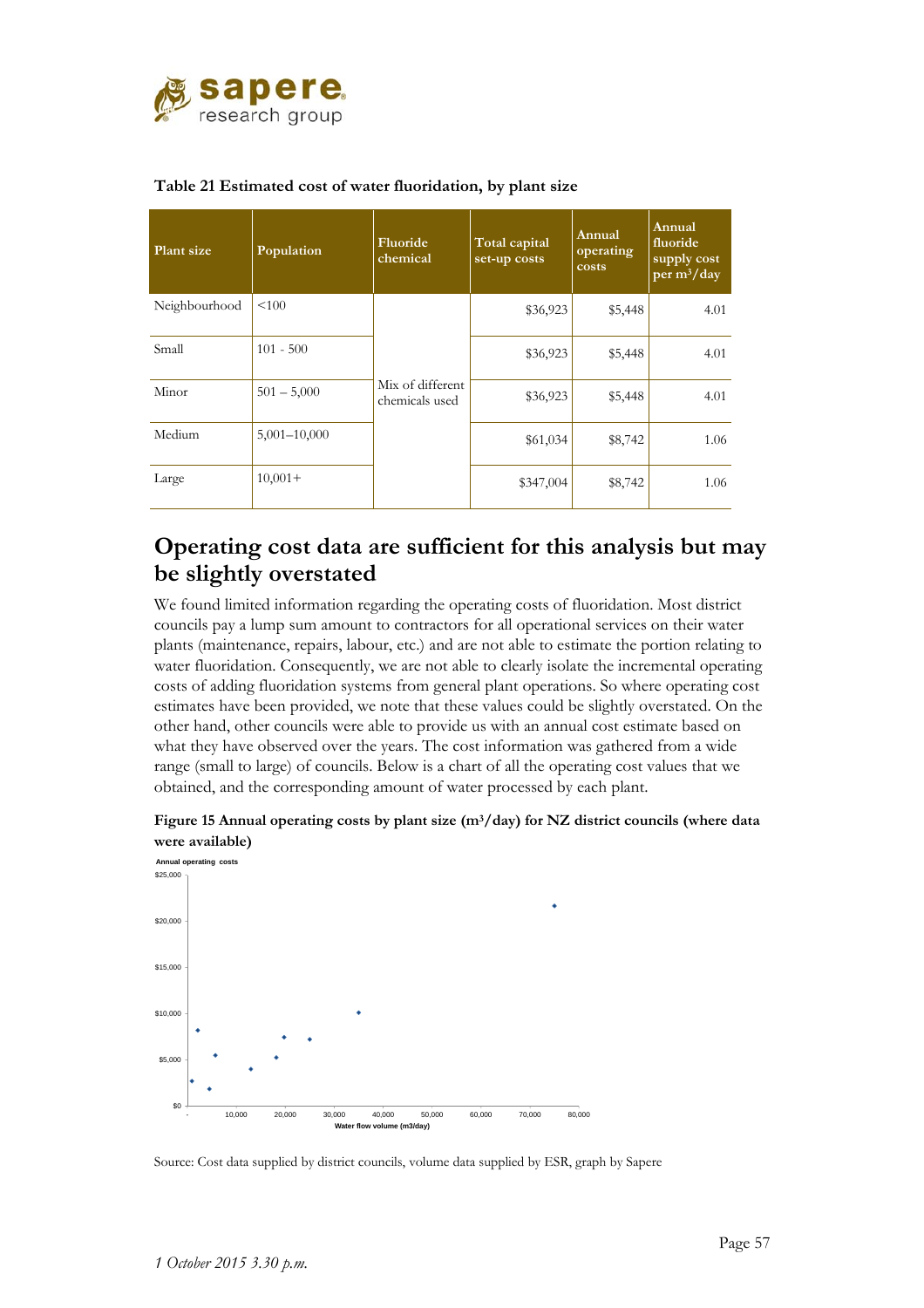

### **Cost of fluoride chemical**

Our estimates of fluoride include the chemical cost and (where possible) costs of procurement such as delivery, handling, etc. We set out the range of fluoride cost estimates obtained from district councils in the chart below. We observe low variability in fluoride costs across different types of fluoride, besides sodium fluoride. On the other hand, there is a wide cost range for sodium fluoride, largely due to high procurement costs for smaller water plants with more variable water supply volumes.





Source: Cost data supplied by district councils; graph produced by Sapere

### **7.2.3 Council figures used to derive our cost estimates**

In Table 22 below, we present a summary of the cost values supplied by district councils which form the basis of our estimates for the cost of water fluoridation. We contacted a number of district councils and received costing information for the nine councils listed in the table below. This costing information is for 17 water treatment plants. The majority of the information came from correspondence with district councils. The Ministry of Health provided a number of the capital costs estimates, which were derived from capital funding applications. We could only use costing information where the costs could be attributed to individual water treatment plants. In order to derive our estimates in Table 21, we grouped the costs by water treatment plants by size and used the averages.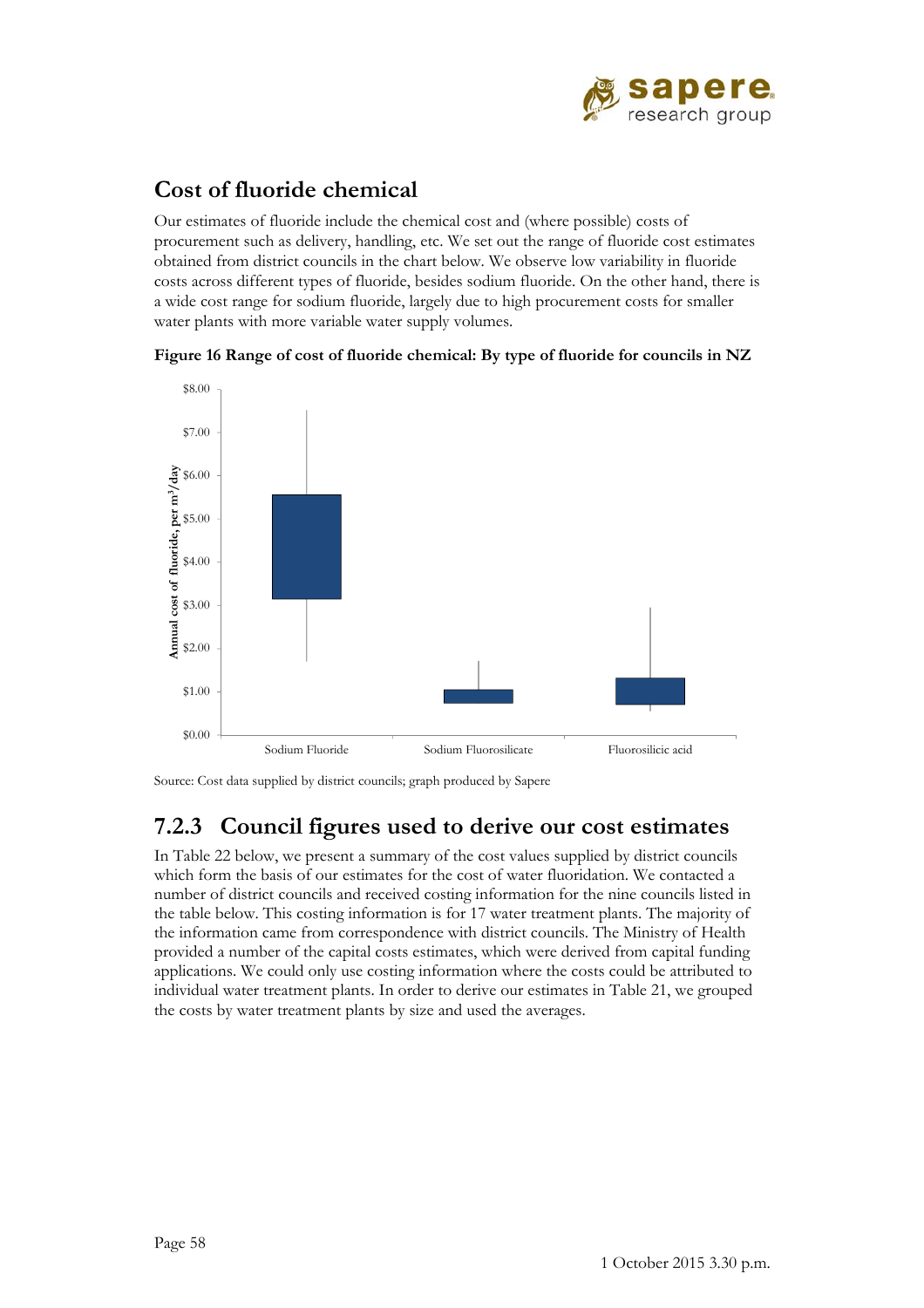

#### **Table 22 Reported costs by district councils**

| Provider/source                        | Region                         | <b>Chemical</b> used  | Water<br>flow<br>(m <sup>3</sup> /day) | Total<br>capital<br>cost | Annual<br>operating<br>cost | Annual<br>fluoride<br>cost |
|----------------------------------------|--------------------------------|-----------------------|----------------------------------------|--------------------------|-----------------------------|----------------------------|
| Greater Wellington District<br>Council | Gear Island                    | Fluorosilicic acid    | 18,190                                 | \$260,438                | \$5,253                     | \$30,000                   |
|                                        | Waterloo                       | Sodium fluorosilicate | 35,000                                 | \$417,869                | \$10,108                    | \$25,926                   |
|                                        | Te Marua                       | Sodium fluorosilicate | 75,000                                 | \$216,000                | \$21,659                    | \$55,556                   |
|                                        | Wainuiomata                    | Sodium fluorosilicate | 25,000                                 | \$805,714                | \$7,220                     | \$18,519                   |
| Dunedin City Council                   | Mt Grand                       | Sodium fluorosilicate | 19,778                                 |                          | \$7,451                     | \$16,752                   |
|                                        | Dunedin                        | Sodium fluorosilicate | 9,385                                  |                          |                             | \$10,415                   |
| <b>Stratford District Council</b>      | Stratford                      | Sodium fluorosilicate | 4,500                                  | \$38,400                 | \$1,850                     | \$4,460                    |
|                                        | Stratford                      | Fluorosilicic acid    | 4,500                                  | \$52,300                 |                             |                            |
| Clutha District Council                | Balclutha                      | Sodium fluoride       | 2,136                                  |                          | \$8,196                     | \$6,804                    |
|                                        | Milton                         | Sodium fluoride       | 543                                    |                          |                             | \$4,082                    |
|                                        | Tapanui                        | Sodium fluoride       | 480                                    |                          |                             | \$1,512                    |
|                                        | Kaitangata                     | Sodium fluoride       | 888                                    |                          |                             | \$1,512                    |
|                                        | Milton, Tapanui,<br>Kaitangata | Sodium fluoride       | 1,911                                  | \$83,081                 |                             |                            |
| South Waikato District<br>Council      | <b>Billah Street</b>           | Fluorosilicic acid    | 5,732                                  |                          | \$5,500                     | \$4,500                    |
| Ashburton District Council             | Methven                        | Sodium fluoride       | 950                                    | \$40,145                 | \$2,700                     | \$5,283                    |
| Kapiti Coast District<br>Council       | Waikanae                       | Sodium fuorosilicate  | 7,696                                  |                          |                             | \$13,213                   |
| South Taranaki District<br>Council     | Hawera                         | Fluorosilicic acid    | 6,200                                  | \$55,125                 |                             |                            |
| Masterton District Council             | Kaituna                        | Fluorosilicic acid    | 13,000                                 | \$35,000                 | \$4,000                     | \$9,530                    |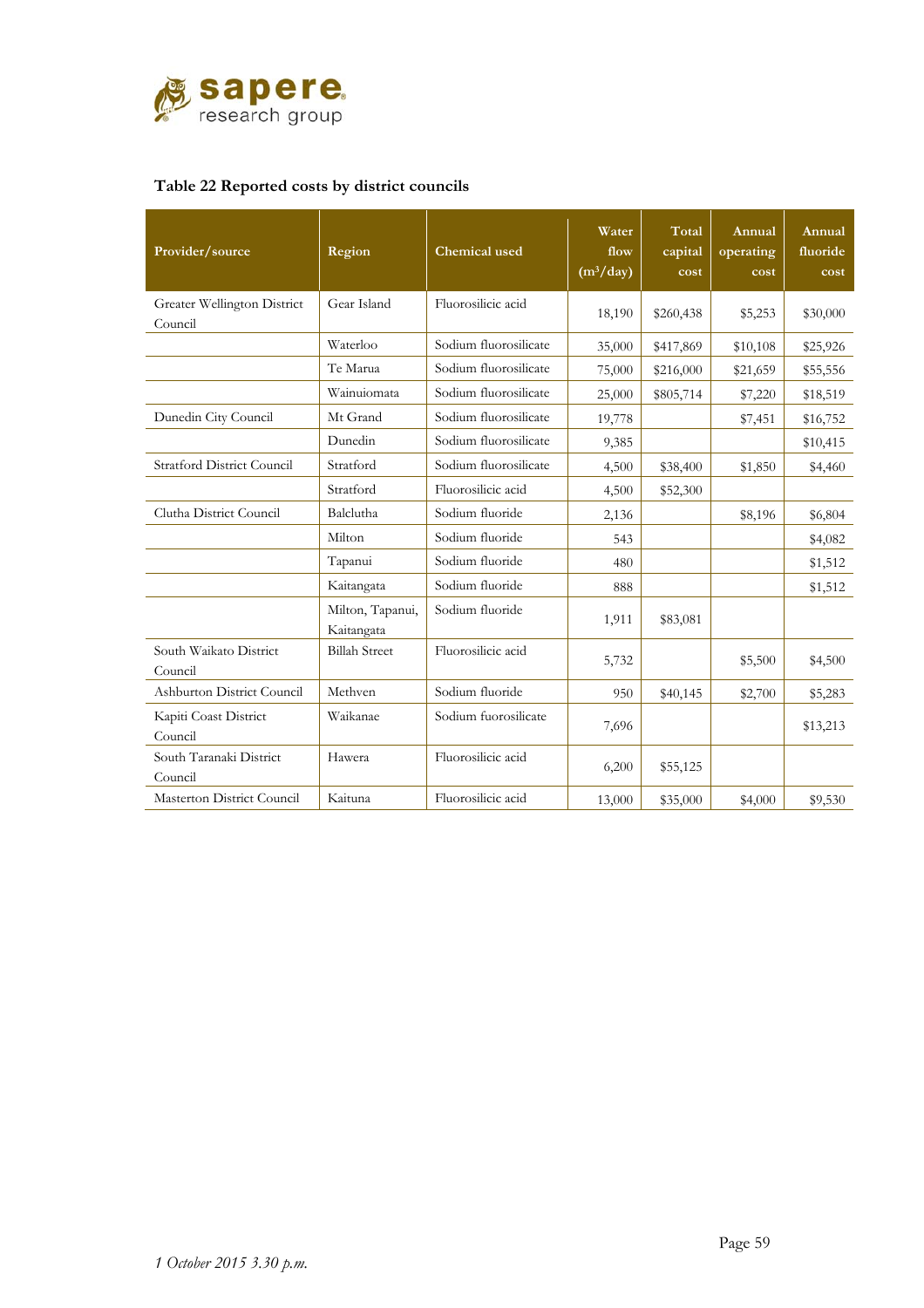

# **Appendix 2 Previous cost-effectiveness studies are not definitive**

We summarise the findings from the cost-effectiveness studies as follows:

- The cost-effectiveness studies identified by us reported water fluoridation to be costsaving for all or some population groups. Some analyses reported water fluoridation to be a net cost for small populations. All studies assumed a benefit in terms of reduced dental decay.
- All studies reported the costs of water fluoridation and the savings from reduced dental treatments. Some studies also estimated benefits of reduced time off work from dental decay; these studies reported greater savings from water fluoridation.
- Two studies quantified the health benefits and used disability adjusted life years (DALYs)<sup>xii</sup> averted (Cobiac & Voss 2012<sup>44</sup> and Ciketic et al 2010<sup>42</sup>). This is similar to the measure quality adjusted life years (QALYs) gained, as used in the analysis described in this report.

From these studies, we draw two general conclusions:

- The cost of water fluoridation in New Zealand is likely to be greater than in the majority of studies reported in the table below. This is because there are many small water treatment plants in New Zealand, and these have a much higher cost per person.
- The benefits of fluoridated water in the reports vary substantially. Some restrict benefits to children while others apply benefits to the entire population. Many of the studies do not provide much discussion on the evidence, particularly regarding the applicability to their populations. The York report is often cited but the evidence base may not align with the application in the cost-effectiveness study. For example, one study applies the benefits observed in children to the entire population (Kroon and van Wyk 2012).47 Another study applies the reported absolute risk reduction as a relative risk reduction (Cobiac and Vos 2012).44

One cost-effectiveness study looking at New Zealand was identified.1 This study provided different scenarios of cost-effectiveness based on population size. The study is not of sufficient quality to inform the current debate for a number of reasons, including:

- The benefits of water fluoridation in children were based on a comparison of decay rates for children in two cities, one with (Wellington) and one without (Christchurch) water fluoridation. This approach is open to bias as there are a number of factors that could influence differences in dental decay.
- There was limited evidence of benefits for water fluoridation in adults at the time of the analysis (1999), so the analysis restricted benefits to children in the base case.

 $\overline{a}$ 

A DALY is a measure of both life years lost and years lived with a disability, with more debilitating diseases creating a greater DALY loss.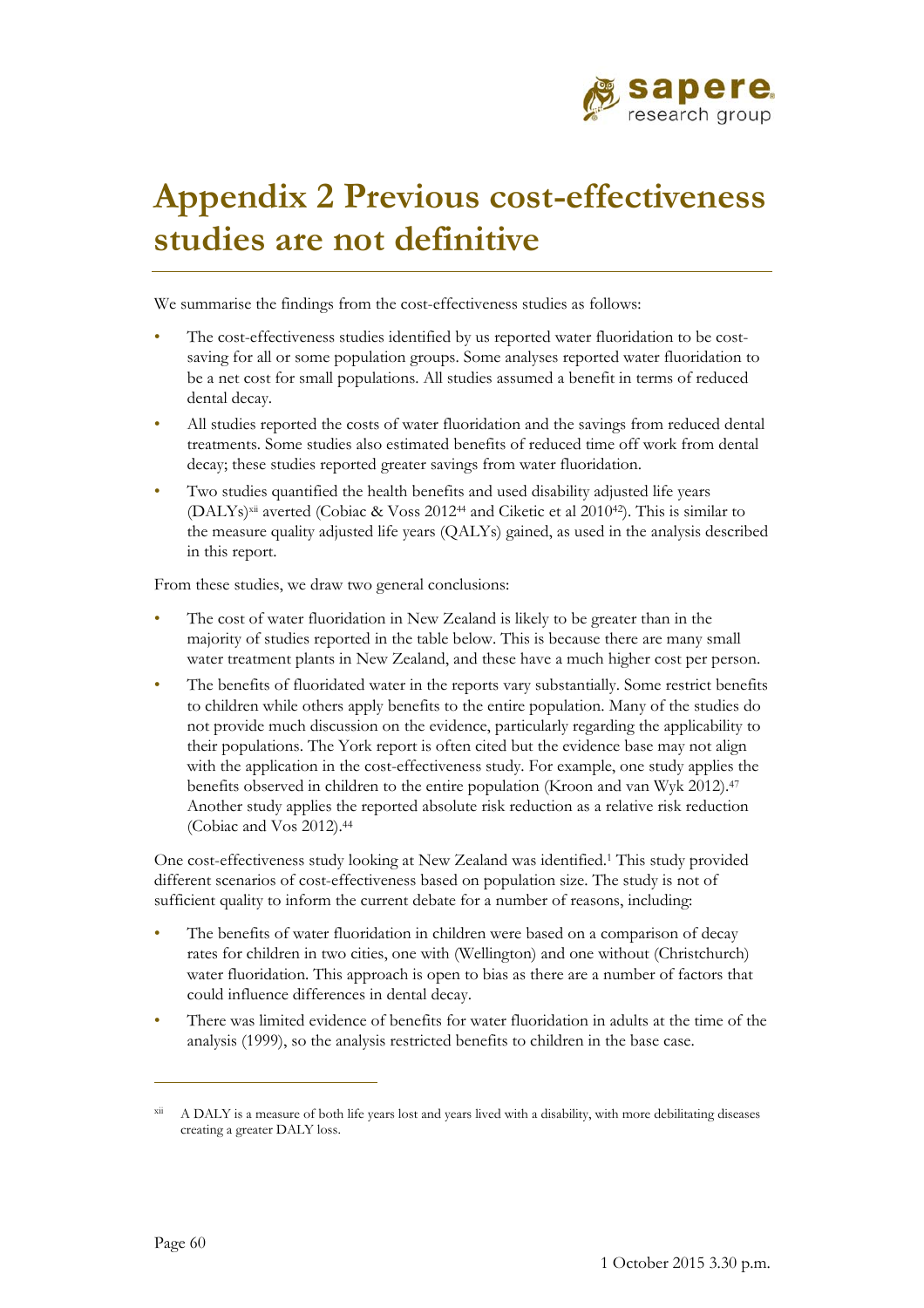

- The same costs structure was assumed regardless of plant size. No information on the number and size of water plants in New Zealand was provided.
- National estimates of the benefits and costs were not provided.

A summary of the identified cost-effectiveness studies is included in Table 23 below. The costs have been separated out to show:

- Cost of fluoridation, limited to the direct costs;
- Net cost, i.e. taking into account savings from reduced dental decay such as fewer dental procedures and less time off work.

The costs have been separated out as there is a large variation in the difference in both the cost of water fluoridation and the cost savings. The variation in the cost savings is due to the different assumptions about the magnitude of the benefits of water fluoridation and the scope of cost savings included.

| Source                                                                                                                                                                        | Costs (annual per<br>person)                                                                                                                               | <b>Modelled benefits</b>                                                                                                                                                                   | <b>Relevance to New</b><br>Zealand                                                                                                                                                                              |
|-------------------------------------------------------------------------------------------------------------------------------------------------------------------------------|------------------------------------------------------------------------------------------------------------------------------------------------------------|--------------------------------------------------------------------------------------------------------------------------------------------------------------------------------------------|-----------------------------------------------------------------------------------------------------------------------------------------------------------------------------------------------------------------|
| Cobiac & Vos<br>$(2012)^{44}$<br>Cost-effectiveness<br>of extending the<br>coverage of water<br>supply fluoridation<br>for the prevention<br>of dental decay in<br>Australia. | Cost of fluoridation <sup>1</sup><br>Pop $>1000$ : \$0.27<br>Pop $\leq 1000$ : \$27<br>Net cost <sup>1</sup><br>Pop $>1000$ : -\$1.7<br>Pop <1000: $$26.6$ | 15% relative risk<br>reduction in percent<br>caries-free for under<br>16 year olds (based<br>on York report<br>$2000$ ).<br>$0.0001$ DALY<br>averted per person<br>p.a. (includes adults). | This highlights that<br>population size creates a<br>large variation in cost of<br>fluoridation. They found<br>the cost of extending water<br>fluoridation to rural areas<br>is 100 times higher than<br>urban. |
| Campain et al.<br>$(2010)^{45}$<br>Evaluates the<br>decline in dental<br>decay over time, and<br>the effect on the<br>cost-effectiveness of<br>fluoridation<br>schemes.       | Cost of fluoridation <sup>1</sup><br>\$0.27<br>Net cost <sup>1</sup><br>1970s: \$57<br>1980: \$28<br>1990s: \$19                                           | Relative risk<br>reduction<br>$1970s: 50\%$<br>1980: 30%<br>$1990s: 25\%$<br>No QALY<br>estimates.                                                                                         | The cost offsets are<br>optimistic as they assume<br>savings from increased<br>productivity.                                                                                                                    |

## **Table 23 Summary of cost-effectiveness studies**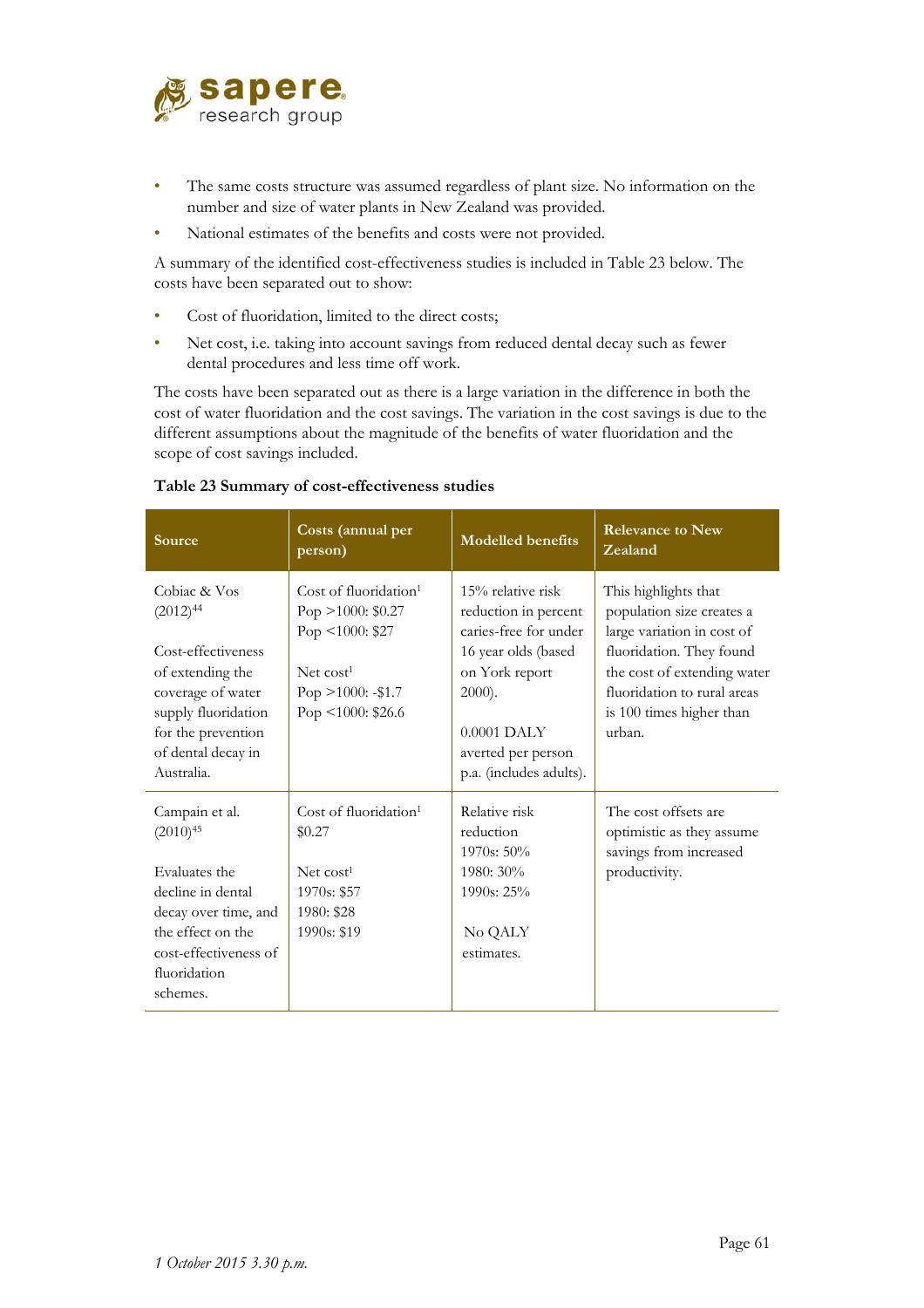

| Source                                                                                                                                                                         | Costs (annual per<br>person)                                                                                                                                                                                                                                      | <b>Modelled benefits</b>                                                                                                                                                                                                                         | <b>Relevance to New</b><br>Zealand                                                                                                                                                                             |
|--------------------------------------------------------------------------------------------------------------------------------------------------------------------------------|-------------------------------------------------------------------------------------------------------------------------------------------------------------------------------------------------------------------------------------------------------------------|--------------------------------------------------------------------------------------------------------------------------------------------------------------------------------------------------------------------------------------------------|----------------------------------------------------------------------------------------------------------------------------------------------------------------------------------------------------------------|
| Griffin et al. (2001) <sup>46</sup><br>Assessment of the<br>cost-effectiveness of<br>water fluoridation<br>given prevalence of<br>fluoride from other<br>sources.              | Cost of fluoridation <sup>2</sup><br>\$0.54 to \$3.46<br>Net cost<br>-\$19 to -\$22<br>Population <5,000-<br>>20,000                                                                                                                                              | A reduction of 1.16<br>caries per year, as<br>measured by tooth<br>surfaces. (Various<br>data sources.)<br>No QALY<br>estimates.                                                                                                                 | The cost offsets are less<br>relevant as they are<br>optimistic by assuming<br>savings from increased<br>productivity.                                                                                         |
| Kroon & van Wyk<br>(2012).47<br>The paper evaluates<br>the cost-<br>effectiveness of<br>providing water<br>fluoridation in South<br>Africa across<br>different<br>communities. | Cost of fluoridation <sup>2</sup><br>(Size of plant: Cost)<br><100 ML per day:<br>\$0.35<br>100-700 ML per day:<br>\$0.40<br>>700 ML per day:<br>\$0.47<br>Net cost<br><100 ML per day:<br>$-$1.5$<br>100-700 ML per day:<br>$-1.6$<br>>700 ML per day:<br>$-1.8$ | 15% reduction in<br>decay, all age groups<br>(based on York<br>report 2000).<br>No QALY<br>estimates.                                                                                                                                            | This shows that smaller<br>water supplies have a<br>higher cost per person of<br>water fluoridation.<br>However, NZ water<br>supplies are a lot smaller<br>and are associated with<br>higher costs per person. |
| Wright et al. (2001) <sup>1</sup><br>Cost-effectiveness<br>of fluoridation water<br>supplies in New<br>Zealand.                                                                | Cost of fluoridation<br>$$0.2 - $9.7$<br>Population 1,000-<br>300,000<br>$\hbox{Net cost}$<br>$-\$1.1$ to $-\$10.6$<br>Population 1,000-<br>300,000                                                                                                               | 40-60% reduction<br>in restorations for<br>children. 17%<br>increase in<br>extractions of<br>primary teeth.<br>(Based on a<br>comparison of<br>Wellington and<br>Christchurch.)<br>No benefit to adults<br>(base case).<br>No QALY<br>estimates. | This is of limited relevance<br>due to the relatively low-<br>quality evidence used for<br>benefits of water<br>fluoridation.                                                                                  |

1 Costs translated to NZD using an exchange rate of 0.95, original values reported in AUD.

2 Costs translated to NZD using an exchange rate of 0.85, original values reported in USD.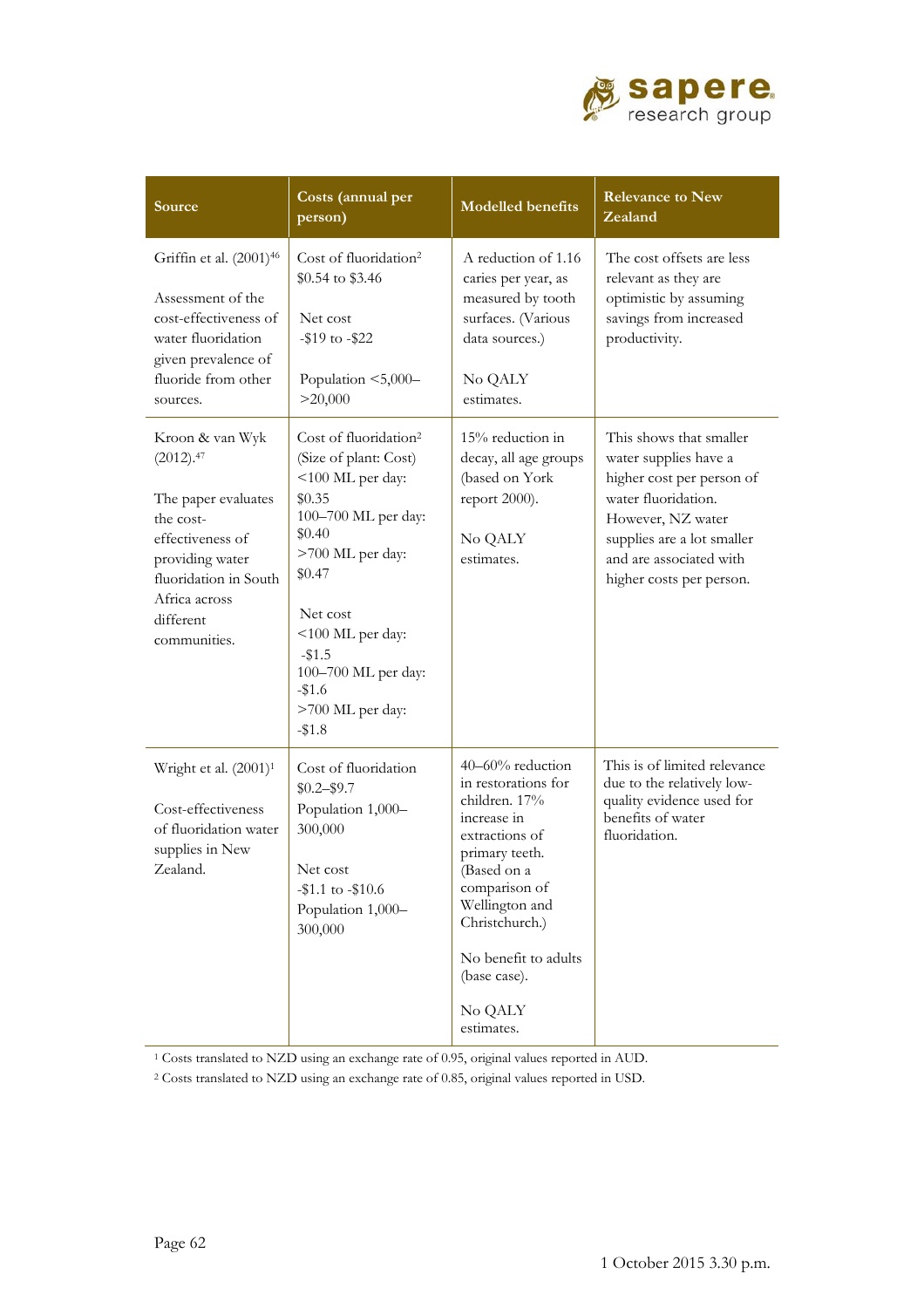

## **8. References**

- 1 Wright JC, Bates MN, Cutress T, Lee M. 1999. The cost-effectiveness of fluoridating water supplies in New Zealand. Wellington: Institute of Environmental Sciences and Research.
- Summarised in:

- Wright JC, Bates MN, Cutress T, Lee M. 2001. The cost-effectiveness of fluoridating water supplies in New Zealand. Aust NZ J Public Health, 25(2): 170–78.
- 2 Ministry of Health. Fluoridation. http://www.health.govt.nz/our-work/preventativehealth-wellness/fluoridation
- 3 Beaglehole R, Benzian H, Crail J, et al. 2009. The Oral Health Atlas: mapping a neglected global health issue. Brighton: FDI World Dental Federation.
- 4 World Health Organisation. 2003. World oral health report, 31 (suppl. 1): 3–24.
- 5 Kandelman D, Petersen PE, Ueda H. 2008. Oral health, general health, and quality of life in older people. Special Care in Dentistry, 28: 224–36.
- 6 Hyde S, Satariano WA, Weintraub JA. 2006. Welfare dental intervention improves employment and quality of life. Journal of Dental Research, 85: 79–84.
- 7 Ministry of Health. 2010. Our oral health key findings of the 2009 New Zealand Oral Health Survey. Wellington: New Zealand.
- 8 Petersen PE. 2008. World Health Organisation global policy for improvement of oral health – World Health Assembly 2007. International Dental Journal, 58: 117.
- 9 Organisation for Economic Co-Operation and Development (OECD). StatExtracts Health, Health Status, Dental Health. http://stats.oecd.org/. Accessed June 2014.
- 10 Ministry of Health. 2013. Health loss in New Zealand: a report from the New Zealand burden of diseases, injuries and risk factors study, 2006–2016. Wellington: Ministry of Health.
- 11 Ministry of Health. 2014. Fluoridation. http://www.health.govt.nz/our-work/preventativehealth-wellness/fluoridation. Accessed August 2014.
- 12 Gowda, S. 2009. Pre- and Post-Water Fluoridation Oral Health Survey in Northland/Te Tai Tokerau. Northland District Health Board November 2009.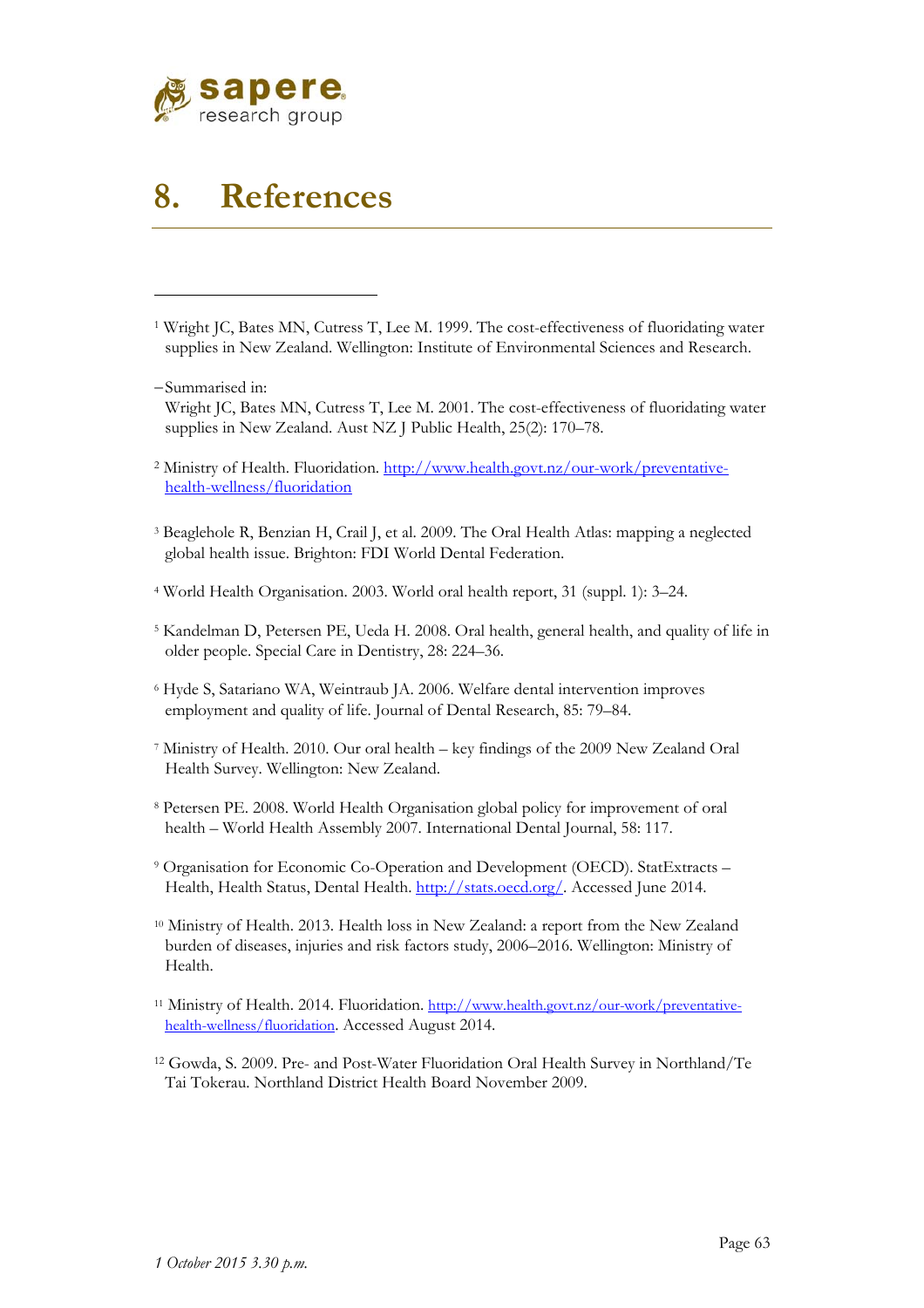

- 13 National Fluoridation Information Service. Environmental Scan: The status of community water fluoridation in New Zealand March 2012 – March 2013. August 2003. http://www.rph.org.nz/content/bca2a3d2-6e0d-4a26-af51-c24372d18227.cmr.
- 14 National Fluoridation Information Service. Environmental Scan Snap Shot.October 2014. Provided by NFIS.
- 15 Ministry of Health. Drinking-water fluoridation subsidy. http://www.health.govt.nz/ourwork/preventative-health-wellness/fluoridation/water-fluoridation/drinking-water-fluoridationsubsidy. Accessed August 2014.
- <sup>16</sup> Rugg-Gunn AJ, Do L. 2012. Effectiveness of water fluoridation in caries prevention. Community Dent Oral Epidemiol., 40 (suppl. 2): 55–64. doi: 10.1111/j.1600- 0528.2012.00721.x.
- 17 Iheozor-Ejiofor Z, Worthington HV, Walsh T, O'Malley L, Clarkson JE, Macey R, Alam R, Tugwell P, Welch V, Glenny AM. Water fluoridation for the prevention of dental caries. Cochrane Database Syst Rev. 2015 Jun 18;6:CD010856. [Epub ahead of print]
- 18 Kanagaratnam S, Schluter P, Durward C, Mahood R, Mackay T. 2009. Enamel defects and dental caries in 9-year-old children living in fluoridated and nonfluoridated areas of Auckland, New Zealand. Community Dent Oral Epidemiol, 37(3): 250–59. doi: 10.1111/j.1600-0528.2009.00465.x.
- 19 Mackay TD, Thomson WM. 2005. Enamel defects and dental caries among Southland children. NZ Dent J, 101(2): 35–43.
- 20 Lee M, Dennison PJ. 2004. Water fluoridation and dental caries in 5- and 12-year-old children from Canterbury and Wellington. NZ Dent J, 100(1): 10–15.
- 21 Kamel MS, Thomson WM, Drummond BK. 2013. Fluoridation and dental caries severity in young children treated under general anaesthesia: an analysis of treatment records in a 10-year case series. Community Dent Health, 30(1): 15–18.
- 22 Ministry of Health. Age 5 and year 8 oral health data from the Community Oral Health Service. http://www.health.govt.nz/nz-health-statistics/health-statistics-and-data-sets/oral-healthdata-and-stats/age-5-and-year-8-oral-health-data-community-oral-health-service.
- 23 DHBNZ. 2006. National school dental service review: final report, December 2004. Wellington: Ministry of Health.
- 24 Mauri Ora Associates. 2004. Review of Māori child oral health services.
- 25 Personal communication with Ministry of Health, June 2014.
- 26 National Health and Medical Research Council (Aus). 2007. A systematic review of the efficacy and safety of fluoridation. https://www.nhmrc.gov.au/\_files\_nhmrc/publications/attachments/eh41\_1.pdf.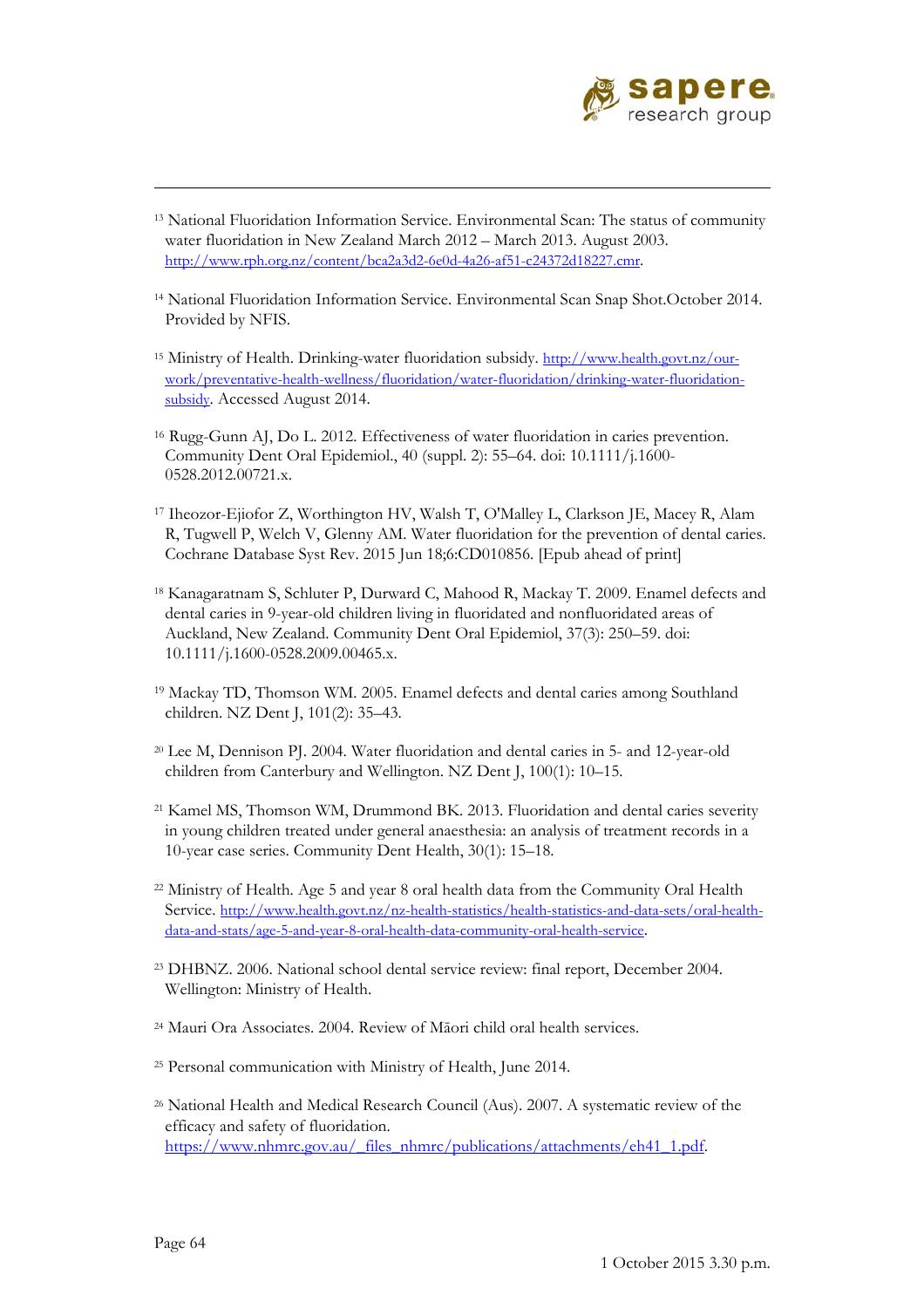

- 27 Iheozor-Ejiofor Z, O'Malley LA, Glenny AM, Macey R, Alam R, Tugwell P, Walsh T, Welch V, Worthington HV. 2013. Water fluoridation for the prevention of dental caries (protocol). Cochrane Database of Systematic Reviews, 12. Art. No.: CD010856. doi: 10.1002/14651858.CD010856.
- 28 McDonagh MS, Whiting PF, Bradley M, Cooper J, Sutton AJ, Chestnutt I, Misso K, Wilson PM, Treasure E, Kleijnen J. 2000. Systematic review of public water fluoridation. NHS Centre for reviews and dissemination, University of York.
- 29 Griffin SO, Regnier E, Griffin PM, Huntley V. 2007. Effectiveness of fluoride in preventing caries in adults. J Dent Res, 86(5): 410–15.
- 30 Slade GD, Sanders AE, Do L, Roberts-Thomson K, Spencer AJ. 2013. Effects of fluoridated drinking water on dental caries in Australian adults. J Dent Res, 92(4): 376–82. doi: 10.1177/0022034513481190.
- 31 CH2M Beca Ltd. 2005. Water fluoridation engineering costs. 25 August 2015.
- 32 Pharmaceutical Management Agency (PHARMAC). 2012. Prescription for pharmacoeconomic analysis (PFPA). http://www.pharmac.health.nz/assets/pfpa-final.pdf. Accessed May 2014.
- 33 New Zealand Treasury. 2010. Cost benefit analysis including public sector discount rates. http://www.treasury.govt.nz/publications/guidance/planning/costbenefitanalysis. Accessed October 2014.
- 34 WebMD. 2014. Dental health and tooth fillings. http://www.webmd.com/oralhealth/guide/dental-health-fillings?page=2. Accessed September 2014.
- 35 New Zealand Dental Association (NZDA). 2013. Fee survey 2013. http://www.healthysmiles.org.nz/assets/2013FeeSurvey.pdf. Accessed August 2014.
- 36 Service agreement for the provision of oral health services for adolescents and special dental services for children and adolescents. July 2011
- 37 Public Health England. 2014. Water fluoridation: health monitoring report for England. https://www.gov.uk/government/publications/water-fluoridation-health-monitoringreport-for-england-2014.
- 38 Ministry of Health. National Minimum Dataset (hospital events). http://www.health.govt.nz/nz-health-statistics/national-collections-andsurveys/collections/national-minimum-dataset-hospital-events.
- $39$  Ministry of Health. Publicly funded hospital discharges  $-1$  July 2011 to 30 June 2012. http://www.health.govt.nz/publication/publicly-funded-hospital-discharges-1-july-2011- 30-june-2012.